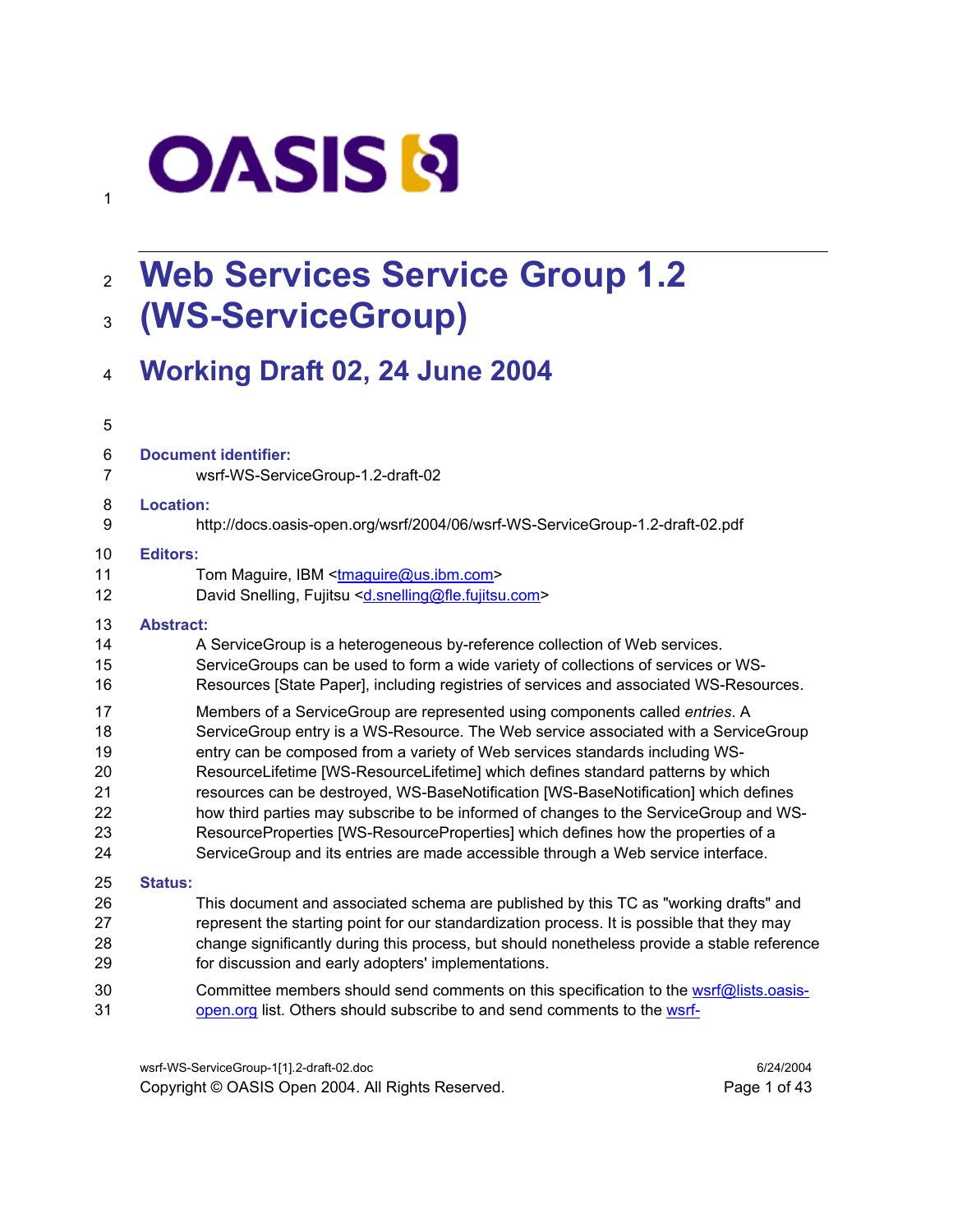[comment@lists.oasis-open.org](mailto:xxx-comment@lists.oasis-open.org) list. To subscribe, send an email message to [wsrf](mailto:xxx-comment-request@lists.oasis-open.org?body=subscribe)[comment-request@lists.oasis-open.org](mailto:xxx-comment-request@lists.oasis-open.org?body=subscribe) with the word "subscribe" as the body of the message. 32 33 34 35 36 For information on whether any patents have been disclosed that may be essential to implementing this specification, and any offers of patent licensing terms, please refer to the Intellectual Property Rights section of the WSRF TC web page [\(http://www.oasis](http://www.oasis-open.org/committees/xxx/)[open.org/committees/wsrf/](http://www.oasis-open.org/committees/xxx/)). 37 38 39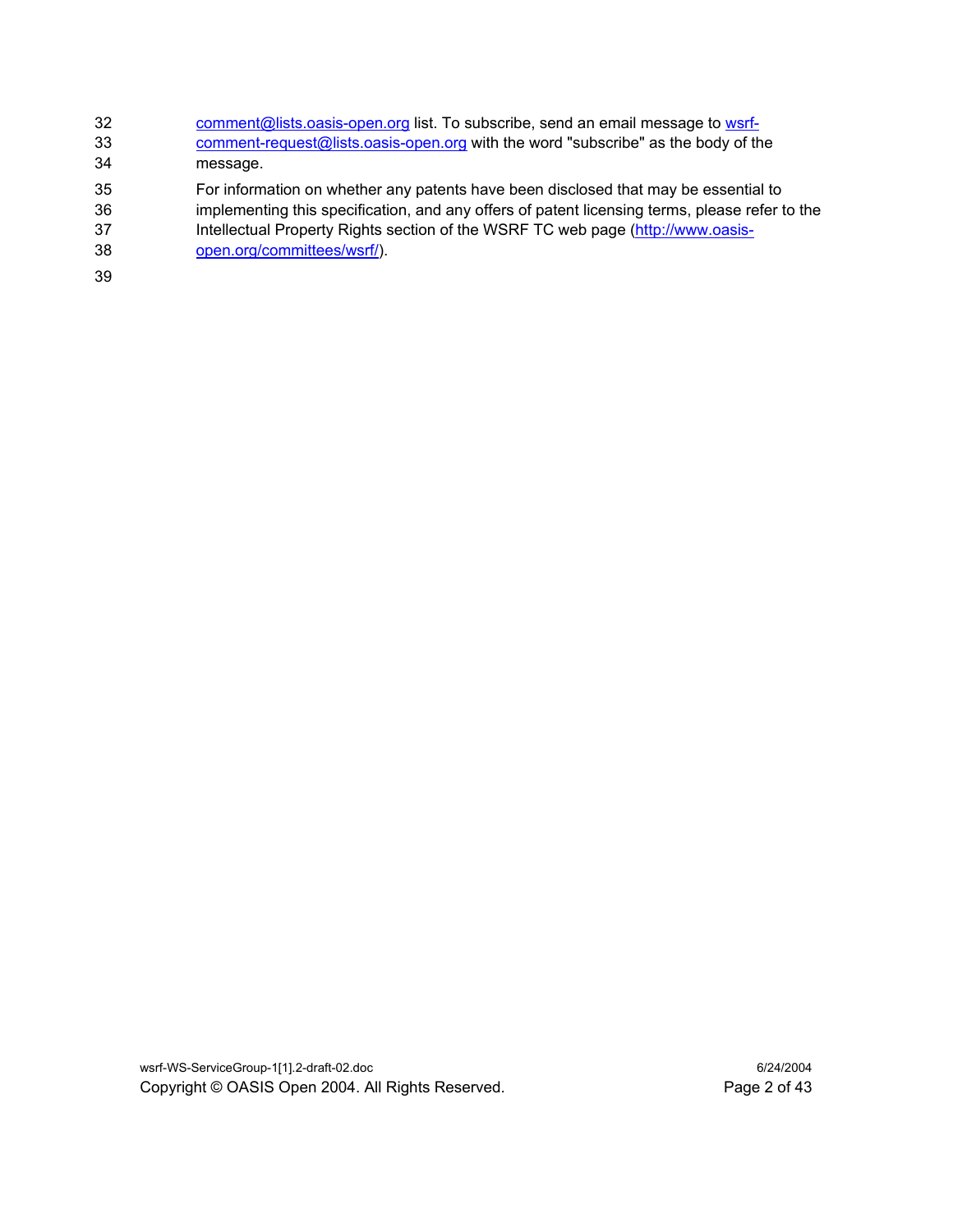# 40 Table of Contents

| 41 | $\mathbf{1}$   |       |  |
|----|----------------|-------|--|
| 42 |                | 1.1   |  |
| 43 |                | 1.1.1 |  |
| 44 |                | 1.1.2 |  |
| 45 |                | 1.2   |  |
| 46 |                | 1.3   |  |
| 47 | 2              |       |  |
| 48 | 3              |       |  |
| 49 | 4              |       |  |
| 50 | 5              |       |  |
| 51 |                | 5.1   |  |
| 52 |                | 5.1.1 |  |
| 53 |                | 5.1.2 |  |
| 54 |                | 5.2   |  |
| 55 | 6              |       |  |
| 56 |                | 6.1   |  |
| 57 |                | 6.1.1 |  |
| 58 |                | 6.1.2 |  |
| 59 |                | 6.1.3 |  |
| 60 |                | 6.2   |  |
| 61 | $\overline{7}$ |       |  |
| 62 |                | 7.1   |  |
| 63 |                | 7.2   |  |
| 64 |                | 7.2.1 |  |
| 65 | 8              |       |  |
| 66 |                | 8.1   |  |
| 67 |                | 8.2   |  |
| 68 | 9              |       |  |
| 69 |                | 9.1   |  |
| 70 |                | 9.2   |  |
| 71 |                | 9.2.1 |  |
| 72 | 10             |       |  |
| 73 | 11             |       |  |
| 74 |                | 11.1  |  |
|    |                |       |  |

| wsrf-WS-ServiceGroup-1[1].2-draft-02.doc          | 6/24/2004    |
|---------------------------------------------------|--------------|
| Copyright © OASIS Open 2004. All Rights Reserved. | Page 3 of 43 |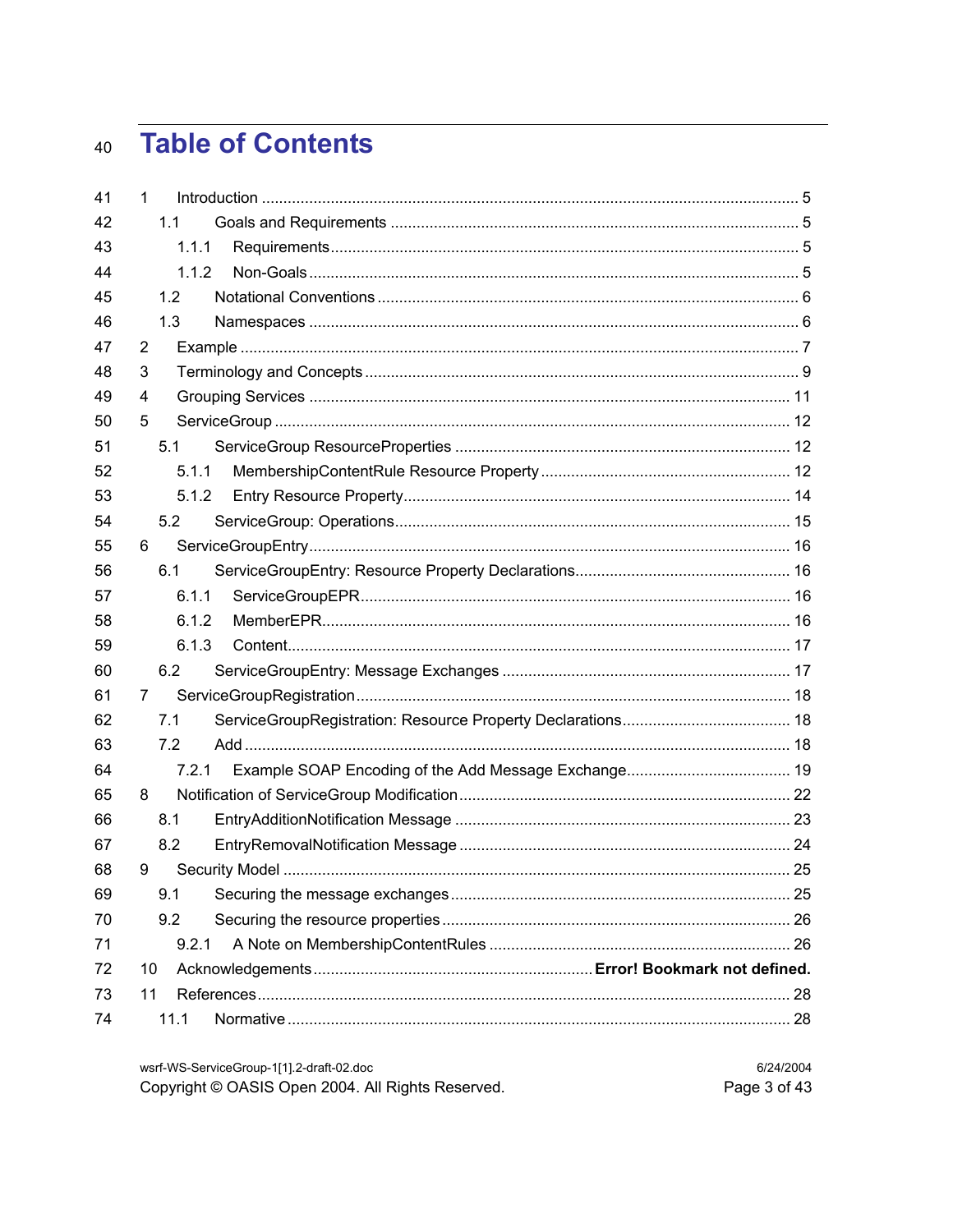| 78 |  |  |
|----|--|--|

wsrf-WS-ServiceGroup-1[1].2-draft-02.doc<br>Copyright © OASIS Open 2004. All Rights Reserved. 6/24/2004 Copyright © OASIS Open 2004. All Rights Reserved.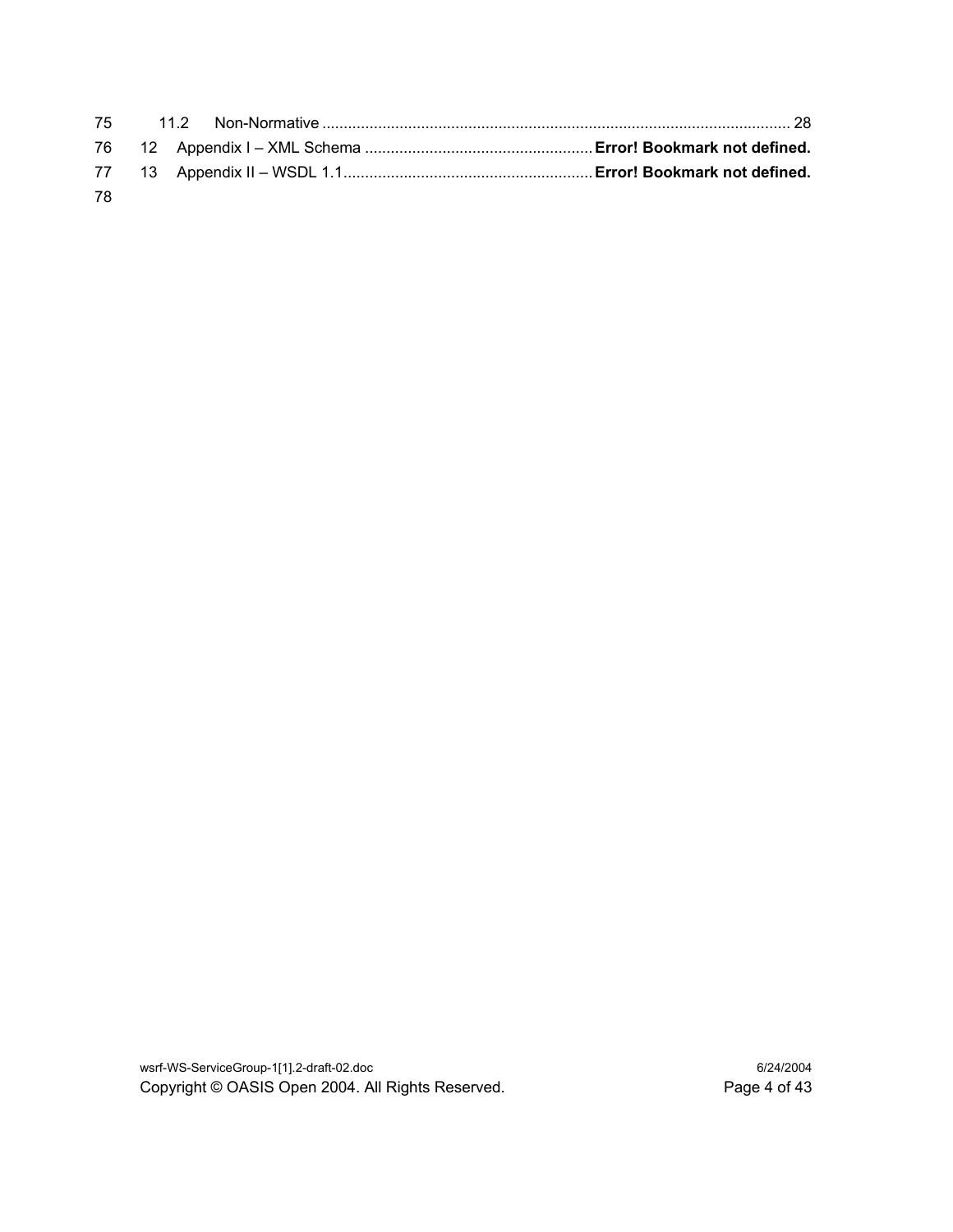# <span id="page-4-0"></span>79 **1 Introduction**

- 80 In this document, we consider a distributed computing environment consisting of Web services and
- 81 stateful resources. A pattern defining the relationship between Web services and stateful resources
- 82 is detailed in "Modeling Stateful Resources with Web services" [State Paper]. The term WS-
- 83 Resource is used to describe the relationship between a Web service and a stateful resource.
- 84 This WS-ServiceGroup specification defines a means by which Web services and WS-Resources
- 85 can be aggregated or grouped together for a domain specific purpose. In order for requestors to
- 86 form meaningful queries against the contents of the ServiceGroup, membership in the group must
- 87 be constrained in some fashion. The constraints for membership are expressed by intension using
- 88 89 a classification mechanism. Further, the members of each intension must share a common set of information over which queries can be expressed.
- 90 In this specification, the ServiceGroup membership rules, membership constraints and
- 91 classifications are expressed using the resource property model [WS-ResourceProperties]. Groups
- 92 are defined as a collection of members that meet the constraints of the group. The
- 93 ServiceGroupRegistration interface extends the basic ServiceGroup capabilities with message
- 94 exchanges for managing the membership of a ServiceGroup.
- 95 The ServiceGroup and ServiceGroupRegistration interfaces defined in this document are
- 96 commonly expected to be composed with other application domain specific interfaces, which define
- 97 more specialized interaction with the service group and/or with the services that are members of
- 98 the service group. For example, specialized interfaces may offer means of querying the contents of
- 99 the ServiceGroup, and for performing collective operations across members of the ServiceGroup.
- 100 101 WS-ServiceGroup is inspired by a portion of the Global Grid Forum's "Open Grid Services Infrastructure (OGSI) Version 1.0" specification [OGSI].

#### 102 **1.1 Goals and Requirements**

103 104 105 The goal of WS-ServiceGroup is to standardize the terminology, concepts, message exchanges, WSDL and XML needed to express the aggregations of Web services and resources as defined by the implied resource pattern [State Paper].

#### 106 **1.1.1 Requirements**

- 107 This specification intends to satisfy the following requirements:
- 108 109 • Define the standard resource properties by which a requestor can query and retrieve contents of a service group.
- 110 111 • Define the standard resource properties by which a requestor can query and retrieve details of an entry in the service group.
- 112 113 • Define standard message exchanges and resource properties by which a requestor can add new entries for a member in a service group.

#### 114 **1.1.2 Non-Goals**

- 115 The following topics are outside the scope of this specification:
- 116 117 • It is not an objective of this specification to define the message exchanges representing the function of a member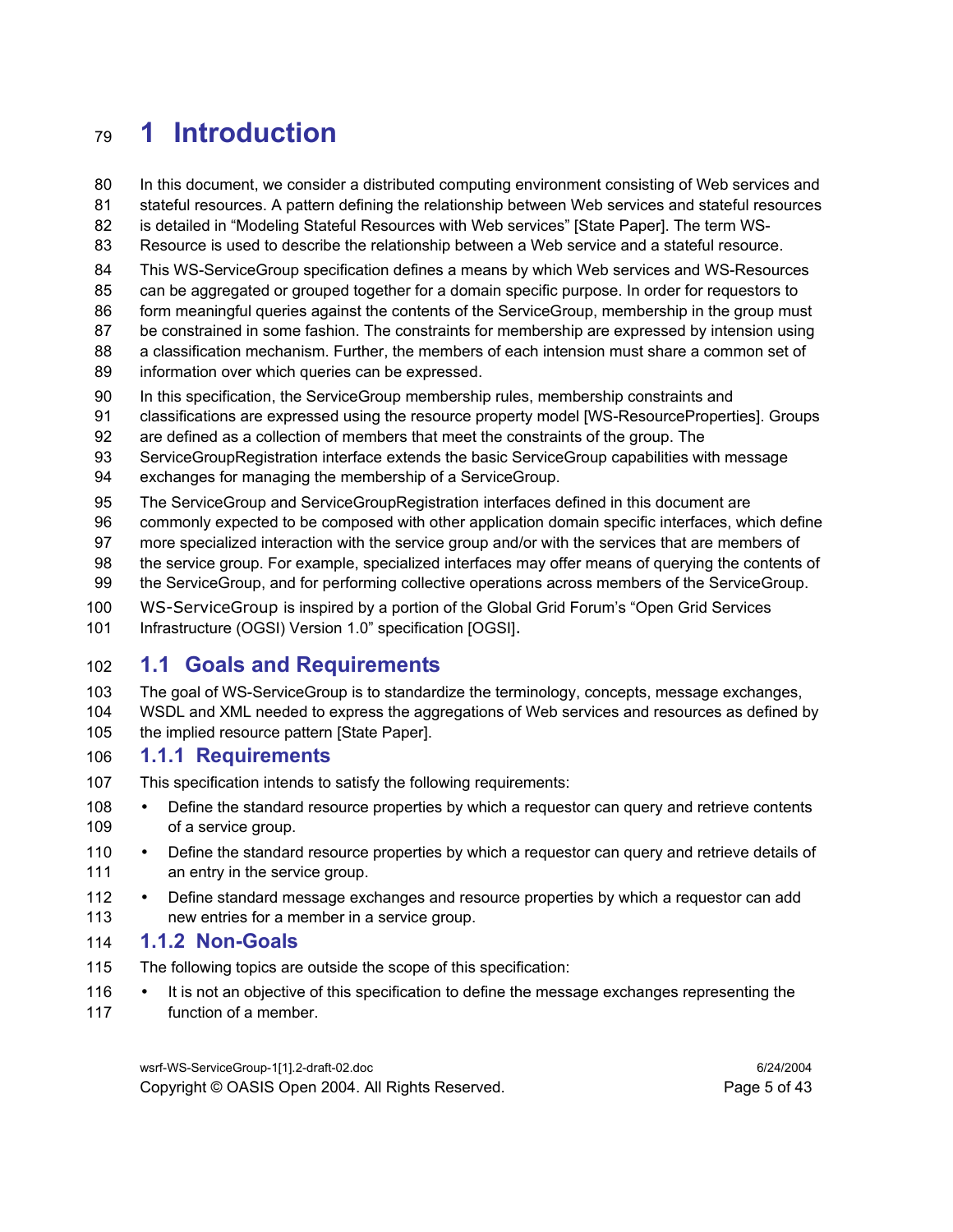# <span id="page-5-0"></span>118 **1.2 Notational Conventions**

- 119 The keywords "MUST", "MUST NOT", "REQUIRED", "SHALL", "SHALL NOT", "SHOULD",
- 120 "SHOULD NOT", "RECOMMENDED", "MAY", and "OPTIONAL" in this document are to be 121 interpreted as described in [RFC 2119](#page-27-0).
- 122 When describing abstract data models, this specification uses the notational convention used by
- 123 124 the [XML Infoset]. Specifically, abstract property names always appear in square brackets (e.g., [some property]).
- 125 When describing concrete XML schemas, this specification uses the notational convention of [WS-
- 126 Security]. Specifically, each member of an element's [children] or [attributes] property is described
- 127 using an XPath-like notation (e.g., /x:MyHeader/x:SomeProperty/@value1). The use of {any}
- 128 indicates the presence of an element wildcard (<xsd:any/>). The use of @{any} indicates the
- 129 presence of an attribute wildcard (<xsd:anyAttribute/>).

#### 130 **1.3 Namespaces**

131 The following namespaces are used in this document:

| <b>Prefix</b>   | <b>Namespace</b>                                                                         |
|-----------------|------------------------------------------------------------------------------------------|
| s <sub>12</sub> | http://www.w3.org/2003/05/soap-envelope                                                  |
| xsd             | http://www.w3.org/2001/XMLSchema                                                         |
| wsp             | http://schemas.xmlsoap.org/ws/2002/12/policy                                             |
| wsa             | http://schemas.xmlsoap.org/ws/2003/02/addressing                                         |
| wsbf            | http://docs.oasis-open.org/wsrf/2004/06/wsrf-WS-BaseFaults-1.2-draft-01.xsd              |
| wsrp            | http://docs.oasis-open.org/wsrf/2004/06/wsrf-WS-ResourceProperties-1.2-draft-<br>01.xsd  |
| wsrpw           | http://docs.oasis-open.org/wsrf/2004/06/wsrf-WS-ResourceProperties-1.2-draft-<br>01.wsdl |
| wsrl            | http://docs.oasis-open.org/wsrf/2004/06/wsrf-WS-ResourceLifetime-1.2-draft-01.xsd        |
| wsnt            | http://docs.oasis-open.org/wsrf/2004/06/wsn-WS-BaseNotification-1.2-draft-01.xsd         |
| wssg            | http://docs.oasis-open.org/wsrf/2004/06/wsrf-WS-ServiceGroup-1.2-draft-01.xsd            |
| wssgw           | http://docs.oasis-open.org/wsrf/2004/06/wsrf-WS-ServiceGroup-1.2-draft-01.wsdl           |
| wstop           | http://docs.oasis-open.org/wsn/2004/06/wsn-WS-Topics-1.2-draft-01.xsd                    |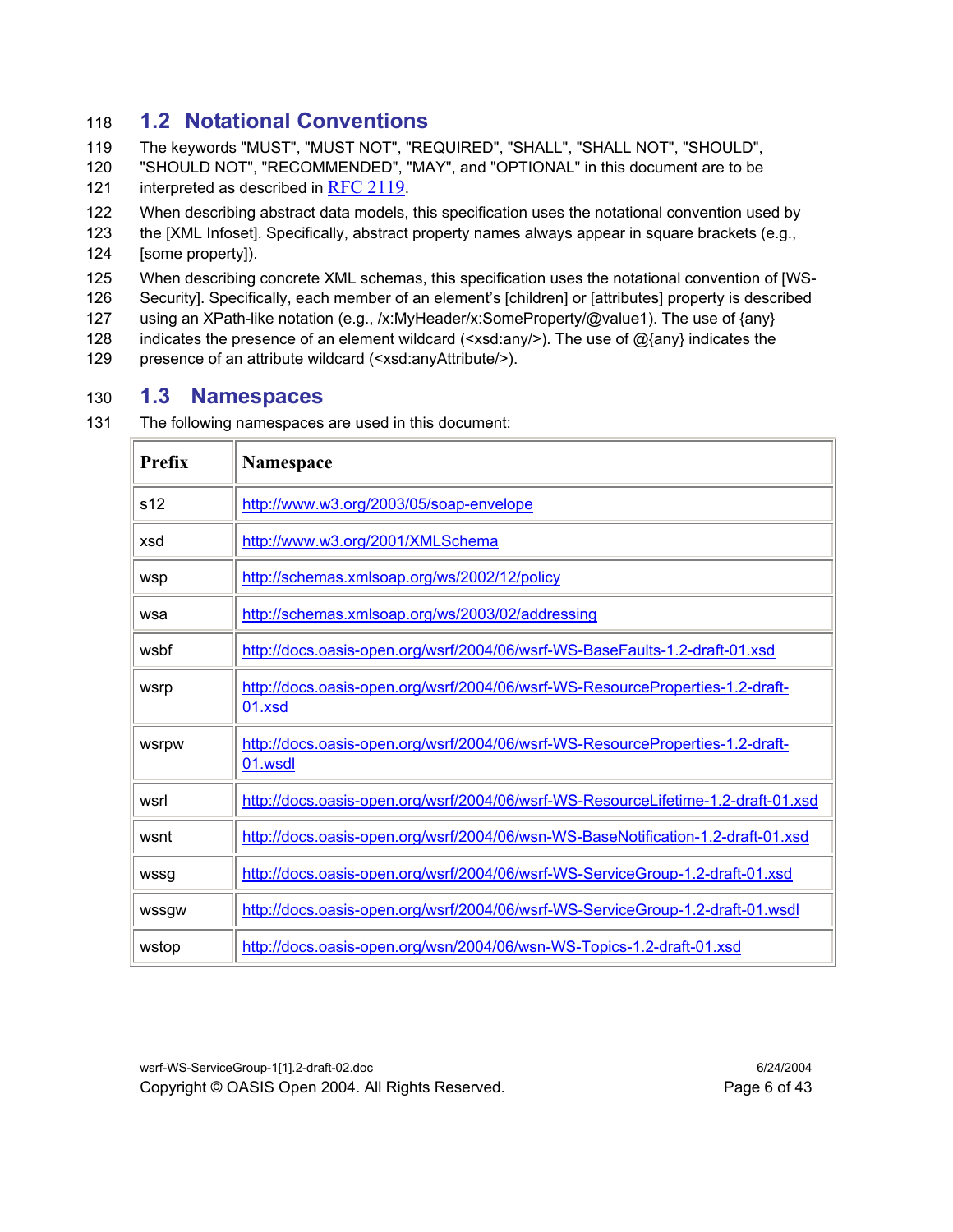# <span id="page-6-0"></span>**2 Example**

| 134                                                                | As an example of using a service group, let's consider a group containing services that one has<br>accessed recently. In effect, this is a Web services equivalent of a Web browser's "history" feature. |
|--------------------------------------------------------------------|----------------------------------------------------------------------------------------------------------------------------------------------------------------------------------------------------------|
| 135                                                                | The services that have been accessed can implement any interface. They could be simple Web                                                                                                               |
| 136                                                                | services or Web services that are part of a WS-Resource, so they can have resource properties or                                                                                                         |
| 137                                                                | not.                                                                                                                                                                                                     |
| 138                                                                |                                                                                                                                                                                                          |
| 139                                                                | The only constraint the group has on its members is that the membership information of the                                                                                                               |
| 140                                                                | members contains the date of last interaction with the service and whether the outcome or this                                                                                                           |
| 141                                                                | interaction was successful or not. This constraint is exposed by the following membership rule:                                                                                                          |
| 142                                                                |                                                                                                                                                                                                          |
| 143                                                                | <membershipcontentrule< td=""></membershipcontentrule<>                                                                                                                                                  |
| 144                                                                | ContentElements="ns1:DateOfLastInvoke ns1:Outcome"/>                                                                                                                                                     |
| 145                                                                |                                                                                                                                                                                                          |
| 146                                                                | In the schema for the namespace referenced by prefix ns1, ns1:DateOfLastInvoke has been                                                                                                                  |
| 147                                                                | defined as an xsd:dateTime representing when the member service was last invoked and                                                                                                                     |
| 148                                                                | ns1:Outcome has been defined as either "success" or "failure" and is used to represent the                                                                                                               |
| 149                                                                | outcome of the last invocation.                                                                                                                                                                          |
| 150                                                                | Let us now modify the example to one where the services invoked can only be of one of two                                                                                                                |
| 151                                                                | different types: either a catalog service or a purchase service. In addition, if the service invoked                                                                                                     |
| 152                                                                | was a purchase service, we want the amount of the purchase to be specified as a content element                                                                                                          |
| 153                                                                | in the membership. The set of rules to describe the constraints of this group now is:                                                                                                                    |
| 154                                                                |                                                                                                                                                                                                          |
| 155                                                                | <wssg:membershipcontentrule< td=""></wssg:membershipcontentrule<>                                                                                                                                        |
| 156                                                                |                                                                                                                                                                                                          |
|                                                                    |                                                                                                                                                                                                          |
|                                                                    | ContentElements="nsl:DateOfLastInvoke nsl:Outcome"/>                                                                                                                                                     |
|                                                                    | <wssg:membershipcontentrule< td=""></wssg:membershipcontentrule<>                                                                                                                                        |
|                                                                    | MemberInterface="ns2:CatalogPortType"                                                                                                                                                                    |
|                                                                    | ContentElements=""/>                                                                                                                                                                                     |
|                                                                    |                                                                                                                                                                                                          |
|                                                                    | <wssg:membershipcontentrule< td=""></wssg:membershipcontentrule<>                                                                                                                                        |
|                                                                    | MemberInterface="ns3:PurchasePortType"                                                                                                                                                                   |
|                                                                    | ContentElements="ns3:PurchaseAmount"/>                                                                                                                                                                   |
|                                                                    |                                                                                                                                                                                                          |
| 157<br>158<br>159<br>160<br>161<br>162<br>163<br>164<br>165<br>166 | As a result, the WS-Resource that represents the membership of a service of type                                                                                                                         |
| 167                                                                | ns3:PurchasePortType in the service group is guaranteed to include the elements described by the                                                                                                         |
| 168                                                                | following pseudo-schema:                                                                                                                                                                                 |
|                                                                    |                                                                                                                                                                                                          |
| 169<br>170                                                         | <br><wssg:content></wssg:content>                                                                                                                                                                        |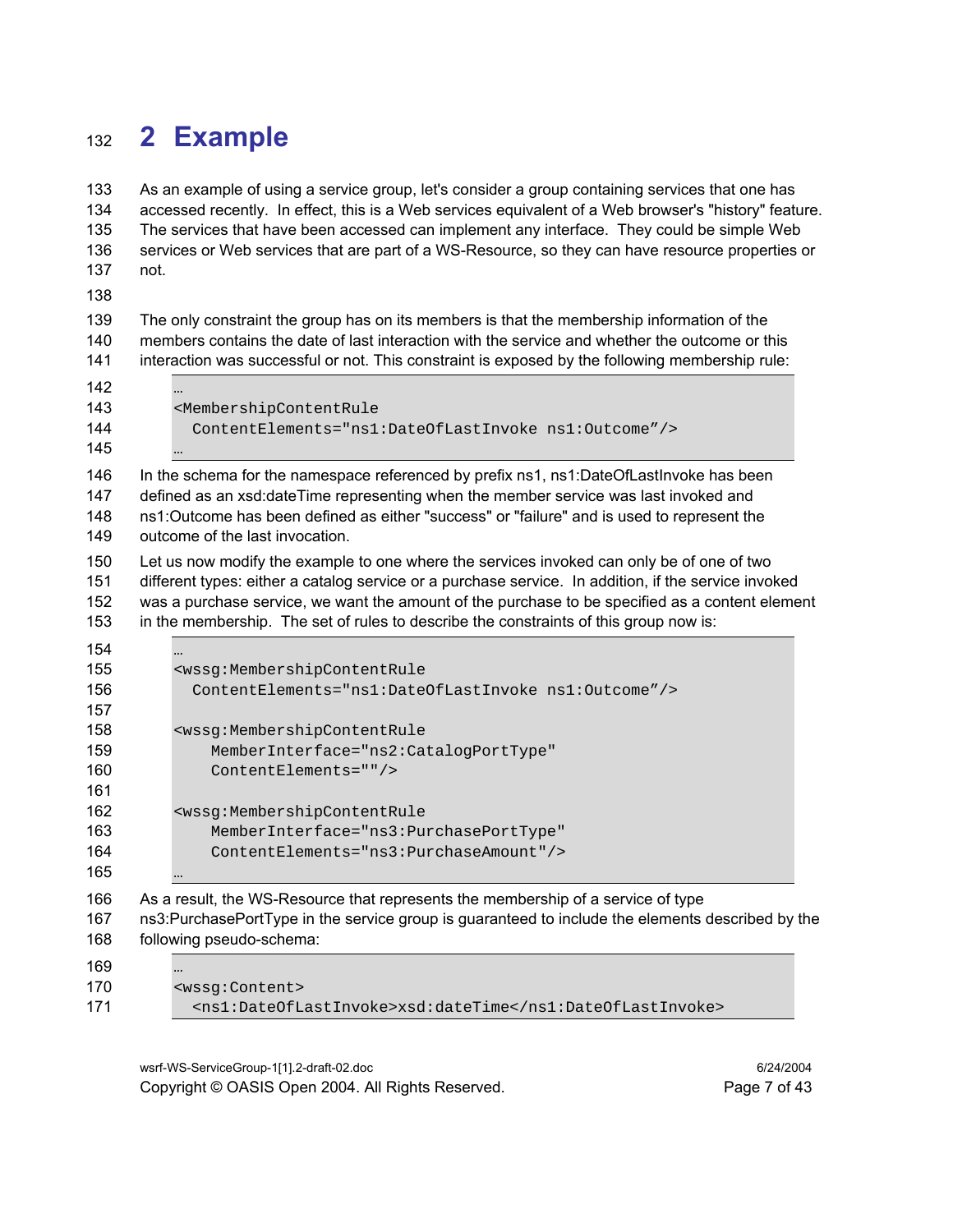- 172 <ns1:Outcome>xsd:string</ns1:Outcome>
- 173 <ns3:PurchaseAmount>xsd:nonNegativeInteger</ns3:PurchaseAmount>
- 174 </wssg:Content>
- 175 …
- 176 The WS-Resource that represents the membership of a service of type ns2:CatalogPortType is not
- 177 required to contain the property ns3:PurchaseAmount.
- 178 Once this service group has been established, requestors can retrieve the composition of the
- 179 group, subscribe for notifications on modification of the group composition (if supported) and
- 180 retrieve content elements of the memberships by using the mechanisms described in this
- 181 specification.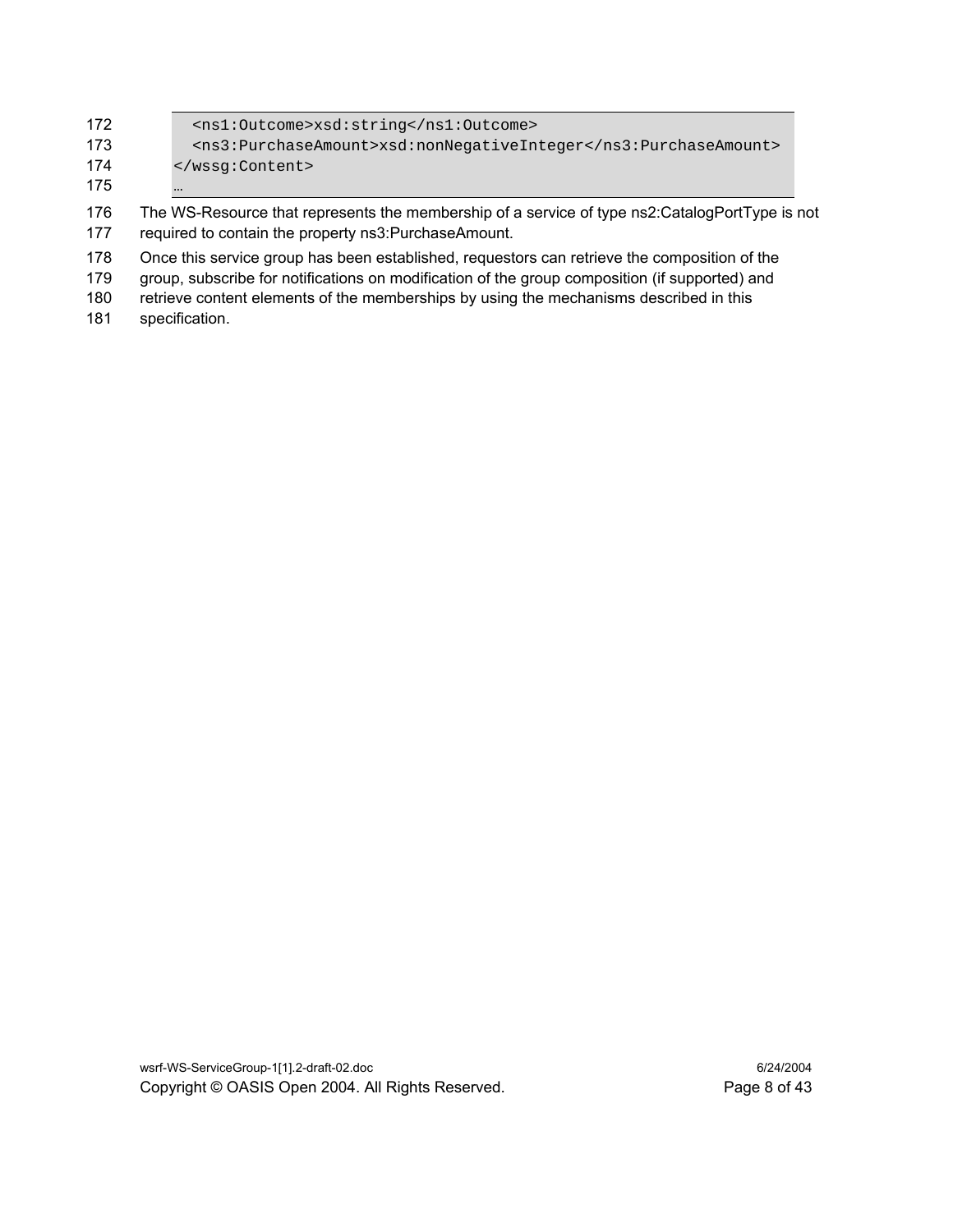# <span id="page-8-0"></span>182 **3 Terminology and Concepts**

183 184 The following definitions outline the terminology and usage in this specification. This section gives only brief description of these terms

| 185                      | Member: |                                                                                                                                                                                                                                                                                                                                                            |  |
|--------------------------|---------|------------------------------------------------------------------------------------------------------------------------------------------------------------------------------------------------------------------------------------------------------------------------------------------------------------------------------------------------------------|--|
| 186<br>187<br>188        | $\circ$ | A Web service that belongs to a ServiceGroup. Note, this Web service may be a<br>component of a WS-Resource as defined in "Modeling Stateful Resources with Web<br>services" [State Paper].                                                                                                                                                                |  |
| 189                      |         | <b>ServiceGroup:</b>                                                                                                                                                                                                                                                                                                                                       |  |
| 190<br>191<br>192<br>193 | $\circ$ | A Web service that is a collection of other Web services or WS-Resources and the<br>information that pertains to them. The purpose of the group is application domain specific.<br>The means by which the membership in the ServiceGroup is formed may be through<br>ServiceGroupRegistration, or through other means not defined by this specification.   |  |
| 194                      |         | <b>ServiceGroupEntry:</b>                                                                                                                                                                                                                                                                                                                                  |  |
| 195<br>196<br>197        | $\circ$ | An atomic entry in a ServiceGroup which associates a member to a ServiceGroup. A<br>ServiceGroupEntry also contains content information by which the member's participation<br>in the ServiceGroup is advertised.                                                                                                                                          |  |
| 198                      |         | ServiceGroupRegistration:                                                                                                                                                                                                                                                                                                                                  |  |
| 199<br>200               | $\circ$ | A ServiceGroup that provides the means to allow users of the service to explicitly insert<br>new members.                                                                                                                                                                                                                                                  |  |
| 201                      |         | <b>WS-Resource:</b>                                                                                                                                                                                                                                                                                                                                        |  |
| 202<br>203<br>204        | $\circ$ | A Web service having an association with a stateful resource, where the stateful resource<br>is defined by a resource properties document type and the association is expressed by<br>annotating a WSDL portType with the type definition of the resource properties document.                                                                             |  |
| 205                      |         | <b>Implied Resource Pattern:</b>                                                                                                                                                                                                                                                                                                                           |  |
| 206<br>207               | $\circ$ | The way WS-Addressing must be used to designate the stateful resource component of the<br>WS-Resource to be used in the execution of message exchanges.                                                                                                                                                                                                    |  |
| 208<br>209<br>210<br>211 | $\circ$ | An EndpointReference that follows the implied resource pattern may include a<br>ReferenceProperties child element that identifies the stateful resource component of the<br>WS-Resource to be used in the execution of all message exchanges performed using this<br>EndpointReference.                                                                    |  |
| 212<br>213<br>214<br>215 | O       | A message that follows the implied resource pattern MUST be sent to a Web service<br>referred to by an EndpointReference that follows the implied resource pattern, and MUST<br>conform to the WS-Addressing requirements on that message including adding the<br>ReferenceProperties information, if present, from that EndpointReference to the message. |  |
| 216<br>217<br>218        | O       | A Web service that follows the implied resource pattern MAY use the ReferenceProperties<br>information from a message that follows the implied resource pattern in order to identify the<br>stateful resource to be used in the execution requested by that message.                                                                                       |  |

219 **WS-Resource Qualified Endpoint Reference:**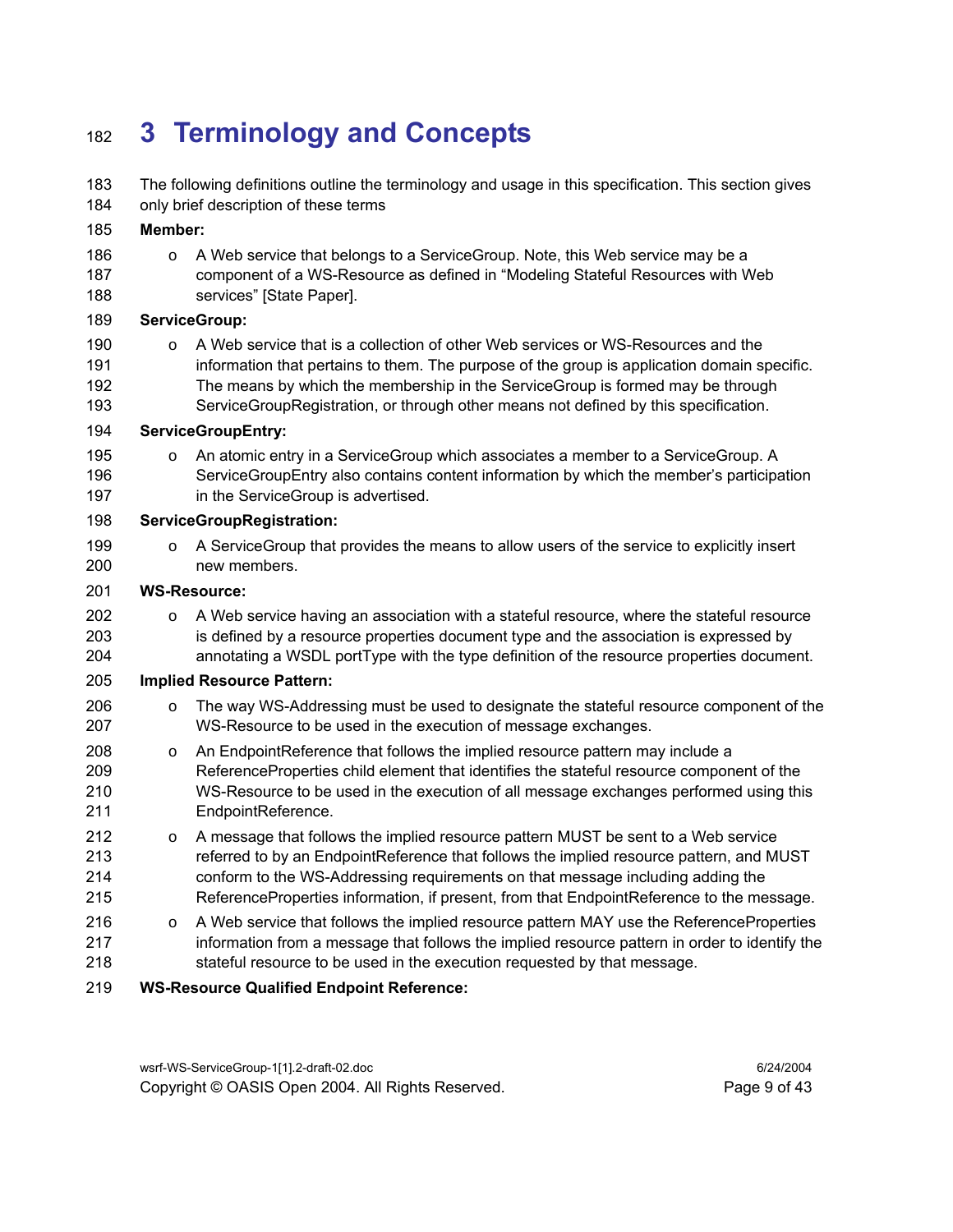- 220 221 222 223 o An Endpoint Reference used to refer to a WS-Resource composed of a Web service and a stateful resource. o A stateful resource identifier MAY be contained within the ReferenceProperties element of the Endpoint Reference.
- 224 225 o The address of the Web service associated with the WS-Resource MUST be contained in the Address element of the Endpoint Reference.

#### 226 **Resource Property:**

- 227 228 o A resource property is a piece of information defined as part of the state model of a WS-Resource.
- 229 230 o A resource property may reflect a part of the resource's state, meta-data, manageability information, etc.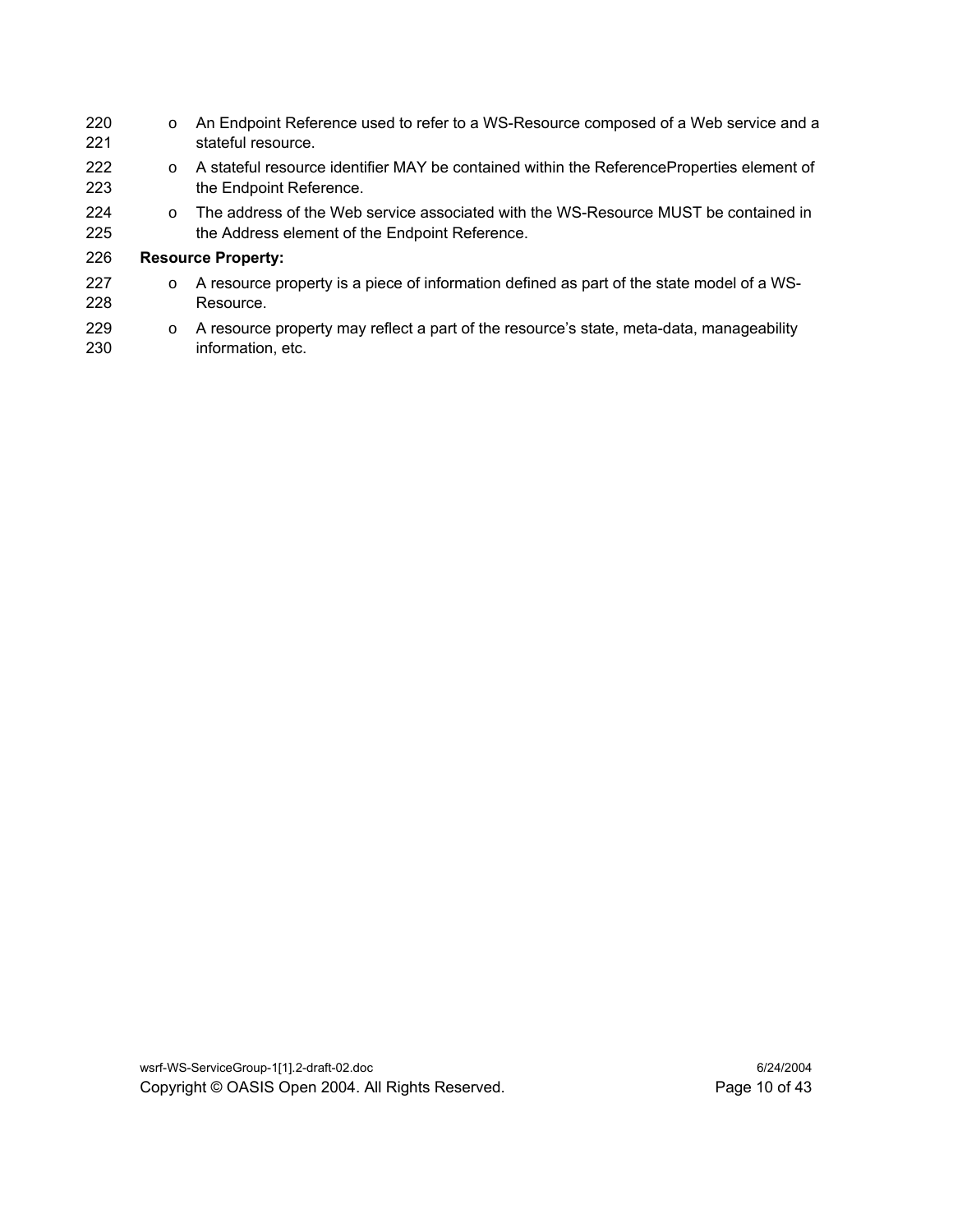# <span id="page-10-0"></span>231 **4 Grouping Services**

232 A ServiceGroup maintains information about a collection of Web services. Each of the Web

233 services represented in the collection may be a component of a WS-Resource. These Web

234 services may be members of a ServiceGroup for a specific reason, such as being part of a

235 federated service, or they may have no specific relationship, such as the Web services contained in

- 236 an index or registry operated for Web service discovery purposes.
- 237 Three sets of message exchanges provide the interface to service groups ServiceGroup,
- 238 ServiceGroupEntry and ServiceGroupRegistration. The member interface is not a part of the WS-
- 239 ServiceGroup specification but is included for completeness. The depiction below details the
- 240 interfaces relevant to ServiceGroups.



241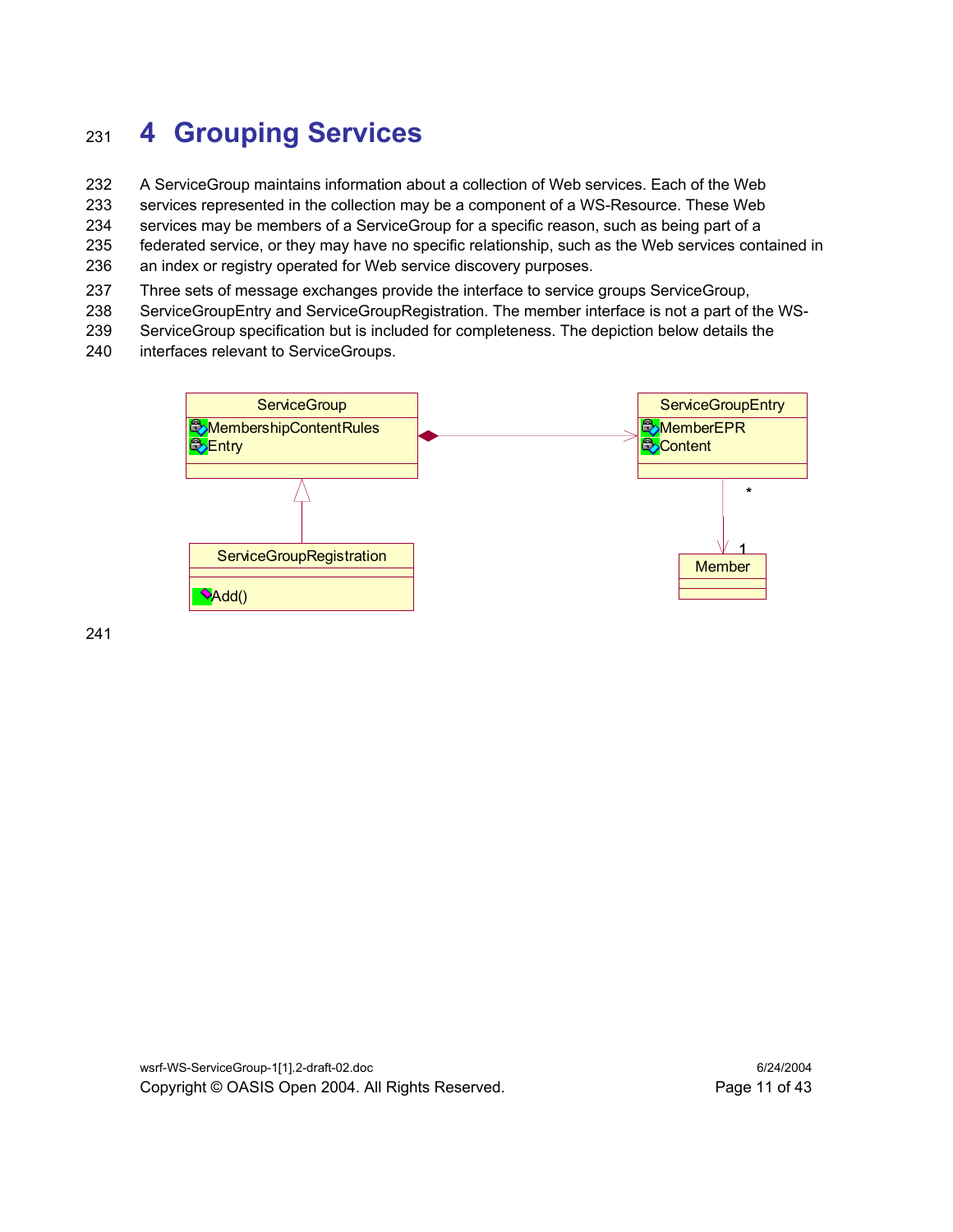# <span id="page-11-0"></span>242 **5 ServiceGroup**

243 244 245 246 247 A ServiceGroup is a WS-Resource, following the implied resource pattern [State Paper], which represents a collection of other Web services. The individual services represented within the ServiceGroup are the ServiceGroup's members, or its membership. The model for membership of a ServiceGroup is an *entry* WS-Resource. An entry WS-Resource represents an association with a given member in the ServiceGroup. Additionally a ServiceGroup has the following characteristics:

- 248 249 250 251 When a ServiceGroup WS-Resource is destroyed, all of the ServiceGroupEntry WS-Resources, modeling the membership of the ServiceGroup, are also RECOMMENDED to be destroyed. Note however, that the actual member Web services or WS-Resources are not affected.
- 252 253 254 o Once a ServiceGroup is destroyed, a requestor MUST make no assumptions about either the existence of the entry WS-Resources that represent the ServiceGroup membership or the validity of the contents of those WS-Resources.
- 255 o A member MAY belong to several ServiceGroups.
- 256 o A member MAY belong to the same ServiceGroup more then once.
- 257 258 o The member of a ServiceGroup MAY implement message exchanges from various interfaces.
- 259 260 261 o If a member WS-Resource is destroyed, the ServiceGroup MAY destroy the corresponding entry WS-Resource that represents the membership of that WS-Resource in the ServiceGroup.
- 262 263 264  $\circ$  The grouping and membership aspects of a ServiceGroup are only manifest in the linkage between a ServiceGroup and a ServiceGroupEntry. Accordingly, a ServiceGroupEntry in isolation has no semantic meaning.

#### 265 **5.1 ServiceGroup ResourceProperties**

266 267 268 269 270 In addition to the message exchanges described in this specification, a ServiceGroup MUST also support the required message exchanges defined in the WS-ResourceProperties specification and MAY support the optional message exchanges defined in the WS-ResourceProperties specification. The resource property document defined by the ServiceGroup MUST include the following resource property elements.

#### 271 **5.1.1 MembershipContentRule Resource Property**

- 272 The resource property document contains a potentially empty set of MembershipContentRule
- 273 elements that specify the intensional constraints on *membership* of the *service group*. That is,
- 274 membership can be restricted to members that implement a particular interface and/or it can
- 275 276 require the presence of particular child elements in the wssg:Content resource property of the ServiceGroupEntry representing the membership in the group.
- 277 The ServiceGroup resource property document MAY contain zero MembershipContentRule child
- 278 elements. When no MembershipContentRule elements are specified, the members of the
- 279 ServiceGroup are unconstrained. When the ServiceGroup is unconstrained any member MAY be
- 280 present in the ServiceGroup.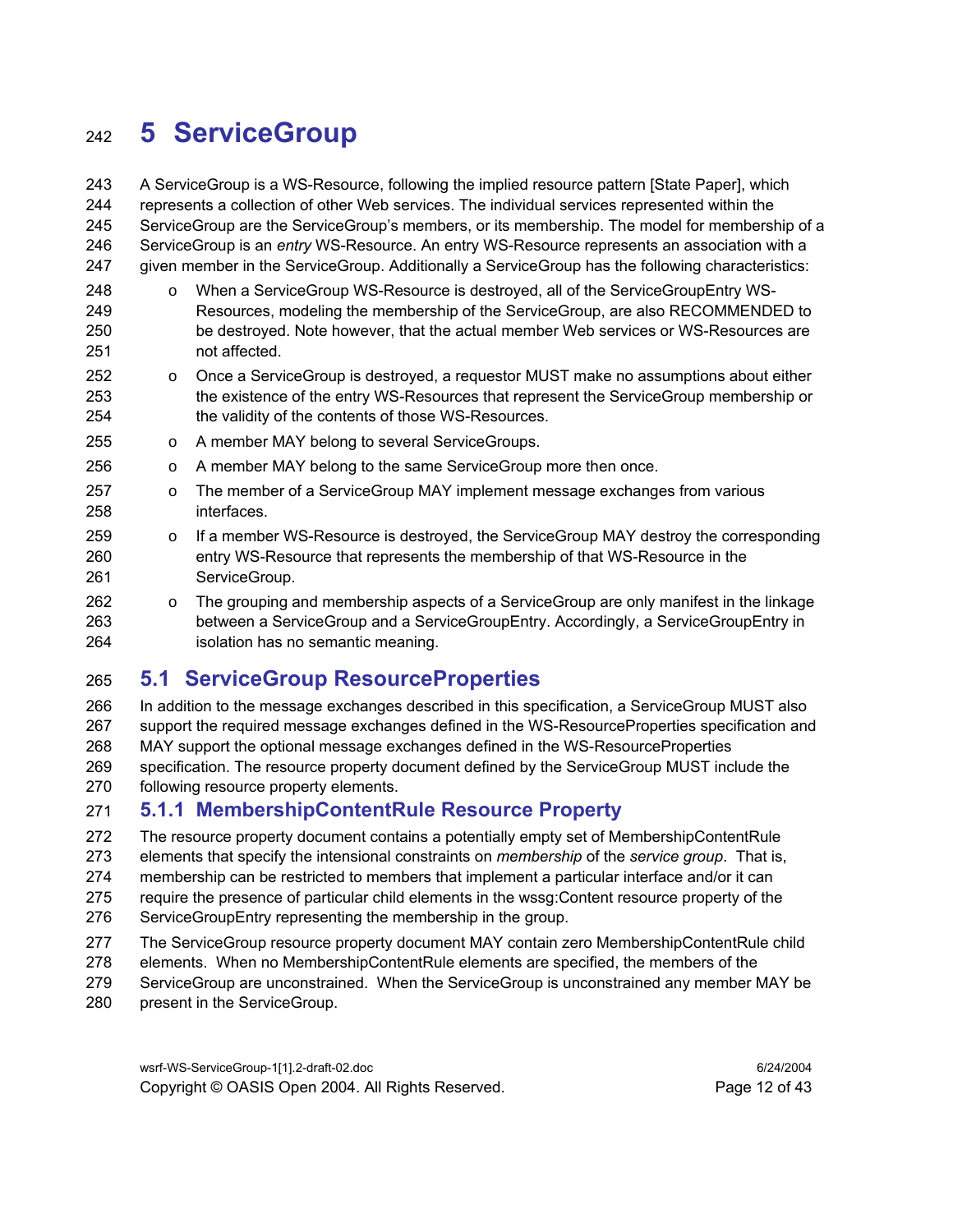281 When at least one MembershipContentRule element specification exists, the members of the

282 ServiceGroup are constrained. When the ServiceGroup is constrained, the ServiceGroup MUST

- 283 NOT include a member that does not conform to at least one MembershipContentRule element. If
- 284 more than one rule applies to a given member all rules that apply MUST be satisfied. Membership

285 conformance to an individual MembershiptContentRule is described below in the

286 MembershipContentRule component constraints.

287 The general form of a MembershipContentRule resource property element is:

| 288 | <wssq:membershipcontentrule< td=""></wssq:membershipcontentrule<> |
|-----|-------------------------------------------------------------------|
| 289 | MemberInterface="OName"?                                          |
| 290 | ContentElements="list of OName"                                   |
| 291 | $\prime$ >                                                        |

- (see [Appendix I: MembershipContentRule element definition](#page-31-0) & [Appendix II: ServiceGroup resource](#page-36-0)  292
- [property\)](#page-36-0) 293
- 294 This resource property element is further constrained as follows:
- 295 /wssg:MembershipContentRule
- 296 297 The MembershipContentRule constrains the ServiceGroup membership to those members that implement the interface described below in
- 298 /wssg:membershipContentRule/@MemberInterface if present. A MembershipContentRule
- 299 is further satisfied according to the rules defined below in
- 300 wssg:membershipContentRule/@ContentElements.
- 301 /wssg:membershipContentRule/@MemberInterface
- 302 This optional attribute, when present, specifies the members to which this
- 303 304 305 306 MembershipConentRule applies according to the interface (WSDL 1.1 portType) of the member Web service. For MembershipContentRules where @MemberInterface is specified, there MUST be at most one MembershipContentRule for any given value of @MemberInterface.
- 307 308 A MembershipContentRule applies to a member if the value of @MemberInterface matches the QName of the member's interface. Two QNames are equivalent when they have the same [local part](http://www.w3.org/TR/REC-xml-names/) and they have [prefixes](http://www.w3.org/TR/REC-xml-names/) which have been bound to namespace [names](http://www.w3.org/TR/REC-xml-names/) that are [identical](http://www.w3.org/TR/REC-xml-names/) [XML-Names]. If this attribute is not present, all members MUST satisfy the enclosing MembershipContentRule's @ContentElements constraint. 309 310 311
- 
- 312 /wssg:membershipContentRule/@ContentElements
- 313 314 315 316 317 This attribute specifies the content restrictions according to the list of QNames, each of which refer to a XML Schema global element declaration. This list defines the constraints on the wssg:Content resource property of the ServiceGroupEntry that MUST be satisfied for membership. The list MAY be an empty list. When an empty list is specified there are no content constraints on the resource properties of the ServiceGroupEntries that match
- 318 the enclosing MembershipContentRule.
- 319 A member satisfies a MembershipContentRule if, for each QName in the value of
- 320 @ContentElements, there is at least one child element of the wssg:Content of the
- 321 ServiceGroupEntry's resource properties document whose name matches that QName.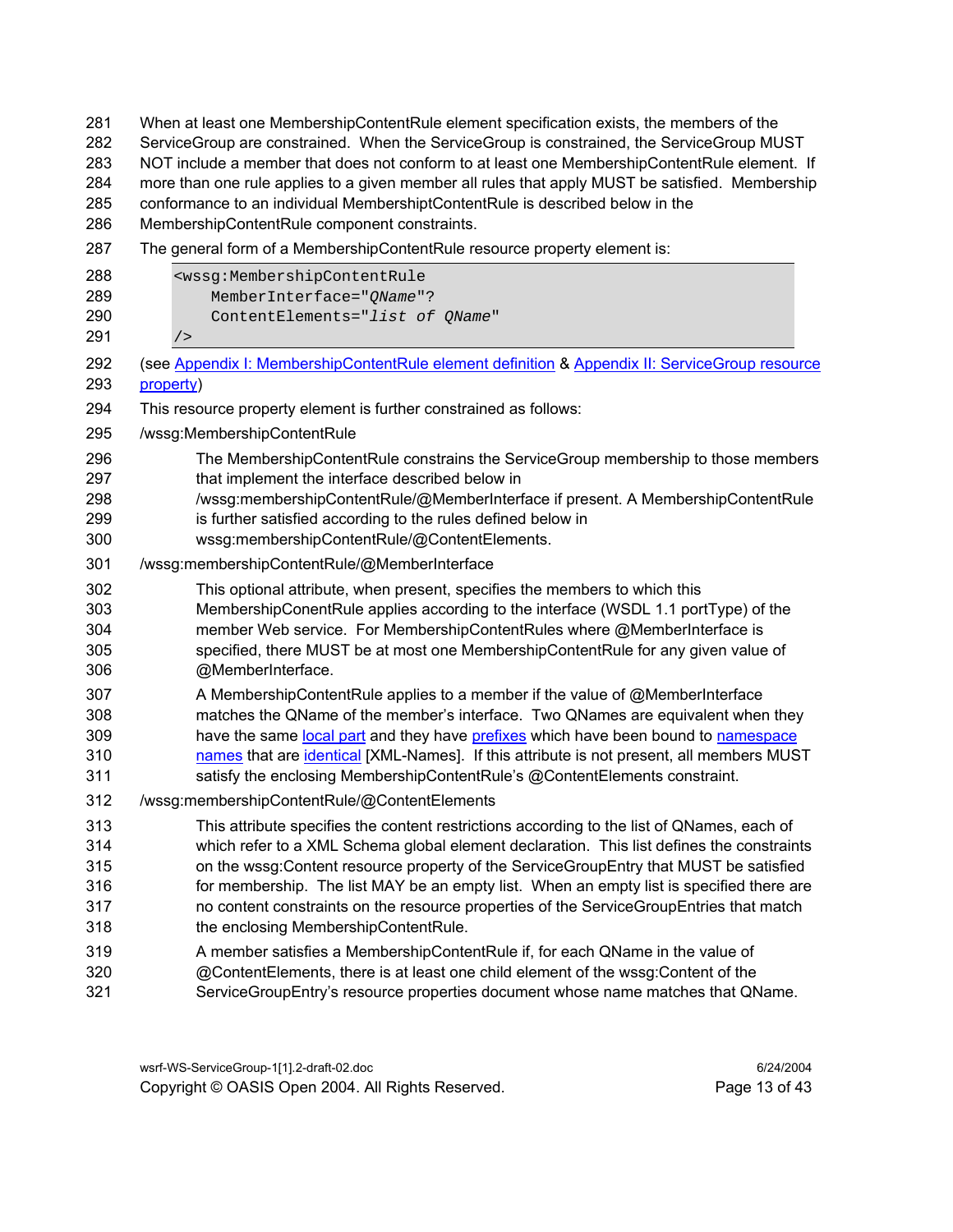<span id="page-13-0"></span>Two QNames are equivalent when they have the same [local part](http://www.w3.org/TR/REC-xml-names/) and they have [prefixes](http://www.w3.org/TR/REC-xml-names/) 323 both which have been bound to [namespace names](http://www.w3.org/TR/REC-xml-names/) that are [identical](http://www.w3.org/TR/REC-xml-names/) [XML-Names]. 322

324 325 326 Note: It is possible to construct a MembershipContentRule without a MemberInterface and with an empty list for the ContentElements. Such a MembershipContentRule would have no effect on the membership as per the normative semantics described for this component.

#### 327 **5.1.2 Entry Resource Property**

328 329 An Entry resource property is a projection of the aggregation of the resource property documents of the ServiceGroup's entry resources. An Entry resource property has the following form:

- 330 <wssg:Entry> 331 <wssg:ServiceGroupEntryEPR> 332 wsa:EndpointReferenceType 333 </wssg:ServiceGroupEntryEPR> 334 <wssg:MemberServiceEPR> 335 wsa:EndpointReferenceType 336 </wssg:MemberServiceEPR> 337 <wssg:Content> {any} </wssg:Content> ? 338 </wssg:Entry> 339 (see [Appendix I: Entry type and element definition](#page-31-0) & [Appendix II: ServiceGroup resource property\)](#page-36-0) 340 341 342 343 344 345 346 347 348 349 This resource property element is further constrained as follows /wssg:Entry The entry provides the logical structure of the constituent members of the ServiceGroup. There is one entry element for each entry in the ServiceGroup. In the event of an entry's removal or destruction from a ServiceGroup, the corresponding element in the ServiceGroup's resource property MUST also be removed. The removal of the element from the ServiceGroup's resource property SHOULD occur temporally near the removal or destruction of the entry. /wssg:Entry/ServiceGroupEntryEPR
- 350 351 Endpoint reference as defined in [WS-Addressing] to the ServiceGroupEntry WS-Resource with which the entry is associated. This WS-Resource is the representation of the membership of the member in the group. Existence of this WS-Resource is the definitive
- 352 353 354 test that the member is indeed part of the group. If the WS-Resource referenced by ServiceGroupEntryEPR is not available, the consumer MUST NOT assume that the Web service referenced
- 355 by the @MemberServiceEPR is a member of the service group.
- 356 /wssg:Entry/MemberServiceEPR
- 357 Endpoint reference as defined in [WS-Addressing] to the member to which the entry refers.
- 358 /wssg:Entry/Content
- 359 The optional Content element contains the resource property values that conform to the
- 360 wssg:MembershipContentRule/@ContentElements of the ServiceGroup. In the absence of
- 361 362 concurrency controls a requestor MUST NOT assume that this element will be identical to the element that the WS-Resource, referenced by @ServiceGroupEntryEPR, contains in its
- 363 wssg:Content resource property. In the case that wssg:Entry/Content is not identical to the

wsrf-WS-ServiceGroup-1[1].2-draft-02.doc 6/24/2004

Copyright © OASIS Open 2004. All Rights Reserved. Page 14 of 43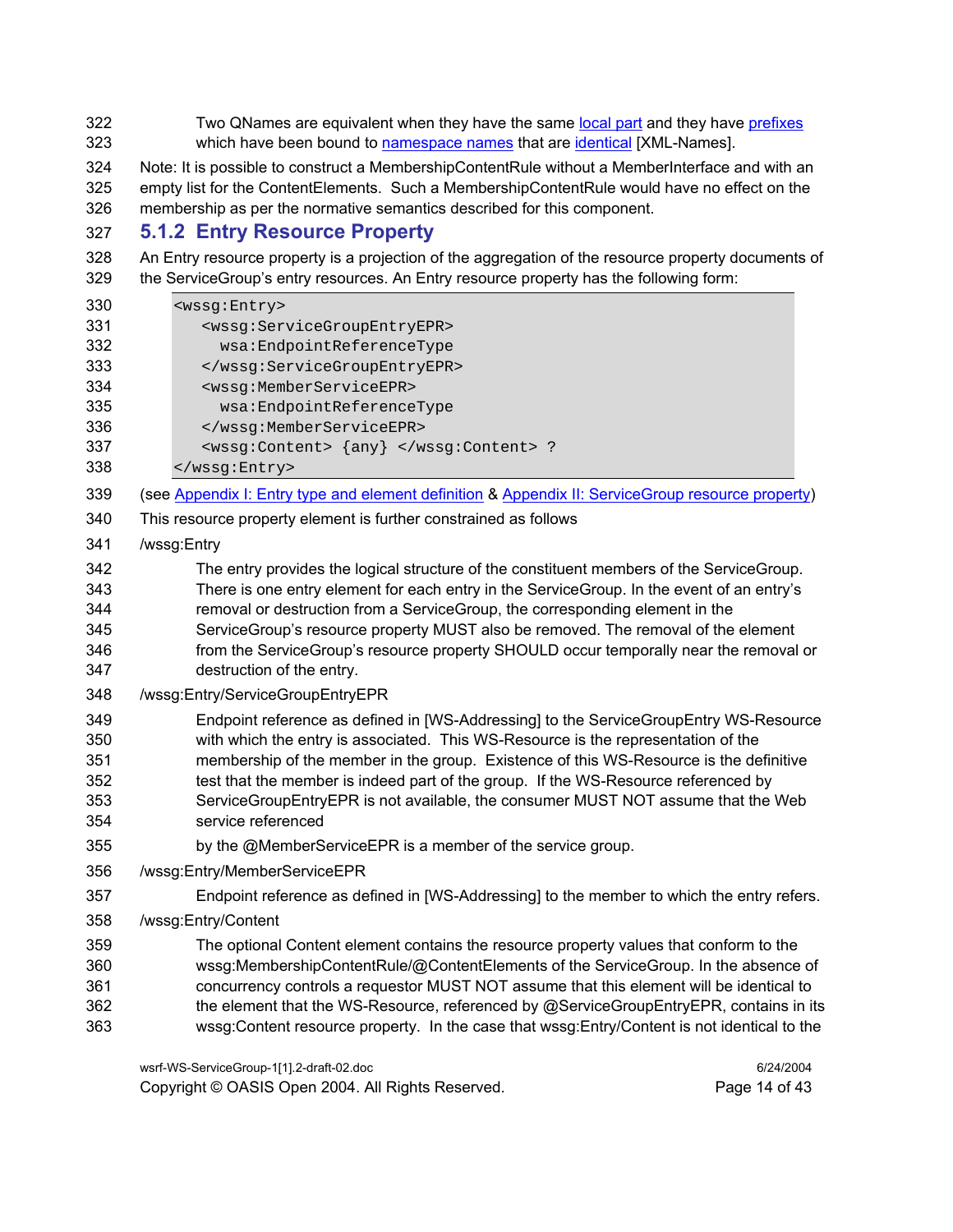- <span id="page-14-0"></span>364 wssg:Content resource property of the WS-Resource referenced by the
- 365 @ServiceGroupEntryEPR then the wssg:Content is assumed to be authoritative. (For
- 366 further discussion reference "WS-Resource and ACID Properties" [State Paper])

## 367 **5.2 ServiceGroup: Operations**

- 368 The ServiceGroup interface defines no message exchanges. A ServiceGroup SHOULD implement
- 369 one of the message exchange sets defined in WS-ResourceLifetime if it needs to support either
- 370 immediate resource destruction or scheduled resource destruction.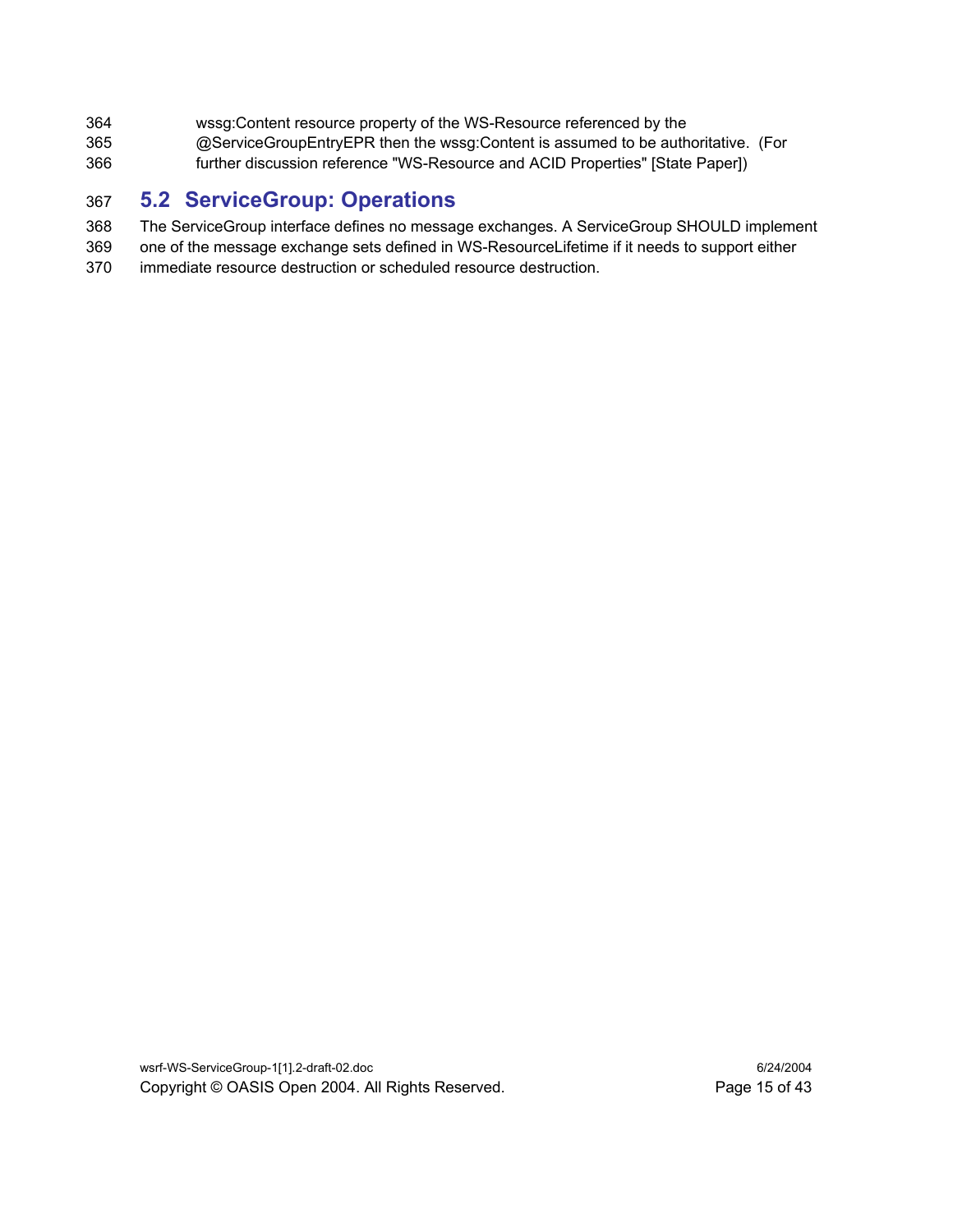# <span id="page-15-0"></span>371 **6 ServiceGroupEntry**

- 372 The representation of a member Web service within the ServiceGroup is a WS-Resource. The
- 373 Web service component of this WS-Resource implements the ServiceGroupEntry interface. The
- 374 375 ServiceGroupEntry interface describes the requirements on the Web service through which management of the entry occurs.
- 376 A member MAY appear in a ServiceGroup multiple times. A separate ServiceGroupEntry WS-
- 377 378 Resource represents each appearance of that member in a ServiceGroup. A ServiceGroupEntry WS-Resource MUST belong to exactly one service group.
- 379 A ServiceGroupEntry interface MAY provide additional management functions for a
- 380 ServiceGroupEntry WS-Resource. In particular, it MAY provide independent lifetime management
- 381 functions for individual ServiceGroupEntry WS-Resources (if it implements message exchanges
- 382 defined in WS-ResourceLifetime). In the case where the ServiceGroupEntry Web service
- 383 implements one of the message exchange sets defined in WS-ResourceLifetime, a
- 384 ServiceGroupEntry WS-Resource MAY be removed from a ServiceGroup by managing the lifetime
- 385 of the ServiceGroupEntry WS-Resource. Additional message exchanges MAY be defined to
- 386 provide more advanced ServiceGroupEntry capabilities.

## 387 **6.1 ServiceGroupEntry: Resource Property Declarations**

388 389 390 391 In addition to the message exchanges described in this specification, a ServiceGroupEntry MUST also support the required message exchanges defined in the WS-ResourceProperties specification and MAY support the optional message exchanges defined in the WS-ResourceProperties specification.

#### 392 **6.1.1 ServiceGroupEPR**

- 393 The general form of a ServiceGroupEPR resource property element is:
- 

394 <wssg:ServiceGroupEPR>

- 395 wsa:EndpointReferenceType
- 396 </wssg:ServiceGroupEPR>
- (see [Appendix I: ServiceGroupEPR element definition](#page-31-0) & [Appendix II: ServiceGroupEntry resource](#page-36-0)  [property\)](#page-36-0) 397 398
- 399 This resource property element is further constrained as follows:
- 400 /wssg:ServiceGroupEPR
- 401 402 403 Contains an endpoint reference [WS-Addressing] to the ServiceGroup of which this entry represents membership. This endpoint reference MUST refer to the same Web service or WS-Resource throughout the lifetime of the ServiceGroupEntry.

#### 404 **6.1.2 MemberEPR**

405 The general form of a MemberEPR resource property element is:

406 <wssg:MemberEPR>

- 407 wsa:EndpointReferenceType
- 408 </wssg:MemberEPR>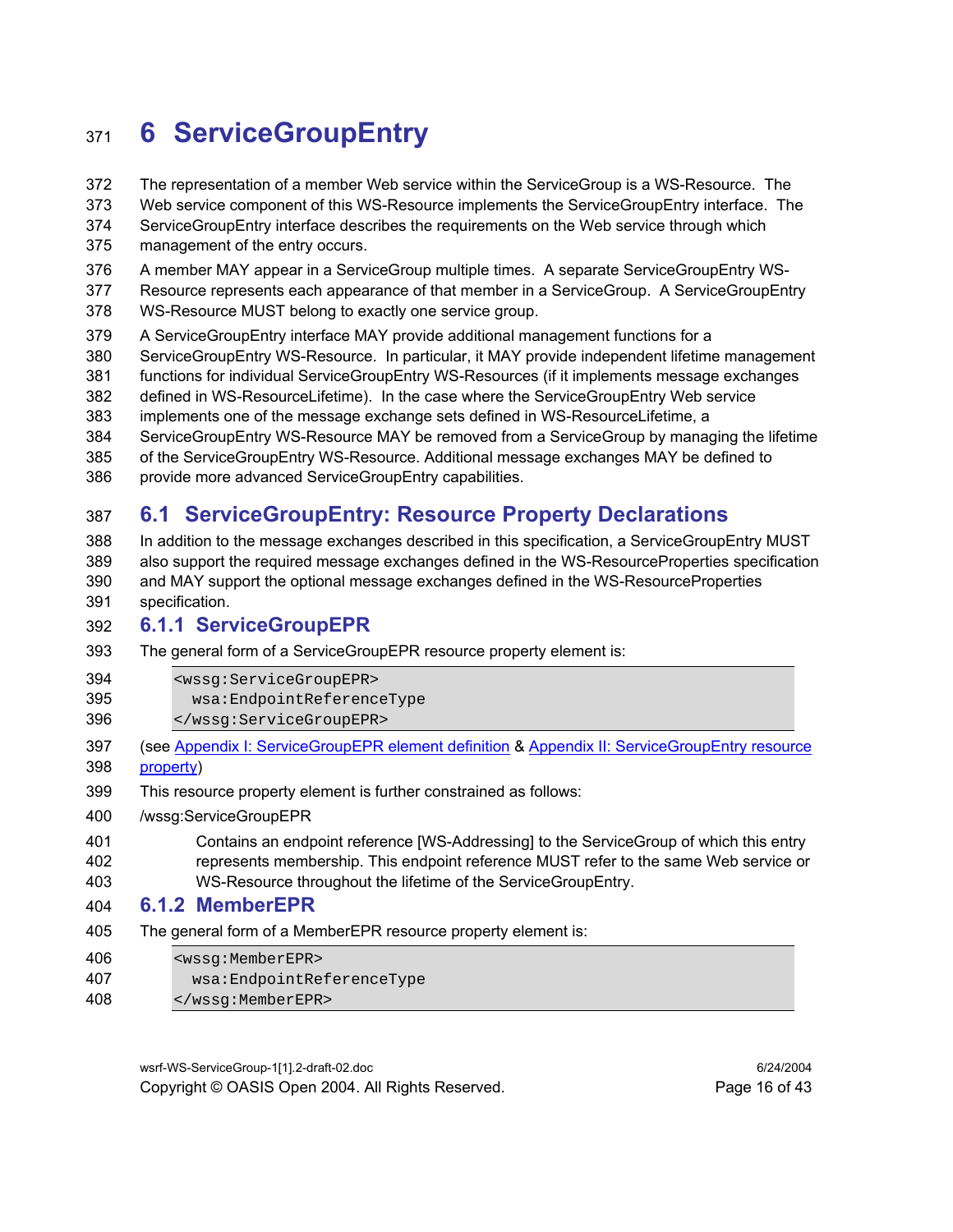<span id="page-16-0"></span>

| 409<br>410               | (see Appendix I: MemberEPR element definition & Appendix II: ServiceGroupEntry resource<br>property)                                                                                                                                                                                                        |
|--------------------------|-------------------------------------------------------------------------------------------------------------------------------------------------------------------------------------------------------------------------------------------------------------------------------------------------------------|
| 411                      | This resource property element is further constrained as follows:                                                                                                                                                                                                                                           |
| 412                      | /wssg:MemberEPR                                                                                                                                                                                                                                                                                             |
| 413<br>414<br>415        | Contains an endpoint reference [WS-Addressing] to the member to which this entry<br>pertains. This endpoint reference MUST refer to the same Web service or WS-Resource<br>throughout the lifetime of the ServiceGroupEntry.                                                                                |
| 416                      | 6.1.3 Content                                                                                                                                                                                                                                                                                               |
| 417                      | The general form of the Content resource property element is:                                                                                                                                                                                                                                               |
| 418<br>419<br>420        | <wssg:content><br/><math>\{any\}</math><br/></wssg:content>                                                                                                                                                                                                                                                 |
| 421                      | (see Appendix I: Content element definition & Appendix II: ServiceGroupEntry resource property)                                                                                                                                                                                                             |
| 422                      | This resource property element is further constrained as follows:                                                                                                                                                                                                                                           |
| 423                      | /wssg:Content                                                                                                                                                                                                                                                                                               |
| 424<br>425<br>426<br>427 | This XML element contains information pertinent to the group membership represented by<br>the ServiceGroupEntry. The Content elements conform to the XSD element declarations<br>listed (by QName) in the membershipContentRule resource property of the ServiceGroup<br>containing this ServiceGroupEntry. |
| 428                      | <b>6.2 ServiceGroupEntry: Message Exchanges</b>                                                                                                                                                                                                                                                             |
| 429                      | The ServiceGroupEntry interface defines no operations. The service implementing the                                                                                                                                                                                                                         |
| 430                      | ServiceGroupEntry interface SHOULD implement the message exchanges and resource properties                                                                                                                                                                                                                  |
| 431                      | from one of the interfaces described in WS-ResourceLifetime if it supports immediate destruction                                                                                                                                                                                                            |

- 432 and scheduled destruction of ServiceGroupEntry resources. In addition, the service implementing
- 433 the ServiceGroupEntry interface SHOULD implement the message exchanges and resource
- 434 435 properties for the NotificationProducer interface [WS-BaseNotification]. The service implementing
- 436 the ServiceGroupEntry SHOULD also support resource property value change notification as defined in [WS-ResourceProperties]. In particular, it SHOULD include wssg:Content as a value of
- 437 its Topics resource property.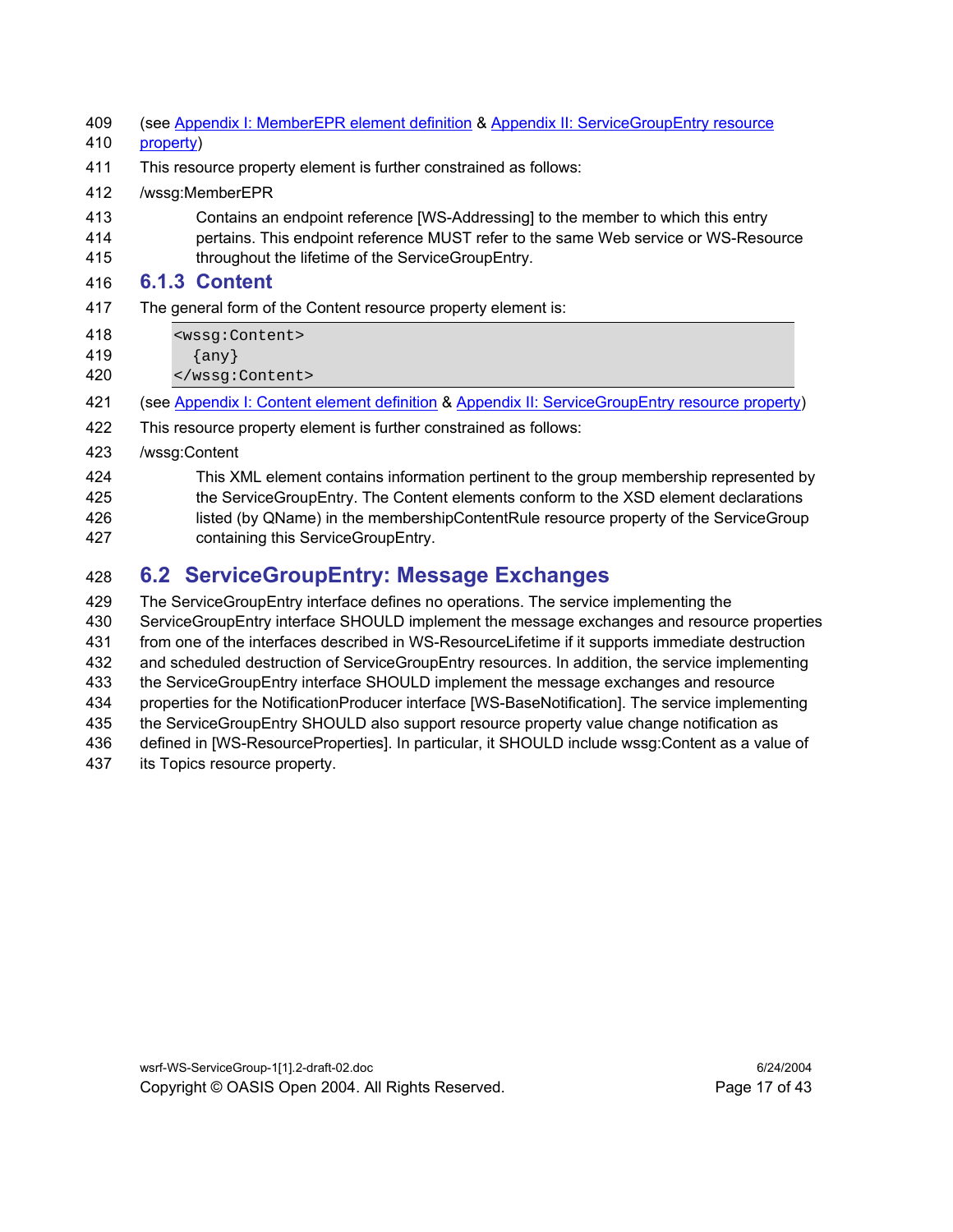# <span id="page-17-0"></span>438 **7 ServiceGroupRegistration**

439 The ServiceGroupRegistration interface is an extension of the ServiceGroup interface.

440 ServiceGroupRegistration defines the message exchanges that allow a requestor to add entries to

441 a ServiceGroup WS-Resource explicitly. Third party controlled aggregations of services are made

442 possible by the ServiceGroupRegistration extension of ServiceGroup.

# 443 **7.1 ServiceGroupRegistration: Resource Property Declarations**

444 445 446 447 The ServiceGroupRegistration interface defines no resource properties. The resource properties defined by the interfaces in WS-ResourceLifetime SHOULD be included in the ResourceProperty document of a ServiceGroupRegistration. The resource properties defined in the ServiceGroup interface MUST be included in the resource property document of a ServiceGroupRegistration.

# 448 **7.2 Add**

449 450 When a requestor wishes to add a new entry to a ServiceGroup WS-Resource, the requestor must issue a request message of the following form:

| 451 | <wssq:add></wssq:add>                                               |
|-----|---------------------------------------------------------------------|
| 452 | <wssq:memberepr></wssq:memberepr>                                   |
| 453 | wsa:EndpointReferenceType                                           |
| 454 |                                                                     |
| 455 | <wssq:content></wssq:content>                                       |
| 456 | $\{$ any $\}$                                                       |
| 457 |                                                                     |
| 458 | <wssq:initialterminationtime></wssq:initialterminationtime>         |
| 459 | xsd:dateTime                                                        |
| 460 | ?                                                                   |
| 461 | $\langle$ /wssq:Add>                                                |
| 462 | The components of the Add message are further described as follows: |
| 463 | /wssg:Add/MemberEPR                                                 |
|     |                                                                     |

464 465 466 This component contains the endpoint reference of the member Web service to include in the ServiceGroup. It MUST satisfy the semantics as specified by the ServiceGroup resource property /wssg:MemberhipContentRules.

#### 467 /wssg:Add/Content

- 468 This component contains information to associate with the MemberEPR in the
- 469 ServiceGroup. This component MUST be an element that conforms to those
- 470 MembershipContentRules that apply to the member within the ServiceGroup. This
- 471 component represents input for the ServiceGroupEntry content element. This input MAY be
- 472 augmented or modified with other information that the ServiceGroup may derive. This
- 473 allows the ServiceGroup to tailor or modify the content.
- 474 /wssg:Add/InitialTerminationTime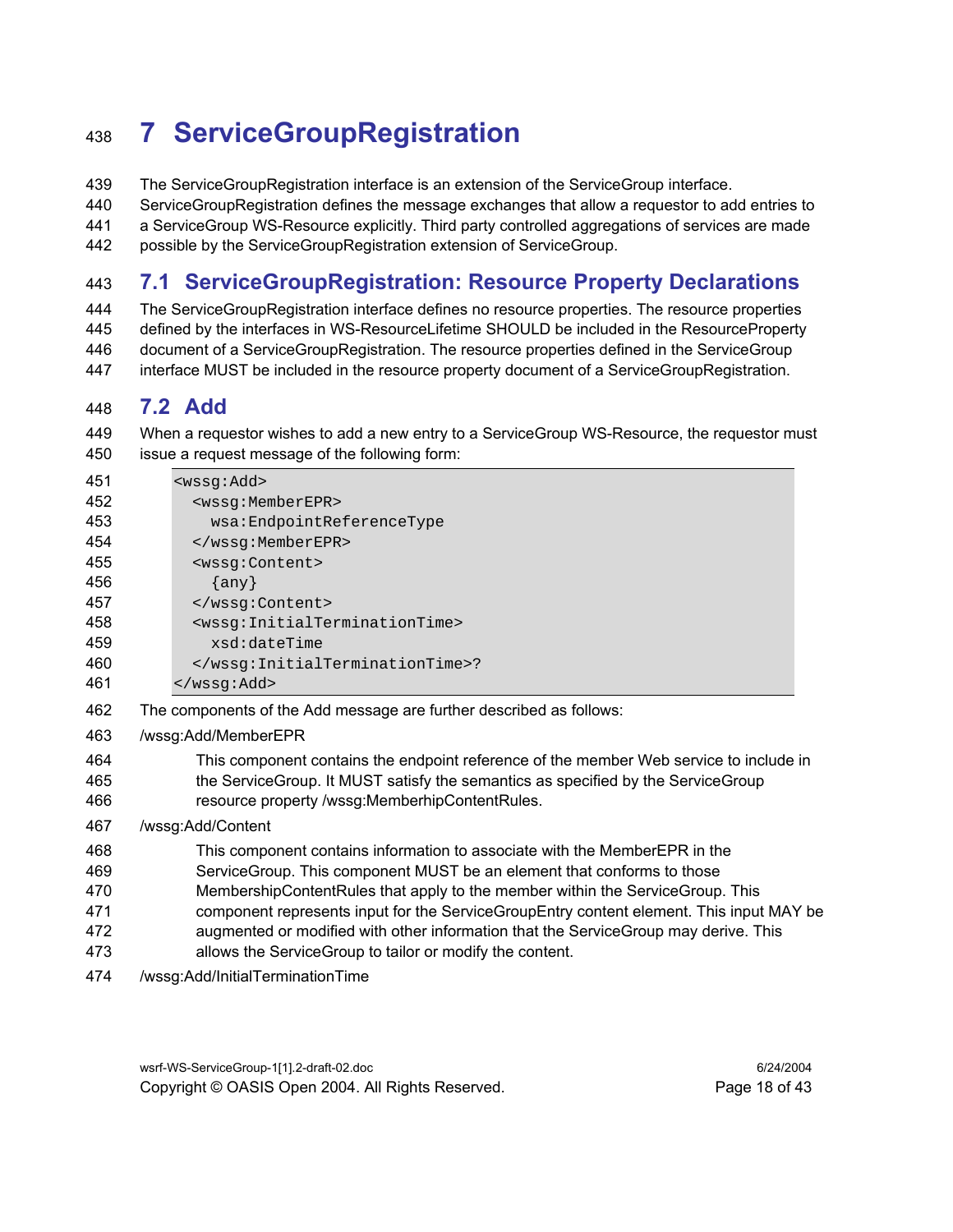<span id="page-18-0"></span>

| 475<br>476<br>477 | An optional element, indicating the requestor's suggestion for the initial setting of the<br>termination time resource property [WS-ResourceLifetime] of the ServiceGroupEntry WS-<br>Resource. |
|-------------------|-------------------------------------------------------------------------------------------------------------------------------------------------------------------------------------------------|
| 478<br>479        | If the ServiceGroupRegistration accepts the request to add a member, it MUST respond with an<br>AddResponse message of the following form:                                                      |
| 480               | <wssg:addresponse></wssg:addresponse>                                                                                                                                                           |
| 481               | wsa:endpointReferenceType                                                                                                                                                                       |
| 482               |                                                                                                                                                                                                 |
| 483               | The content of a AddResponse message is an EndpointReference as described in [WS-                                                                                                               |
| 484               | Addressing]. This endpoint reference refers to the ServiceGroupEntry WS-Resource created by                                                                                                     |
| 485               | the ServiceGroup to represent the association of the member within the ServiceGroup. The Web                                                                                                    |
| 486               | service associated with the ServiceGroupEntry returned by the AddResponse MUST implement the                                                                                                    |
| 487               | message exchanges and resource properties specified by the ScheduledResourceTermination                                                                                                         |
| 488               | interface and the ImmediateResourceTermination interface [WS-ResourceLifetime].                                                                                                                 |
| 489               | Instead of the AddResponse message, the Web service may also send the following faults in                                                                                                       |
| 490               | response to an Add message. For those faults associated with failure to process an Add message                                                                                                  |
| 491               | ContentCreationFailedFault:                                                                                                                                                                     |
| 492               | The operation was unable to create a valid Content element (as defined by the                                                                                                                   |
| 493               | membershipContentRule resource property) from the provided Content and MemberEPR                                                                                                                |
| 494               | components of the Add request message.                                                                                                                                                          |
| 495               | UnsupportedMemberInterfaceFault:                                                                                                                                                                |
| 496               | The type of the member service referred to by the MemberEPR argument is not conformant                                                                                                          |
| 497               | with the MembershipContentRule.                                                                                                                                                                 |
| 498               | AddRefusedFault:                                                                                                                                                                                |
| 499               | The ServiceGroupRegistration refused to create a new entry for the member service based                                                                                                         |
| 500               | the semantics of the ServiceGroupRegistration (or subtype).                                                                                                                                     |
| 501               | <b>Other Faults</b>                                                                                                                                                                             |
| 502               | 7.2.1 Example SOAP Encoding of the Add Message Exchange                                                                                                                                         |
| 503               | The following is a non-normative example of an Add request message using SOAP 1.2 [SOAP 1.2]:                                                                                                   |
| 504               | <s12:envelope< td=""></s12:envelope<>                                                                                                                                                           |
| 505               | xmlns:s12="http://www.w3.org/2003/05/soap-envelope"                                                                                                                                             |
| 506               | xmlns:wsa="http://schemas.xmlsoap.org/ws/2003/03/addressing"                                                                                                                                    |
| 507               | $xmlns:wsnt =$                                                                                                                                                                                  |
| 508               | "http://docs.oasis-open.org/wsrf/2004/06/wsn-WS-                                                                                                                                                |
| 509               | BaseNotification-1.2-draft-01.xsd"                                                                                                                                                              |
| 510               | $xmlns:wsrl=$                                                                                                                                                                                   |
| 511               | "http://docs.oasis-open.org/wsrf/2004/06/wsrf-WS-                                                                                                                                               |
| 512               | ResourceLifetime-1.2-draft-01.xsd"                                                                                                                                                              |
| 513               | $xmlns:wssg=$                                                                                                                                                                                   |
| 514               | "http://docs.oasis-open.org/wsrf/2004/06/wsrf-WS-                                                                                                                                               |
| 515               | ServiceGroup-1.2-draft-01.xsd"                                                                                                                                                                  |
| 516               | xmlns: npex="http://www.producer.org/RefProp">                                                                                                                                                  |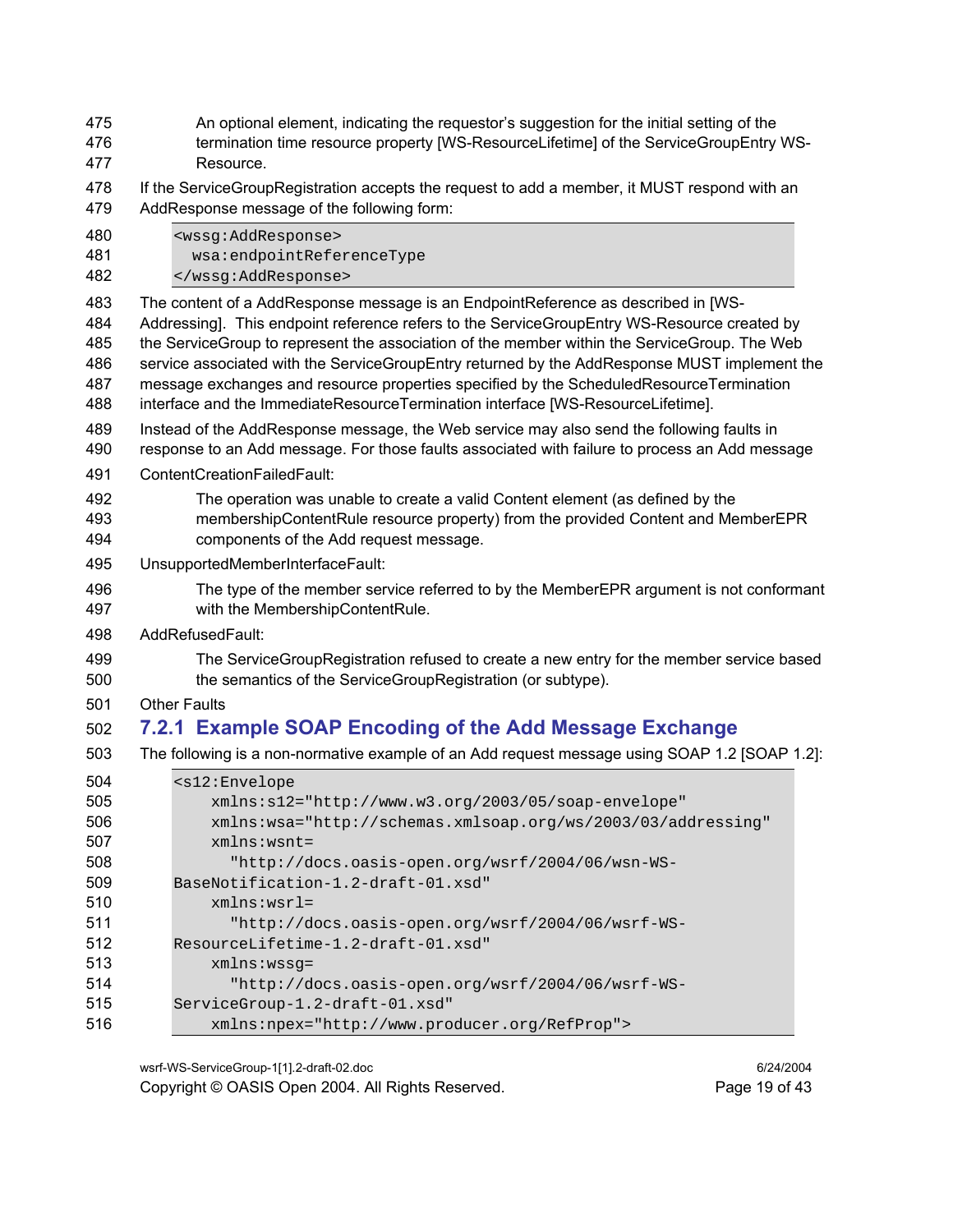| 517            | $<$ s $12$ :Header>                                                                      |
|----------------|------------------------------------------------------------------------------------------|
| 518            | <wsa:action></wsa:action>                                                                |
| 519            | http://docs.oasis-open.org/wsrf/2004/06/WS-                                              |
| 520            | ServiceGroup/Add                                                                         |
| 521            |                                                                                          |
| 522            | <wsa:to s12:mustunderstand="1"></wsa:to>                                                 |
| 523            | http://www.producer.org/ServiceGroupEndpoint                                             |
| 524            | $\langle$ /wsa:To>                                                                       |
| 525            | $\langle$ /s12:Header>                                                                   |
| 526            | $<$ s $12$ : Body>                                                                       |
| 527            | <wssg:add></wssg:add>                                                                    |
| 528            | <wssg:memberepr></wssg:memberepr>                                                        |
| 529            | <wsa:address></wsa:address>                                                              |
| 530            | http://www.producer.org/ProducerEndpoint                                                 |
| 531            |                                                                                          |
| 532            | <wsa:referenceproperties></wsa:referenceproperties>                                      |
| 533            | <npex:resourcedisambiguator></npex:resourcedisambiguator>                                |
| 534            | $uuid:84decd55-7d3f-65ad-ac44-675d9fce5d22$                                              |
| 535            |                                                                                          |
| 536            |                                                                                          |
| 537            |                                                                                          |
| 538            |                                                                                          |
| 539            |                                                                                          |
| 540            | <wstop:topic>wsrp:ResourcePropertiesValueChanges</wstop:topic>                           |
| 541            | <wssg:content></wssg:content>                                                            |
| 542            | <wssg:initialterminationtime></wssg:initialterminationtime>                              |
| 543            | 2003-12-25T00:00:00.00000Z                                                               |
| 544            |                                                                                          |
| 545            |                                                                                          |
| 546            | $\langle$ /s $12:$ Body>                                                                 |
| 547            |                                                                                          |
| 548            | The following is a non-normative example of an Add response message using SOAP 1.2 [SOAP |
| 549<br>$1.2$ : |                                                                                          |
| 550            |                                                                                          |
| 551            | <s12:envelope<br>xmlns:s12="http://www.w3.org/2003/05/soap-envelope"</s12:envelope<br>   |
| 552            | xmlns:wsa="http://schemas.xmlsoap.org/ws/2003/03/addressing"                             |
| 553            | xmlns: npex="http://www.consumer.org/RefProp">                                           |
| 554            | $xmlns:wssg=$                                                                            |
| 555            | "http://docs.oasis-open.org/wsrf/2004/06/wsrf-WS-                                        |
| 556            | ServiceGroup-1.2-draft-01.xsd"                                                           |
| 557            | $<$ s $12$ : Header>                                                                     |
| 558            | <wsa:action></wsa:action>                                                                |
| 559            | http://docs.oasis-open.org/wsrf/2004/06/WS-ServiceGroup/                                 |
| 560            | AddResponse                                                                              |
|                |                                                                                          |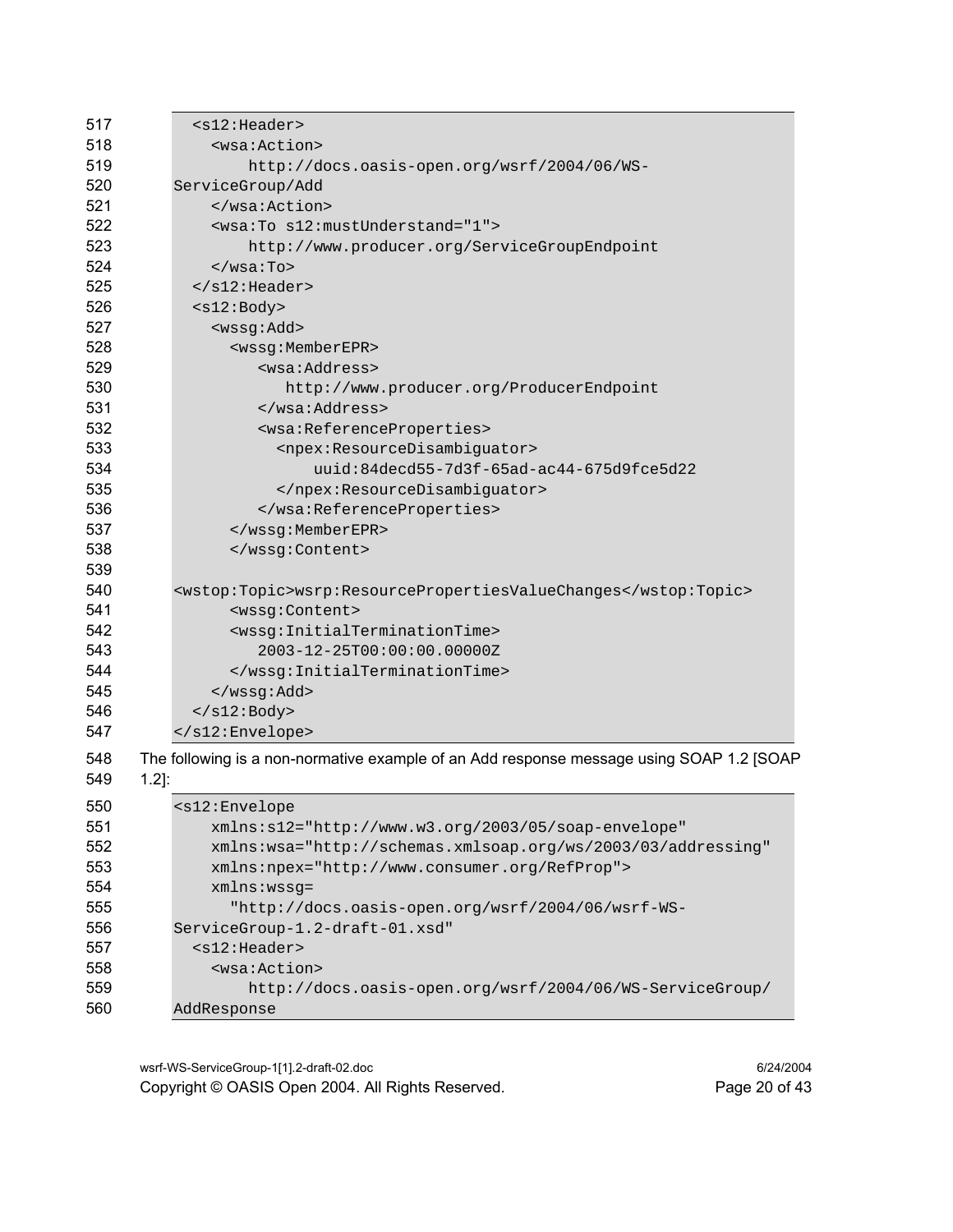| 561 |                                                             |
|-----|-------------------------------------------------------------|
| 562 | <wsa:to s12:mustunderstand="1"></wsa:to>                    |
| 563 | http://www.producer.org/ProducerEndpoint                    |
| 564 | $\langle$ /wsa:To>                                          |
| 565 | <npex:resourcedisambiguator></npex:resourcedisambiguator>   |
| 566 | uuid:84decd55-7d3f-65ad-ac44-675d9fce12ef                   |
| 567 |                                                             |
| 568 | $\langle$ /s12:Header>                                      |
| 569 | $<$ s $12$ : Body>                                          |
| 570 | <wssq:addresponse></wssq:addresponse>                       |
| 571 | <wsa:endpointreference></wsa:endpointreference>             |
| 572 | <wsa:address></wsa:address>                                 |
| 573 | http://www.producer.org/ServiceGroupEndpoint                |
| 574 |                                                             |
| 575 | <wsa:referenceproperties></wsa:referenceproperties>         |
| 576 | <npex:resourcedisambiguatore></npex:resourcedisambiguatore> |
| 577 | uuid:95fefeb3-f37d-5dfe-44fe-675d9fce12df                   |
| 578 |                                                             |
| 579 |                                                             |
| 580 |                                                             |
| 581 |                                                             |
| 582 | $\langle$ s12: Body>                                        |
| 583 |                                                             |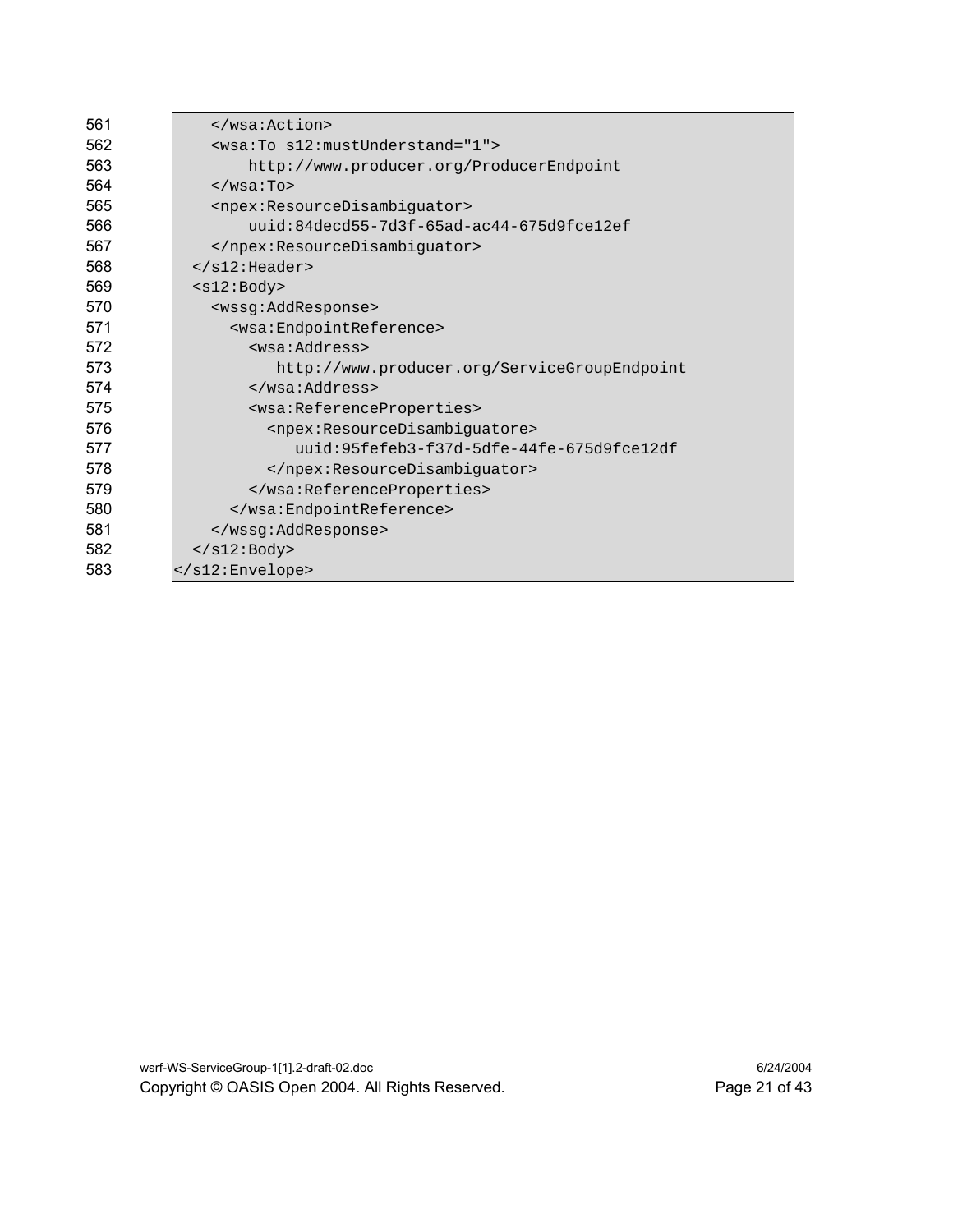# <span id="page-21-0"></span> **8 Notification of ServiceGroup Modification**

 If the Web service component of the ServiceGroup WS-Resource also implements the NotificationProducer interface defined by the WS-BaseNotification specification [WS-BaseNotification], then it MUST provide a topic [WS-Topics] to allow requestors to subscribe for notification of the modification of the ServiceGroup. The form of the TopicSpace [WS-Topics] is:

| 589 | <wstop:topicspace <="" name="ServiceGroupTopicSpace" th=""></wstop:topicspace> |
|-----|--------------------------------------------------------------------------------|
| 590 | targetNamespace=                                                               |
| 591 | "http://docs.oasis-open.org/wsrf/2004/06/wsrf-WS-                              |
| 592 | ServiceGroup-1.2-draft-01.xsd"                                                 |
| 593 | $xmlns:wsrp =$                                                                 |
| 594 | "http://docs.oasis-open.org/wsrf/2004/06/wsrf-WS-                              |
| 595 | ResourceProperties-1.2-draft-01.xsd"                                           |
| 596 | xmlns:wstop=                                                                   |
| 597 | "http://docs.oasis-open.org/wsn/2004/06/wsn-WS-Topics-1.2-                     |
| 598 | $draff-01.xsd"$                                                                |
| 599 | <wstop:topic name="ServiceGroupModification"></wstop:topic>                    |
| 600 | <wstop:messagepattern></wstop:messagepattern>                                  |
| 601 | <wsrp:queryexpression< th=""></wsrp:queryexpression<>                          |
| 602 | dialect="http://www.w3.org/TR/1999/REC-xpath-19991116"                         |
| 603 | $\geq$                                                                         |
| 604 | boolean((/*/*EntryAdditionNotification                                         |
| 605 | \[namespace-uri()='http://docs.oasis-                                          |
| 606 | open.org/wsrf/2004/06/wsrf-WS-ServiceGroup-1.2-draft-01.xsd'])                 |
| 607 | (/*/*EntryRemovalNotification                                                  |
| 608 | \[namespace-uri()='http://docs.oasis-                                          |
| 609 | open.org/wsrf/2004/06/wsrf-WS-ServiceGroup-1.2-draft-01.xsd']))                |
| 610 | boolean(/*/EntryAdditionNotification                                           |
| 611 | /*/ EntryRemovalNotification)                                                  |
| 612 |                                                                                |
| 613 |                                                                                |
| 614 |                                                                                |
| 615 |                                                                                |

 This TopicSpace defines the TopicSpace associated with the WS-ServiceGroup XML namespace (http://docs.oasis-open.org/wsrf/2004/06/wsrf-WS-ServiceGroup-1.2-draft-01.xsd). The TopicSpace is further constrained as follows:

- /wstop:TopicSpace/@name
- The name of the TopicSpace associated with the WS-ServiceGroup XML namespace MUST be "ServiceGroupTopicSpace".
- /wstop:Topic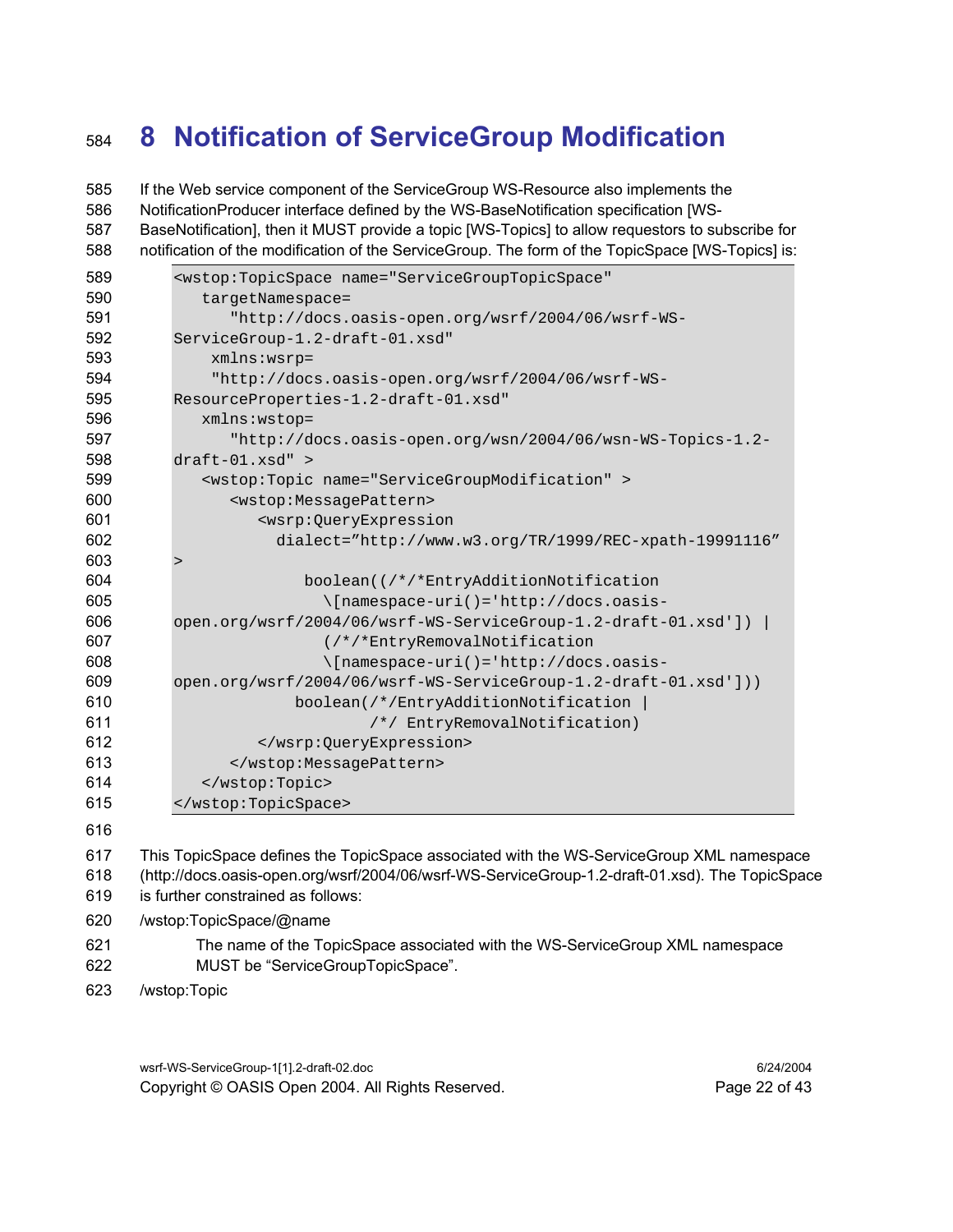- <span id="page-22-0"></span>624 625 626 627 628 629 630 This topic is associated with notification messages when a ServiceGroupEntries are added or removed from a ServiceGroup. A Web service that supports the message exchanges associated with the NotificationProducer role as specified in WS-Notification and that wishes to support subscriptions and notifications related to ServiceGroup modifications SHOULD include this topic in its list of supported topics. When a ServiceGroup detects that the contents of the group have been modified, it SHOULD create a notification message artifact recording the situation and, if the message artifact is generated, it MUST associate
- 631 this notification message with this topic. Note: there are many circumstances in which a
- 632 modification of a ServiceGroup does not result in the generation of a notification message.

#### 633 /wstop:Topic/@name

- 634 635 636 The name of the Topic representing ServiceGroup modifications MUST be named "ServiceGroupModification". The namespace property of this topic MUST be the WS-ServiceGroup XML namespace (http://docs.oasis-open.org/wsrf/2004/06/wsrf-WS-
- 637 ServiceGroup-1.2-draft-01.xsd).
- 638 /wstop:Topic/wstop:MessagePattern
- 639 This topic is associated with messages that MUST contain an
- 640 wssg:EntryAdditionNotification element or an wssg:EntryRemovalNotification element.
- 641 These elements and their corresponding complexTypes are described later in this section.

# 642 **8.1 EntryAdditionNotification Message**

643 644 The wssg:EntryAdditionNotification element is a form of notification message associated with the wssg:ServiceGroupModification topic. This element is defined as follows:

- 645 <wssg:EntryAdditionNotification> 646 <wssg:ServiceGroupEntryEPR> 647 wsa:EndpointReferenceType 648 </wssg:ServiceGroupEntryEPR> 649 <wssg:MemberServiceEPR> 650 wsa:EndpointReference 651 </wssg:MemberServiceEPR> 652 <wssg:Content>{any}</wssg:Content>? 653 </wssg:EntryAddtionNotification>
- 654 The form of the EntryAdditionNotification is further constrained as follows:
- 655 /wssg:EntryAdditionNotification
- 656 657 658 One EntryAdditionNotification element is created for each ServiceGroupEntry addition situation detected by the service associated with ServiceGroup resource. This artifact records the addition of an entry to the ServiceGroup.
- 659 /wssg:EntryAdditionNotification/ServiceGroupEntryEPR
- 660 661 This element MUST contain the EndpointReference of the ServiceGroupEntry that was added to the ServiceGroup.
- 662 /wssg:EntryAdditionNotification/MemberServiceEPR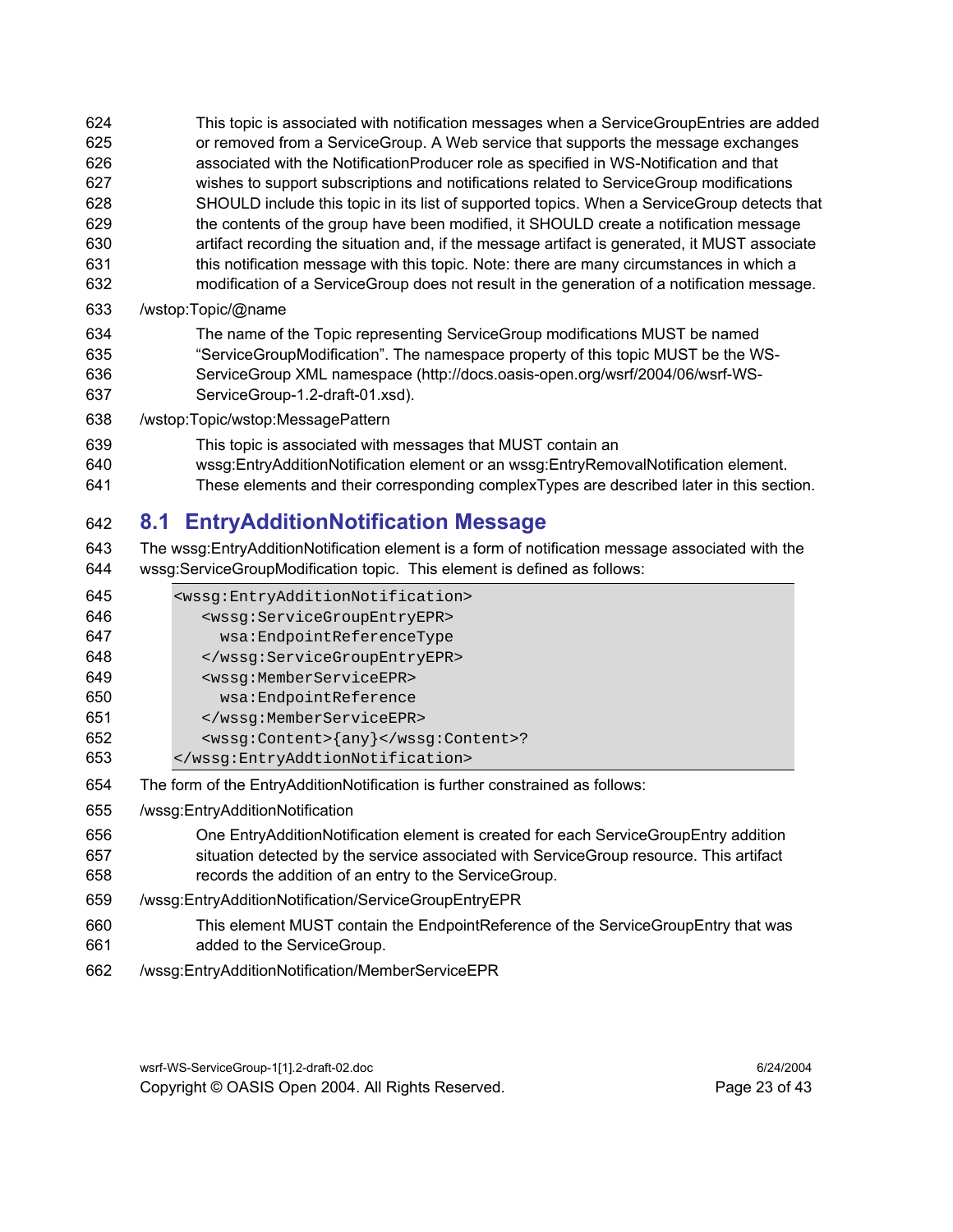- <span id="page-23-0"></span>663 664 665 This element MUST contain the EndpointReference of the member service that the WS-Resource referenced by @ServiceGroupEntryEPR contains in its MemberEPR resource property.
- 666 /wssg:EntryAdditionNotification/Content
- 667 668 If this optional element is present, it MUST contain a copy of the Contents resource property element of the ServiceGroupEntry referenced by @ServiceGroupEntryEPR.

## 669 **8.2 EntryRemovalNotification Message**

670 671 The wssg:EntryRemovalNotification element is a form of notification message associated with the wssg:ServiceGroupModification topic. This element is defined as follows:

- 672 <wssg:EntryRemovalNotification> 673 <wssg:ServiceGroupEntryEPR> 674 wsa:EndpointReferenceType 675 </wssg:ServiceGroupEntryEPR> 676 <wssg:MemberServiceEPR> 677 wsa:EndpointReferenceType 678 </wssg:MemberServiceEPR> 679 <wssg:Content>{any}</wssg:Content>? 680 <wssg:Reason>xsd:string</wssg:Reason>? 681 </wssg:EntryRemovalNotification> 682 683 684 685 686 687 688 689 690 691 692 693 694 695 696 697 698 699 700 The form of the EntryRemovalNotification is further constrained as follows: /wssg:EntryRemovalNotification One EntryRemovalNotification element is created for each ServiceGroupEntry removal situation detected by the service associated with ServiceGroup resource. This artifact records the removal of an entry to the ServiceGroup. /wssg:EntryRemovalNotification/ServiceGroupEntryEPR This element MUST contain the EndpointReference of the ServiceGroupEntry that was removed to the ServiceGroup. Note: The EndpointReference for the ServiceGroupEntry will not be a valid reference since the removal mechanism from a ServiceGroup is removal of the ServiceGroupEntry. /wssg:EntryRemovalNotification/MemberServiceEPR This element MUST contain the EndpointReference of the member service that the WS-Resource referenced by @serviceGroupEntryEPR contains in its MemberEPR resource property. /wssg:EntryRemovalNotification/Content If this optional element is present, it MUST contain a copy, from some point prior to the removal, of the Contents resource property element of the ServiceGroupEntry referenced by @ServiceGroupEntryEPR. /wssg:EntryRemovalNotification/Reason
- 701 702 If this optional element is present it will contain human readable text regarding the reason for the removal for the ServiceGroup.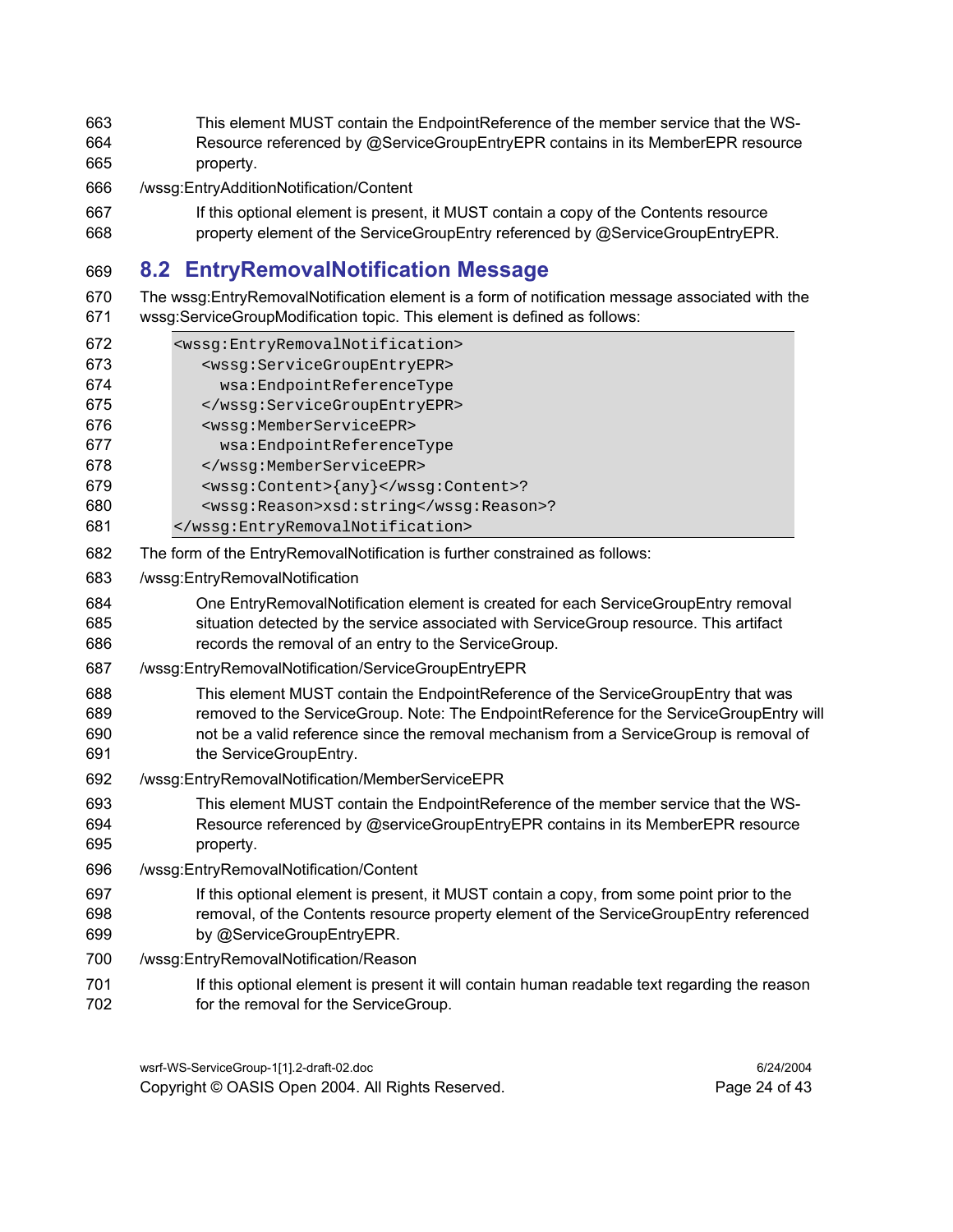# <span id="page-24-0"></span>703 **9 Security Model**

704 705 In the context of this specification, there are two categories of security aspects that need to be considered: (a) securing the message exchanges and (b) securing the resource properties.

## 706 **9.1 Securing the message exchanges**

707 708 709 710 711 712 713 714 715 716 717 When messages exchanges occur between a requestor and a Web service in order to access or act on one or more resource properties, it is RECOMMENDED that the communication between services be secured using the mechanisms described in WS-Security. In order to properly secure messages, the message body and all relevant headers need to be included in the digital signature so as to prove the integrity of the message. In addition, the ReferenceProperties from an EndpointReference, used as part of any message exchange, may be encrypted to ensure their privacy. In the event that a requestor communicates frequently with a Web service to access resource properties, either directly through a query or accomplished through notification of state change, it is RECOMMENDED that a security context be established using mechanisms like those described in WS-Trust [WS-Trust] and WS-SecureConversation [WS-SecureConversation] allowing for potentially more efficient means of authentication.

718 It is common for communication between requestors and Web service component of a WS-

719 720 721 722 Resource to exchange multiple messages. As a result, the usage profile may be susceptible to key attacks. For this reason, it is RECOMMENDED that the keys used to secure the channel be changed frequently. This "re-keying" can be effected a number of ways. The following list outlines four common techniques:

- 723 724 • Attaching a nonce to each message and using it in a derived key function with the shared secret
- 725 • Using a derived key sequence and switch "generations"
- 726 • Closing and re-establishing a security context
- 727 • Exchanging new secrets between the parties
- 728 729 730 It should be noted that the mechanisms listed above are independent of the security context token (SCT). That is, the keys used to secure the channel during message exchanges may be independent of the key used to prove the right to access WS-ResourceProperties.
- 731 732 733 734 735 The security context MAY be re-established using the mechanisms described in WS-Trust and WS-SecureConversation. Similarly, secrets can be exchanged using the mechanisms described in WS-Trust. Note, however, that the current shared secret SHOULD NOT be used to encrypt the new shared secret. Derived keys, the preferred solution from this list, can be specified using the mechanisms described in WS-SecureConversation.
- 736 737 The following list summarizes common classes of attacks that apply to this protocol and identifies the mechanism to prevent/mitigate the attacks:
- 738 739 • **Message alteration** – Alteration is prevented by including signatures of the message information using WS-Security.
- 740 741 • **Message disclosure** – Confidentiality is preserved by encrypting sensitive data using WS-Security.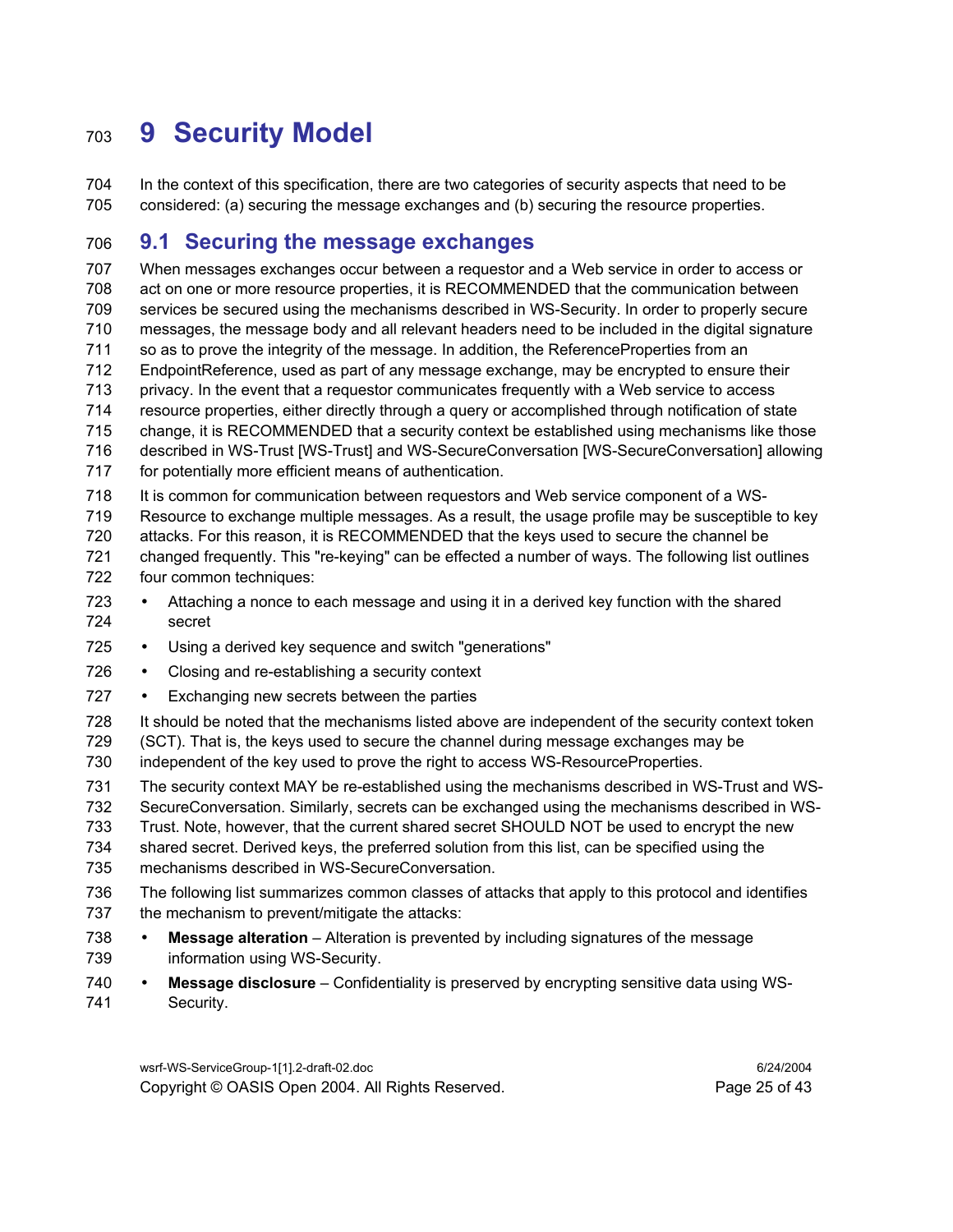- <span id="page-25-0"></span>742 743 744 • **Key integrity** – Key integrity is maintained by using the strongest algorithms possible (by comparing secured policies – see WS-Policy [WS-Policy] and WS-SecurityPolicy [WS-SecurityPolicy]).
- 745 746 747 • **Authentication** – Authentication is established using the mechanisms described in WS-Security and WS-Trust. Each message is authenticated using the mechanisms described in WS-Security.
- 748 749 750 • **Accountability** – Accountability is a function of the type of and string of the key and algorithms being used. In many cases, a strong symmetric key provides sufficient accountability. However, in some environments, strong PKI signatures are required.
- 751 752 753 754 755 • **Availability** – Many services are subject to a variety of availability attacks. Replay is a common attack and it is RECOMMENDED that this be addressed as described in the next bullet. Other attacks, such as network-level denial of service attacks are harder to avoid and are outside the scope of this specification. That said, care should be taken to ensure that minimal processing be performed prior to any authenticating sequences.
- 756 757 758 • **Replay** – Messages may be replayed for a variety of reasons. To detect and eliminate this attack, mechanisms should be used to identify replayed messages such as the timestamp/nonce outlined in WS-Security and the sequences outlined in WS-
- 759 ReliableMessaging [WS-ReliableMessaging].

## 760 **9.2 Securing the resource properties**

761 762 763 764 765 766 767 768 769 770 Given WS-ServiceGroup defines a mechanism to expose properties about its member WS-Resources through its "Content" resource property on ServiceGroupEntry, security considerations specified in WS-ResourceProperties are applicable to ServiceGroupEntry. Therefore, security policies should be established that ensure that only authorized requestors can access the value of a resource property of a member WS-Resource. It should also be noted that the authorization policies on the properties of a WS-Resource accessible through a ServiceGroup should be consistent with the authorization policies that are applicable when those properties are accessed directly form the resource itself. Similarly, the security policies about message exchanges (e.g., requiring the resource property value to be encrypted when sent in a response) should be equivalent in order to provide the same protection irrespective of the access point.

#### 771 **9.2.1 A Note on MembershipContentRules**

772 773 774 775 776 777 778 779 780 The MembershipContentRules resource property along with Entry resource property provide a mechanism to allow for requestors to query about the members of a service group based on their interface or a resource property that is contained in member Ws-Resource's resource properties document, as well as the value of a resource property itself. There may need to be privacy considerations with respect to exposing those values. Therefore, authorization policies as well as message protection policies should be consistent between these values retrieved through ServiceGroup, and those values retrieved through the WS-Resource itself. In general, it is not a good practice to form membership rules based on properties whose values are to remain confidential.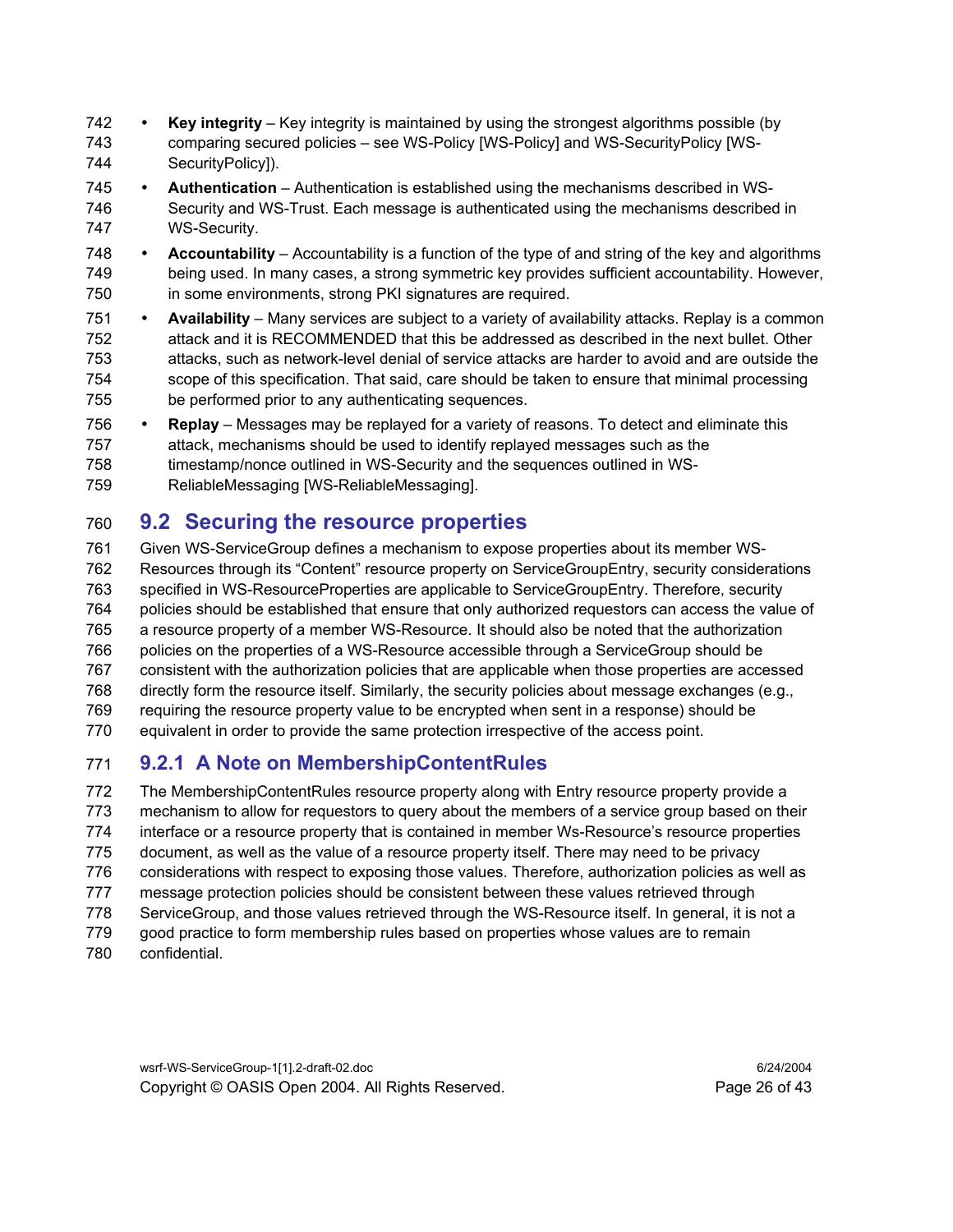# 781 **Appendix A. Acknowledgments**

782 783 784 Special thanks to the Global Grid Forum's Open Grid Services Infrastructure working group, which defined the OGSI v1.0 [OGSI] specification which was a large inspiration for the ideas expressed in this specification.

785 786 The following individuals were members of the committee during the development of this specification:

- 787 Akhil Arora (Sun Microsystems), Tim Banks (IBM), Jeff Bohren (OpenNetwork), Conor Cahill (AOL),
- 788 Fred Carter (AmberPoint), Martin Chapman (Oracle), Glen Daniels (Sonic Software), Thomas
- 789 Freund (IBM), Stephen Graham (IBM), Anish Karmarkar (Oracle), Hideharu Kato (Hitachi), David
- 790 Levine (IBM), Paul Lipton (Computer Associates), Mark Little (Arjuna Technologies Limited), Lily
- 791 Liu (WebMethods, Inc.), Tom Maguire (IBM), Susan Malaika (IBM), David Martin (IBM), Samuel
- 792 Meder (ArgonneNational Laboratory), Jeff Mischkinsky (Oracle), Bryan Murray (Hewlett-Packard),
- 793 Dave Orchard (BEA Systems, Inc.), Savas Parastatidis (Individual), Greg Pavlik (Oracle), Mark
- 794 795 Peel (Novell), Alain Regnier (Ricoh Company, Ltd.), Ian Robinson (IBM), Junaid Saiyed (Sun
- 796 Microsystems), Igor Sedukhin (Computer Associates), Hitoshi Sekine (Ricoh Company, Ltd.), Frank
- 797 Siebenlist (ArgonneNational Laboratory), David Snelling (Fujitsu), Latha Srinivasan (Hewlett-
- 798 Packard), John Tollefsrud (Sun Microsystems), Jem Treadwell (Hewlett-Packard), Steve Tuecke (ArgonneNational Laboratory), William Vambenepe (Hewlett-Packard), Katy Warr (IBM), Alan
- 799 Weissberger (NEC Corporation), and Pete Wenzel (SeeBeyond Technology Corporation)
- 800 In addition, the following people made contributions to this specification:
- 801 Nick Butler (IBM), Karl Czajkowski (Globus / USC/ISI), Donald F Ferguson (IBM), Ian Foster
- 802 (Globus / Argonne), Diane Jordan (IBM), Andreas Meier (IBM), Nataraj Nagaratnam (IBM), Martin
- 803 Nally (IBM), John Rofrano (IBM), Ellen Stokes (IBM), Tony Storey (IBM), Jay Unger (IBM), Sanjiva
- 804 805 Weerawarana (IBM), Dave Booz (IBM), Jim Knutson (IBM), Heather Kreger (IBM), Frank Leymann (IBM).
- 806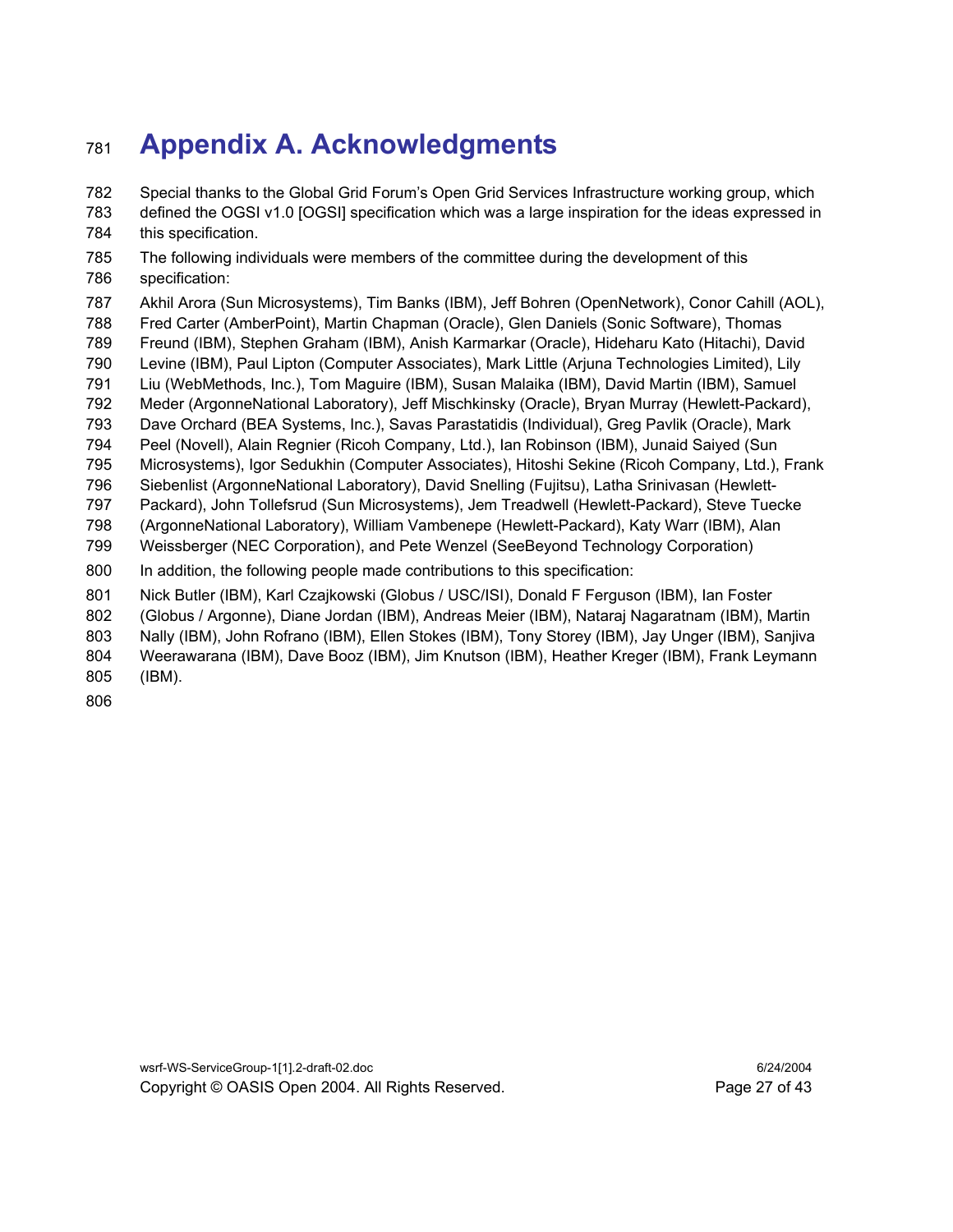# <span id="page-27-0"></span>807 **10 References**

# 808 **10.1 Normative**

| 809 |                           |                                                                                          |
|-----|---------------------------|------------------------------------------------------------------------------------------|
| 810 | [RFC2119]                 | S. Bradner, Key words for use in RFCs to Indicate Requirement                            |
| 811 |                           | Levels, http://www.ietf.org/rfc/rfc2119.txt, IETF RFC 2119, March                        |
| 812 |                           | 1997.                                                                                    |
| 813 | [SOAP 1.2]                | http://www.w3.org/TR/soap12-part1/                                                       |
| 814 | [URI]                     | T. Berners-Lee, R. Fielding, L. Masinter, "Uniform Resource                              |
| 815 |                           | Identifiers (URI): Generic Syntax," RFC 2396, MIT/LCS, U.C.                              |
| 816 |                           | Irvine, Xerox Corporation, August 1998.                                                  |
| 817 | [State Paper]             | http://www.oasis-                                                                        |
| 818 |                           | open.org/apps/org/workgroup/wsrf/download.php/6795/ws-                                   |
| 819 |                           | modelingresources.pdf                                                                    |
| 820 | [WS-Addressing]           | http://www.ibm.com/developerworks/webservices/library/ws-add/                            |
| 821 | [WS-BaseNotification]     | http://docs.oasis-open.org/wsn/2004/06/wsn-WS-BaseNotification-                          |
| 822 |                           | 1.2-draft-03.pdf                                                                         |
| 823 |                           |                                                                                          |
| 824 | [WS-Policy]               | http://www.ibm.com/developerworks/library/ws-policy                                      |
| 825 | [WS-ResourceLifetime]     | http://docs.oasis-open.org/wsrf/2004/06/wsrf-ResourceLifetime-                           |
| 826 |                           | 1.2.draft-03.pdf                                                                         |
| 827 |                           | [WS-ResourceProperties] http://docs.oasis-open.org/wsrf/2004/06/wsrf-ResourceProperties- |
| 828 |                           | 1.2.draft-04.pdf                                                                         |
| 829 | [WS-Topics]               | http://www.oasis-                                                                        |
| 830 |                           | open.org/apps/org/workgroup/wsn/download.php/6600/WS-Topics-                             |
| 831 |                           | $1-0.pdf$                                                                                |
| 832 | [XML-Infoset]             | http://www.w3.org/TR/xml-infoset/                                                        |
| 833 | [XML-Names]               | http://www.w3.org/TR/REC-xml-names/                                                      |
| 834 | [XPATH]                   | http://www.w3.org/TR/xpath                                                               |
| 835 | <b>10.2 Non-Normative</b> |                                                                                          |
| 836 | [OGSI 1.0]                | Open Grid Services Infrastructure (OGSI) V1.0                                            |
| 837 |                           | http://forge.gridforum.org/projects/ggf-editor/document/draft-ogsi-                      |
| 838 |                           | service-1/en/1                                                                           |
| 839 | [WS-AtomicTransaction]    | http://www.ibm.com/developerworks/webservices/library/ws-                                |
| 840 |                           | atomtran/                                                                                |
| 841 | [WS-Notification]         | http://www.oasis-                                                                        |
| 842 |                           | open.org/apps/org/workgroup/wsn/download.php/6661/WSNpubsu                               |
| 843 |                           | $b-1-0.pdf$                                                                              |
| 844 | [WS-ReliableMessaging]    | http://www.ibm.com/developerworks/webservices/library/ws-rm/                             |
| 845 |                           | [WS-SecureConversation] http://www.ibm.com/developerworks/library/ws-secon/              |

wsrf-WS-ServiceGroup-1[1].2-draft-02.doc<br>Copyright © OASIS Open 2004. All Rights Reserved. 6/24/2004 Page 28 of 43 Copyright © OASIS Open 2004. All Rights Reserved.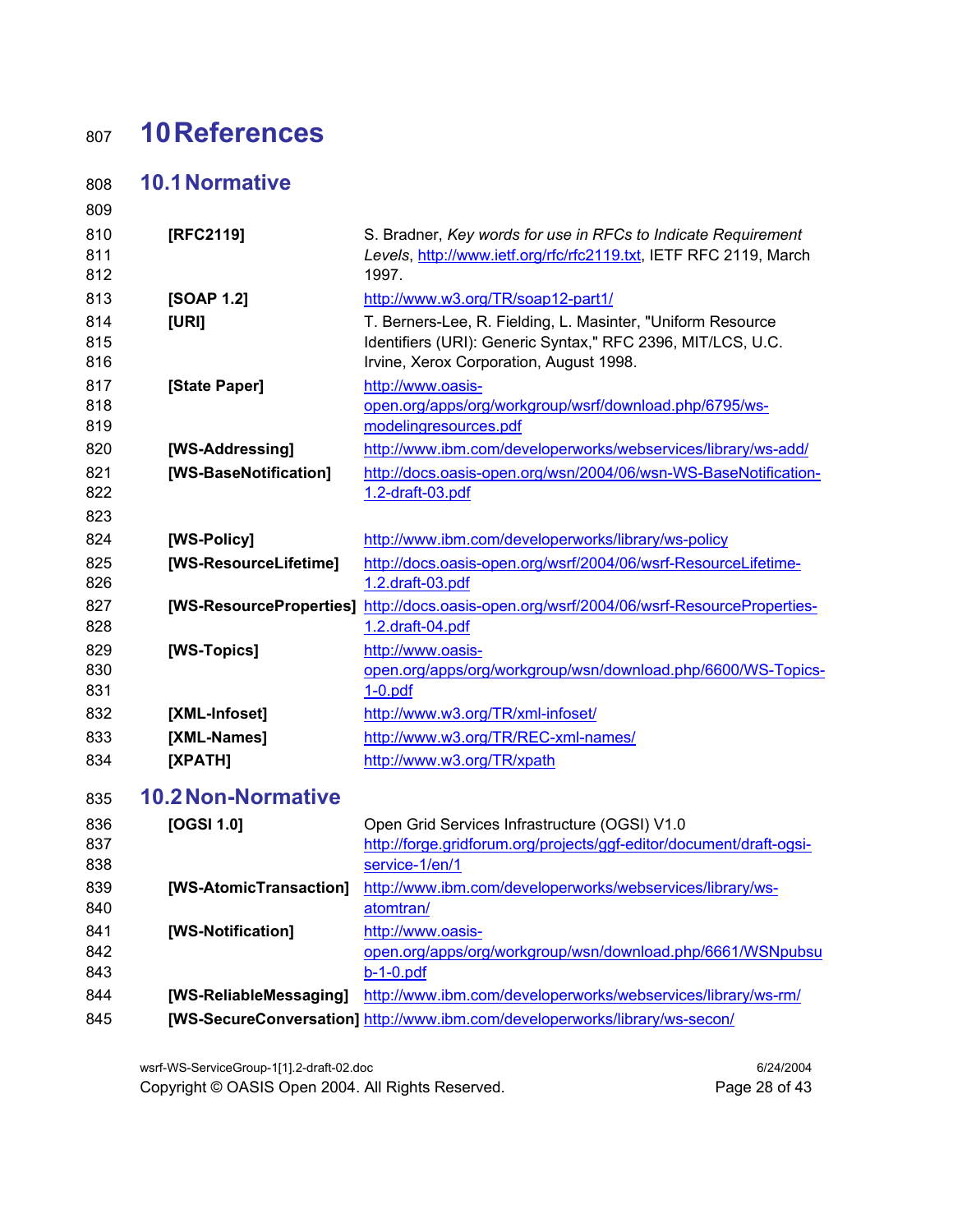| 846 | [WS-Security]       | http://www.oasis-open.org/committees/download.php/5531/oasis- |
|-----|---------------------|---------------------------------------------------------------|
| 847 |                     | <u>200401-wss-soap-message-security-1.0.pdf</u>               |
| 848 | [WS-SecurityPolicy] | http://www.ibm.com/developerworks/library/ws-secpol/          |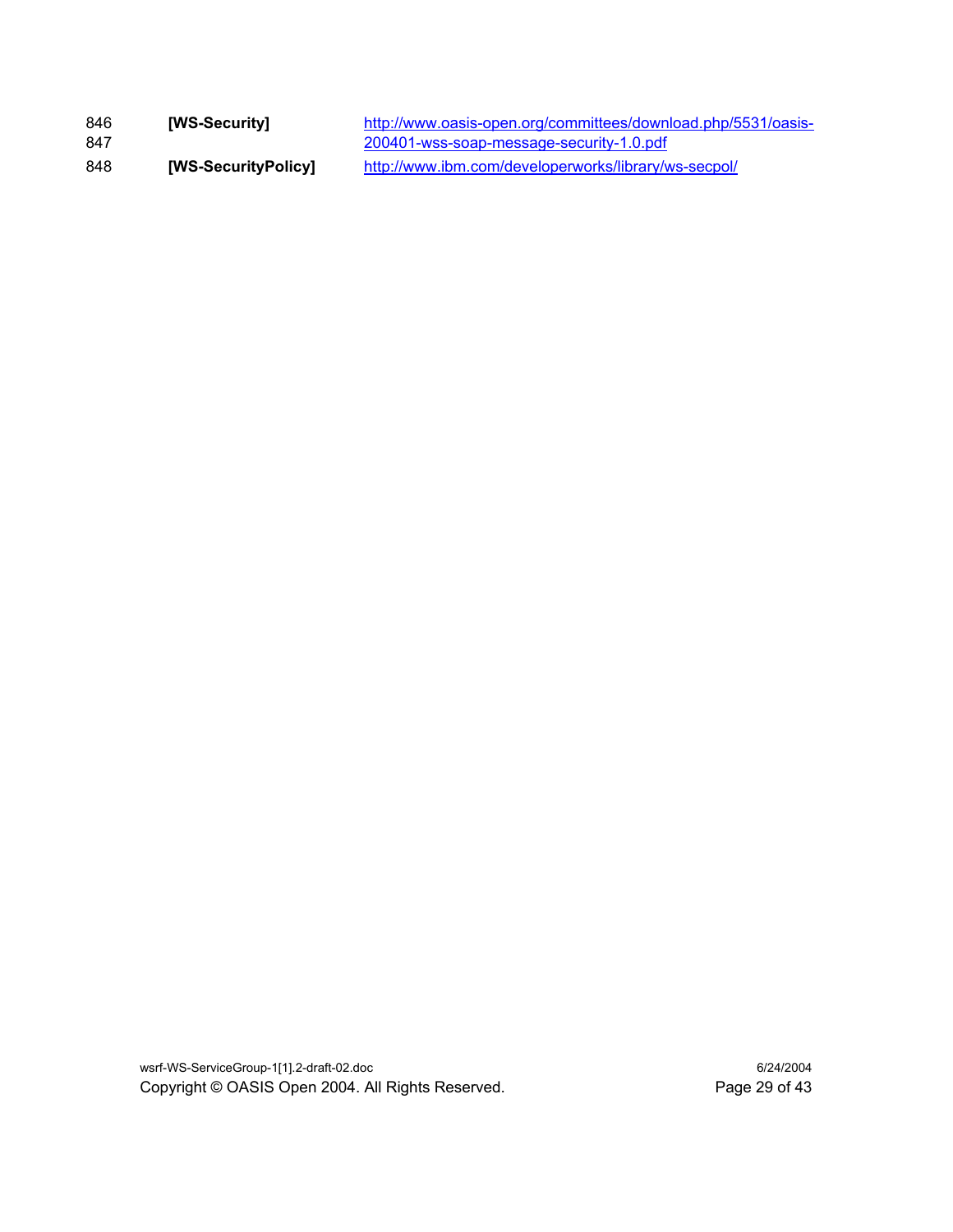# **Appendix B. XML Schema**

 The XML types and elements used in this specification are defined in the following XML Schema <?xml version="1.0" encoding="UTF-8"?>  $\leq 1 - (-)$  OASIS takes no position regarding the validity or scope of any intellectual property or other rights that might be claimed to pertain to the implementation or use of the technology described in this document or the extent to which any license under such 858 rights might or might not be available; neither does it represent that it has made any effort to identify any such rights. Information on OASIS's procedures with respect to rights in OASIS specifications can be found at the OASIS website. Copies of claims of rights made available for publication and any assurances of licenses to be made available, or the result of an attempt made to obtain a general license or permission for the use of such proprietary rights by implementors or users of this specification, 866 can be obtained from the OASIS Executive Director. OASIS invites any interested party to bring to its attention any copyrights, patents or patent applications, or other proprietary rights which may cover technology that may be required to implement this specification. Please address the information to 872 the OASIS Executive Director. Copyright (C) OASIS Open (2004). All Rights Reserved. This document and translations of it may be copied and furnished 877 to others, and derivative works that comment on or otherwise explain it or assist in its implementation may be prepared, copied, published and distributed, in whole or in part, without restriction of any kind, provided that the above copyright notice and this paragraph are included on all such copies and derivative works. However, this document itself may not be modified in any way, such as by removing the copyright notice or references to OASIS, except as needed for the purpose of developing OASIS specifications, in which case the procedures for copyrights defined in the OASIS Intellectual Property Rights document must be followed, or as required to translate it into languages other than English. The limited permissions granted above are perpetual and will not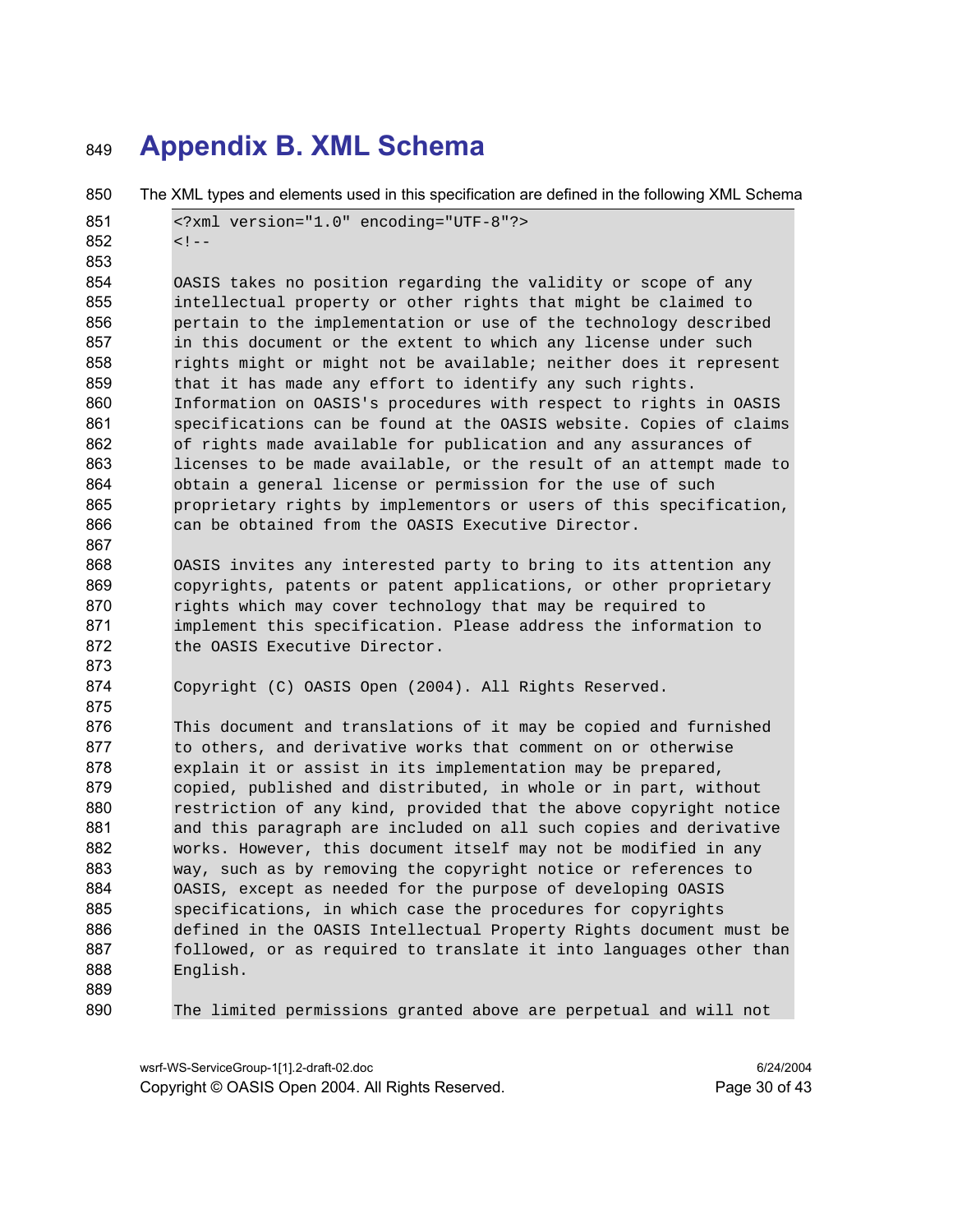| 891<br>892 | be revoked by OASIS or its successors or assigns.                                                                                                                                                                                                                                                                                                                                                                                                                                                                                                                                                                                                                                                                                                                                                                                                                                                                                                                                                                                |
|------------|----------------------------------------------------------------------------------------------------------------------------------------------------------------------------------------------------------------------------------------------------------------------------------------------------------------------------------------------------------------------------------------------------------------------------------------------------------------------------------------------------------------------------------------------------------------------------------------------------------------------------------------------------------------------------------------------------------------------------------------------------------------------------------------------------------------------------------------------------------------------------------------------------------------------------------------------------------------------------------------------------------------------------------|
| 893        | This document and the information contained herein is provided on                                                                                                                                                                                                                                                                                                                                                                                                                                                                                                                                                                                                                                                                                                                                                                                                                                                                                                                                                                |
| 894        | an "AS IS" basis and OASIS DISCLAIMS ALL WARRANTIES, EXPRESS OR                                                                                                                                                                                                                                                                                                                                                                                                                                                                                                                                                                                                                                                                                                                                                                                                                                                                                                                                                                  |
| 895        | IMPLIED, INCLUDING BUT NOT LIMITED TO ANY WARRANTY THAT THE USE OF                                                                                                                                                                                                                                                                                                                                                                                                                                                                                                                                                                                                                                                                                                                                                                                                                                                                                                                                                               |
| 896        | THE INFORMATION HEREIN WILL NOT INFRINGE ANY RIGHTS OR ANY IMPLIED                                                                                                                                                                                                                                                                                                                                                                                                                                                                                                                                                                                                                                                                                                                                                                                                                                                                                                                                                               |
| 897        | WARRANTIES OF MERCHANTABILITY OR FITNESS FOR A PARTICULAR PURPOSE.                                                                                                                                                                                                                                                                                                                                                                                                                                                                                                                                                                                                                                                                                                                                                                                                                                                                                                                                                               |
| 898        |                                                                                                                                                                                                                                                                                                                                                                                                                                                                                                                                                                                                                                                                                                                                                                                                                                                                                                                                                                                                                                  |
| 899        | $--&>$                                                                                                                                                                                                                                                                                                                                                                                                                                                                                                                                                                                                                                                                                                                                                                                                                                                                                                                                                                                                                           |
| 900        | <xsd:schema< td=""></xsd:schema<>                                                                                                                                                                                                                                                                                                                                                                                                                                                                                                                                                                                                                                                                                                                                                                                                                                                                                                                                                                                                |
| 901        | xmlns="http://www.w3.org/2001/XMLSchema"                                                                                                                                                                                                                                                                                                                                                                                                                                                                                                                                                                                                                                                                                                                                                                                                                                                                                                                                                                                         |
| 902        | xmlns:xsd="http://www.w3.org/2001/XMLSchema"                                                                                                                                                                                                                                                                                                                                                                                                                                                                                                                                                                                                                                                                                                                                                                                                                                                                                                                                                                                     |
| 903        | xmlns:xsi="http://www.w3.org/2001/XMLSchema-instance"                                                                                                                                                                                                                                                                                                                                                                                                                                                                                                                                                                                                                                                                                                                                                                                                                                                                                                                                                                            |
| 904        | xmlns:wsrp=                                                                                                                                                                                                                                                                                                                                                                                                                                                                                                                                                                                                                                                                                                                                                                                                                                                                                                                                                                                                                      |
| 905        | "http://docs.oasis-open.org/wsrf/2004/06/wsrf-WS-                                                                                                                                                                                                                                                                                                                                                                                                                                                                                                                                                                                                                                                                                                                                                                                                                                                                                                                                                                                |
| 906        | ResourceProperties-1.2-draft-01.xsd"                                                                                                                                                                                                                                                                                                                                                                                                                                                                                                                                                                                                                                                                                                                                                                                                                                                                                                                                                                                             |
| 907        | $xmlns:wssg=$                                                                                                                                                                                                                                                                                                                                                                                                                                                                                                                                                                                                                                                                                                                                                                                                                                                                                                                                                                                                                    |
| 908        | "http://docs.oasis-open.org/wsrf/2004/06/wsrf-WS-ServiceGroup-                                                                                                                                                                                                                                                                                                                                                                                                                                                                                                                                                                                                                                                                                                                                                                                                                                                                                                                                                                   |
| 909        | $1.2$ -draft- $01.x$ sd"                                                                                                                                                                                                                                                                                                                                                                                                                                                                                                                                                                                                                                                                                                                                                                                                                                                                                                                                                                                                         |
| 910        | xmlns:wsa="http://schemas.xmlsoap.org/ws/2003/03/addressing"                                                                                                                                                                                                                                                                                                                                                                                                                                                                                                                                                                                                                                                                                                                                                                                                                                                                                                                                                                     |
| 911        | elementFormDefault="qualified"                                                                                                                                                                                                                                                                                                                                                                                                                                                                                                                                                                                                                                                                                                                                                                                                                                                                                                                                                                                                   |
| 912        | attributeFormDefault="unqualified"                                                                                                                                                                                                                                                                                                                                                                                                                                                                                                                                                                                                                                                                                                                                                                                                                                                                                                                                                                                               |
| 913        | targetNamespace=                                                                                                                                                                                                                                                                                                                                                                                                                                                                                                                                                                                                                                                                                                                                                                                                                                                                                                                                                                                                                 |
| 914        | "http://docs.oasis-open.org/wsrf/2004/06/wsrf-WS-ServiceGroup-                                                                                                                                                                                                                                                                                                                                                                                                                                                                                                                                                                                                                                                                                                                                                                                                                                                                                                                                                                   |
| 915        | $1.2$ -draft-01.xsd" >                                                                                                                                                                                                                                                                                                                                                                                                                                                                                                                                                                                                                                                                                                                                                                                                                                                                                                                                                                                                           |
| 916        | ======================== Imports ============================</td></tr><tr><td>917</td><td><math>--&></math></td></tr><tr><td>918</td><td></td></tr><tr><td>919</td><td><xsd:import</td></tr><tr><td>920</td><td>namespace="http://schemas.xmlsoap.org/ws/2003/03/addressing"</td></tr><tr><td>921</td><td>schemaLocation=</td></tr><tr><td>922</td><td>"http://schemas.xmlsoap.org/ws/2003/03/addressing"</td></tr><tr><td>923</td><td>/</td></tr><tr><td>924</td><td><math><</math>x<math>sd:</math>import</td></tr><tr><td>925</td><td>namespace="http://docs.oasis-open.org/wsrf/2004/06/wsrf-WS-</td></tr><tr><td>926</td><td>ResourceProperties-1.2-draft-01.xsd"</td></tr><tr><td>927</td><td>schemaLocation="http://docs.oasis-</td></tr><tr><td>928</td><td>open.org/wsrf/2004/06/wsrf-WS-ResourceProperties-1.2-draft-01.xsd"</td></tr><tr><td>929</td><td>/</td></tr><tr><td>930</td><td></td></tr><tr><td>931</td><td><!-- ============== Resource Property Related</td></tr><tr><td>932</td><td>=================== |
| 933        | =========== Resource Properties for ServiceGroup</td></tr><tr><td>934</td><td>============                                                                                                                                                                                                                                                                                                                                                                                                                                                                                                                                                                                                                                                                                                                                                                                                                                                                                                                                       |
| 935        |                                                                                                                                                                                                                                                                                                                                                                                                                                                                                                                                                                                                                                                                                                                                                                                                                                                                                                                                                                                                                                  |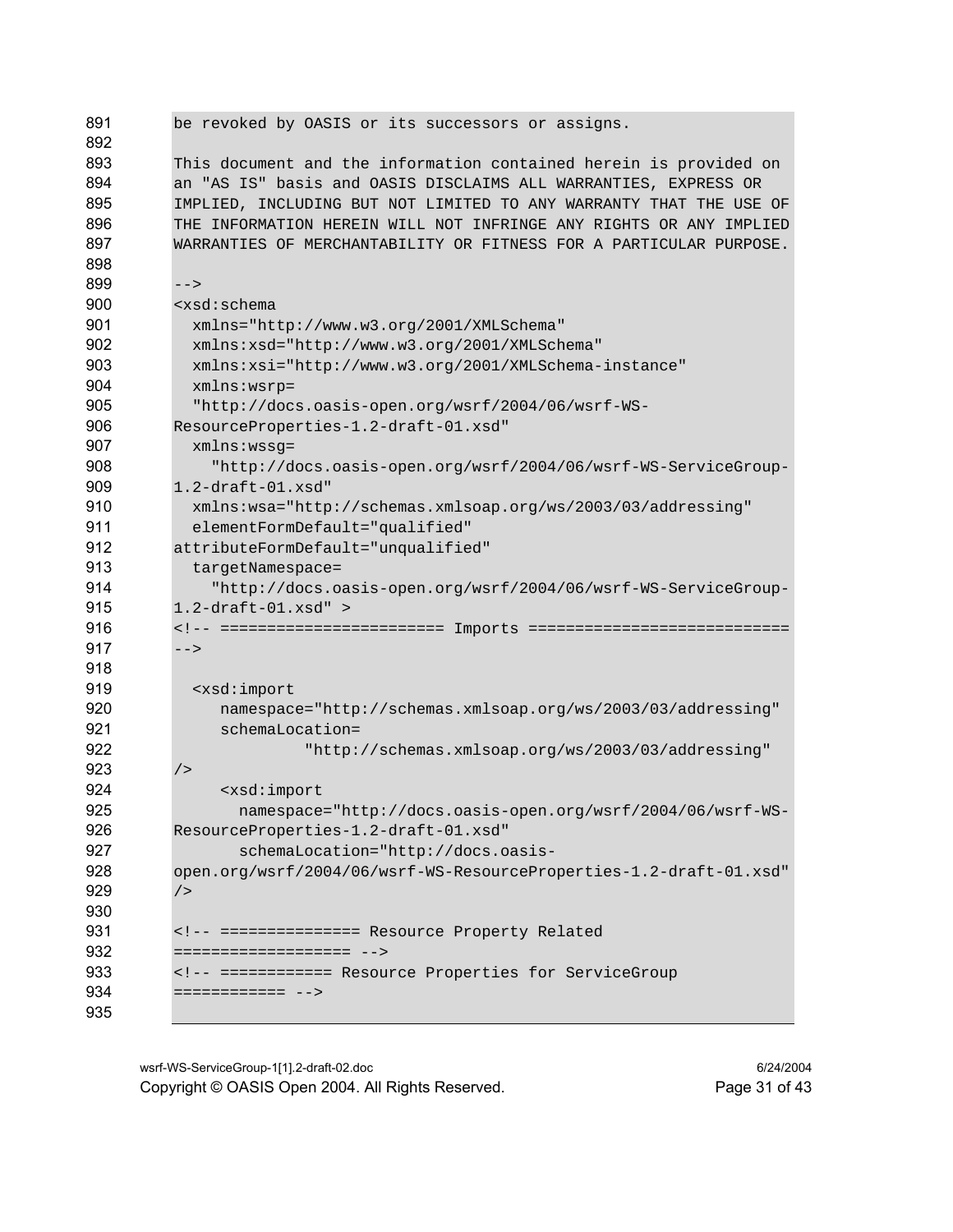```
936 <xsd:simpleType name="ContentElementsType">
937 <xsd:list itemType="xsd:QName"/> 
938 </xsd:simpleType>
939 
940 <xsd:element name="MembershipContentRule"> 
941 <xsd:complexType>
942 <xsd:attribute name="MemberInterface" type="xsd:QName"/> 
943 <xsd:attribute name="ContentElements"
944 bype="wssg:ContentElementsType"
945 use="required"/> 
946 </xsd:complexType>
947 </xsd:element>
948 
949 <xsd:complexType name="EntryType">
950 <xsd:sequence> 
951 <xsd:element name="ServiceGroupEntryEPR" 
952 type="wsa:EndpointReferenceType"
953 minOccurs="1" maxOccurs="1" 
954 nillable="true"/> 
955 <xsd:element name="MemberServiceEPR" 
956 type="wsa:EndpointReferenceType"
957 minOccurs="1" maxOccurs="1"/> 
958 <xsd:element name="Content" 
959 type="xsd:anyType"
960 minOccurs="1" maxOccurs="1"/> 
961 </xsd:sequence>
962 </xsd:complexType>
963 
964 <!-- ========== Resource Properties for ServiceGroupEntry 
965 = = = = - >966 
967 <xsd:element name="Entry" 
968 type="wssq:EntryType"/>
969 
970 <xsd:element name="Content" 
971 type="xsd:anyType"/>
972 
973 <xsd:element name="MemberEPR" 
974 type="wsa:EndpointReferenceType"/>
975 
976 <xsd:element name="ServiceGroupEPR" 
977 type="wsa:EndpointReferenceType"/>
978 
979 <!-- = Messages Related to ServiceGroup Change Notification 
980 ======= -->
```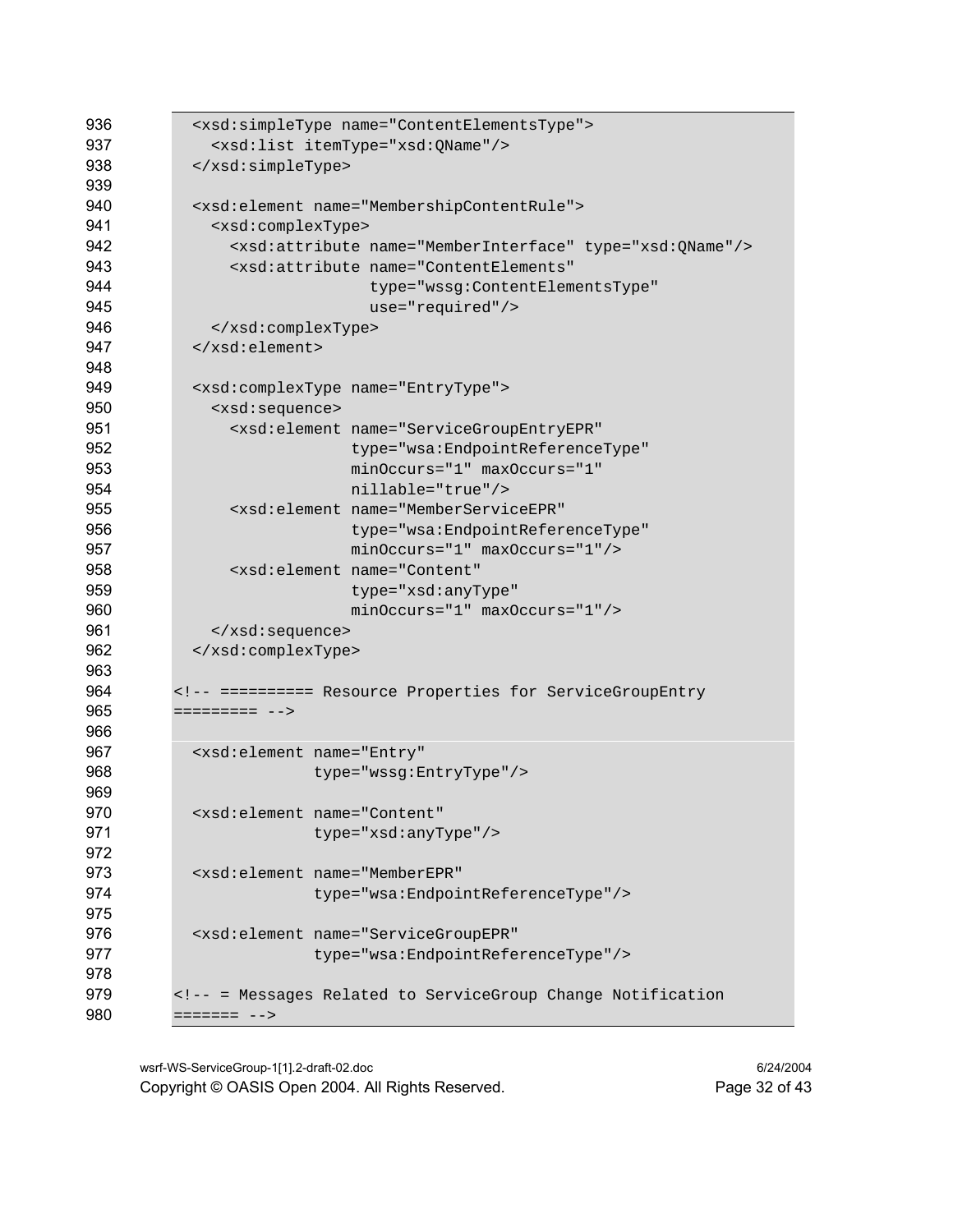| 981  | <xsd:complextype< th=""></xsd:complextype<>                                    |
|------|--------------------------------------------------------------------------------|
| 982  | name="ServiceGroupModificationNotificationType">                               |
| 983  | <xsd:sequence></xsd:sequence>                                                  |
| 984  | <xsd:element <="" name="ServiceGroupEntryEPR" th=""></xsd:element>             |
| 985  | type="wsa:EndpointReferenceType"                                               |
| 986  | minOccurs="1" maxOccurs="1"                                                    |
| 987  | nillable="true"/>                                                              |
| 988  | <xsd:element <="" name="MemberServiceEPR" th=""></xsd:element>                 |
| 989  | type="wsa:EndpointReferenceType"                                               |
| 990  | minOccurs="1" maxOccurs="1"/>                                                  |
| 991  | <xsd:element <="" name="Content" th=""></xsd:element>                          |
| 992  | type="xsd:anyType"                                                             |
| 993  | $minOccurs="0" maxOccurs="1*/>$                                                |
| 994  |                                                                                |
| 995  |                                                                                |
| 996  |                                                                                |
| 997  | <xsd:complextype name="ServiceGroupRemovalNotificationType"></xsd:complextype> |
| 998  | <xsd:complexcontent></xsd:complexcontent>                                      |
| 999  | <xsd:extension< th=""></xsd:extension<>                                        |
| 1000 | base="wssg:ServiceGroupModificationNotificationType">                          |
| 1001 | <xsd:sequence></xsd:sequence>                                                  |
| 1002 | <xsd:element <="" name="Reason" th=""></xsd:element>                           |
| 1003 | type="xsd:string"                                                              |
| 1004 | $minOccurs="0" maxOccurs="1*/>$                                                |
| 1005 |                                                                                |
| 1006 |                                                                                |
| 1007 |                                                                                |
| 1008 |                                                                                |
| 1009 |                                                                                |
| 1010 | <xsd:element <="" name="EntryAdditionNotification" th=""></xsd:element>        |
| 1011 | type="wssg:ServiceGroupModificationNotificationType"                           |
| 1012 | /                                                                              |
| 1013 |                                                                                |
| 1014 | <xsd:element <="" name="EntryRemovalNotification" th=""></xsd:element>         |
| 1015 | type="wssg:ServiceGroupRemovalNotificationType" />                             |
| 1016 |                                                                                |
| 1017 |                                                                                |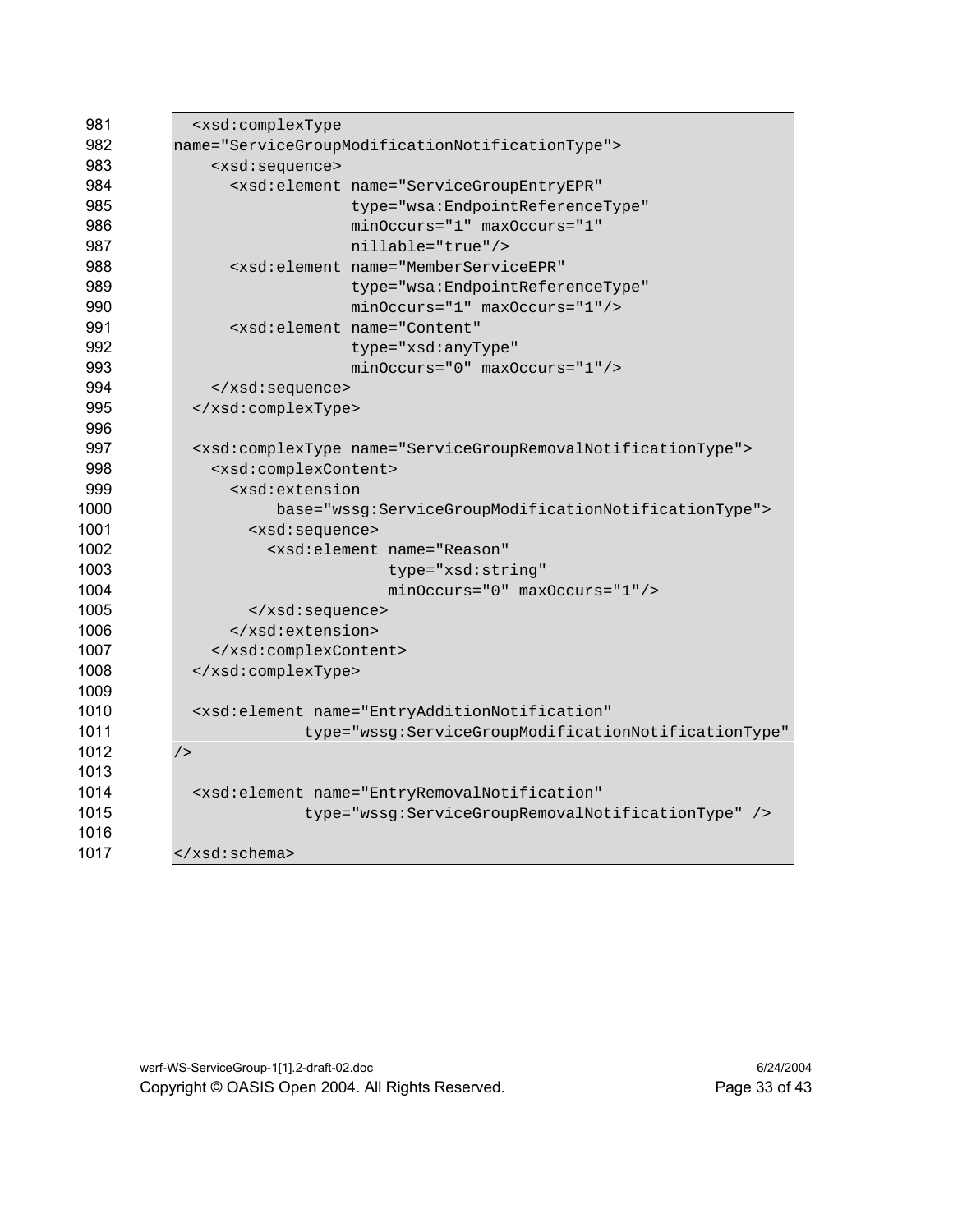# **Appendix C. WSDL 1.1**

```
1019 
      The following illustrates the WSDL 1.1 for the Web service methods described in this specification: 
1020 <?xml version="1.0" encoding="utf-8"?> 
1021 \leq 1 - (-)1022 
1023 OASIS takes no position regarding the validity or scope of any 
1024 intellectual property or other rights that might be claimed to 
1025 pertain to the implementation or use of the technology described 
1026 in this document or the extent to which any license under such 
1027 rights might or might not be available; neither does it represent 
1028 that it has made any effort to identify any such rights.
1029 Information on OASIS's procedures with respect to rights in OASIS 
1030 specifications can be found at the OASIS website. Copies of claims 
1031 of rights made available for publication and any assurances of 
1032 licenses to be made available, or the result of an attempt made to 
1033 obtain a general license or permission for the use of such 
1034 proprietary rights by implementors or users of this specification, 
1035 can be obtained from the OASIS Executive Director. 
1036 
1037 OASIS invites any interested party to bring to its attention any 
1038 copyrights, patents or patent applications, or other proprietary 
1039 rights which may cover technology that may be required to 
1040 implement this specification. Please address the information to 
1041 the OASIS Executive Director.
1042 
1043 Copyright (C) OASIS Open (2004). All Rights Reserved. 
1044 
1045 This document and translations of it may be copied and furnished 
1046 to others, and derivative works that comment on or otherwise 
1047 explain it or assist in its implementation may be prepared, 
1048 copied, published and distributed, in whole or in part, without 
1049 restriction of any kind, provided that the above copyright notice 
1050 and this paragraph are included on all such copies and derivative 
1051 works. However, this document itself may not be modified in any 
1052 way, such as by removing the copyright notice or references to 
1053 OASIS, except as needed for the purpose of developing OASIS 
1054 specifications, in which case the procedures for copyrights 
1055 defined in the OASIS Intellectual Property Rights document must be 
1056 followed, or as required to translate it into languages other than 
1057 English. 
1058 
1059 The limited permissions granted above are perpetual and will not
```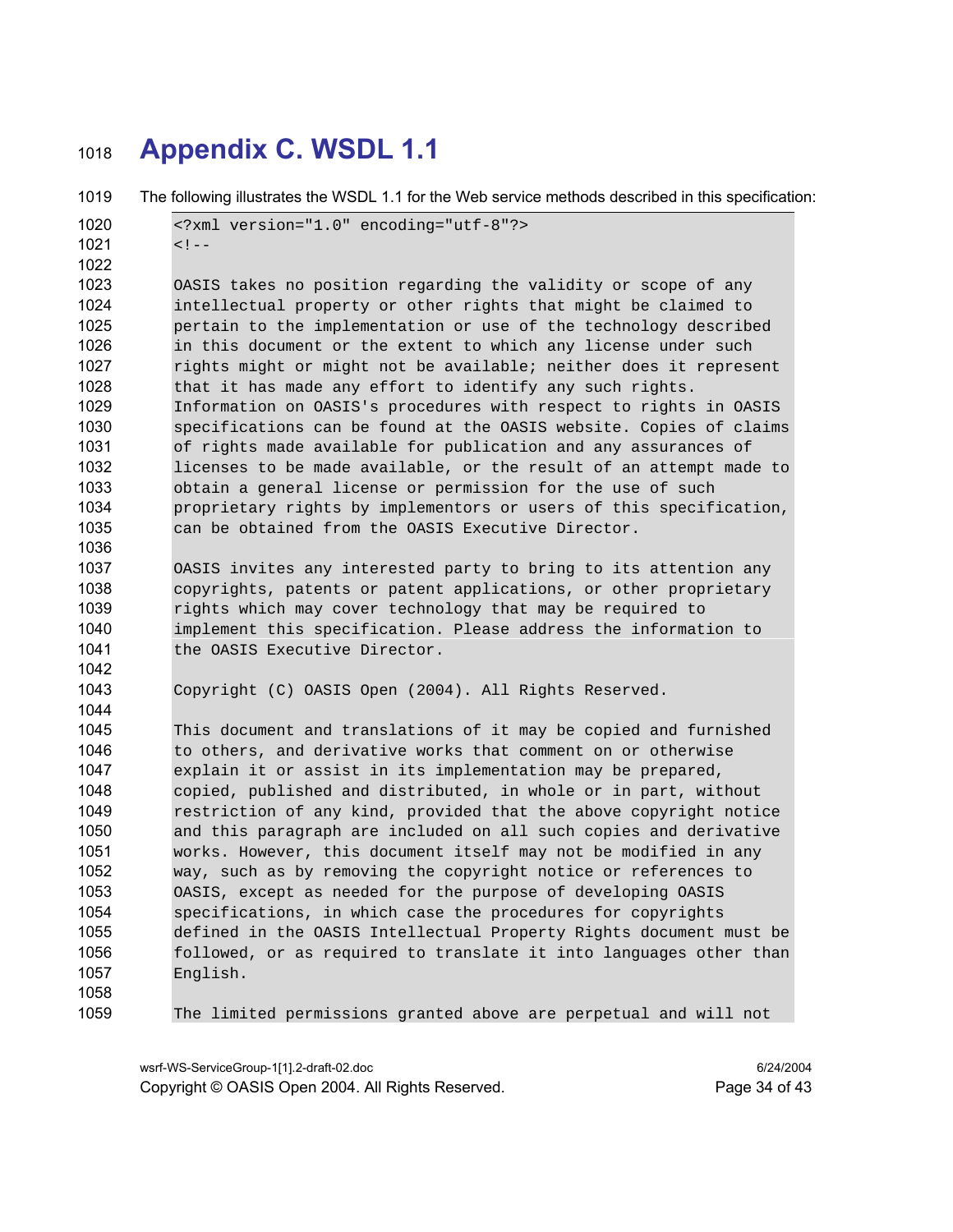| 1060<br>1061 | be revoked by OASIS or its successors or assigns.                    |
|--------------|----------------------------------------------------------------------|
| 1062         | This document and the information contained herein is provided on    |
| 1063         | an "AS IS" basis and OASIS DISCLAIMS ALL WARRANTIES, EXPRESS OR      |
| 1064         | IMPLIED, INCLUDING BUT NOT LIMITED TO ANY WARRANTY THAT THE USE OF   |
| 1065         | THE INFORMATION HEREIN WILL NOT INFRINGE ANY RIGHTS OR ANY IMPLIED   |
| 1066         | WARRANTIES OF MERCHANTABILITY OR FITNESS FOR A PARTICULAR PURPOSE.   |
| 1067         |                                                                      |
| 1068         | $--&>$                                                               |
| 1069         |                                                                      |
| 1070         | <wsdl:definitions <="" name="ServiceGroup" td=""></wsdl:definitions> |
| 1071         |                                                                      |
|              | xmlns="http://schemas.xmlsoap.org/wsdl/"                             |
| 1072         | xmlns:wsdl="http://schemas.xmlsoap.org/wsdl/"                        |
| 1073         | xmlns:xsd="http://www.w3.org/2001/XMLSchema"                         |
| 1074         | xmlns:xsi="http://www.w3.org/2001/XMLSchema-instance"                |
| 1075         | xmlns:wsa="http://schemas.xmlsoap.org/ws/2003/03/addressing"         |
| 1076         | $xmlns:wsbf =$                                                       |
| 1077         | "http://docs.oasis-open.org/wsrf/2004/06/wsrf-WS-BaseFaults-         |
| 1078         | $1.2$ -draft- $01.x$ sd"                                             |
| 1079         | $xmlns:wsrp =$                                                       |
| 1080         | "http://docs.oasis-open.org/wsrf/2004/06/wsrf-WS-                    |
| 1081         | ResourceProperties-1.2-draft-01.xsd"                                 |
| 1082         | $xmlns:wsrpw =$                                                      |
| 1083         | "http://docs.oasis-open.org/wsrf/2004/06/wsrf-WS-                    |
| 1084         | ResourceProperties-1.2-draft-01.wsdl"                                |
| 1085         | $xmlns:wsrl =$                                                       |
| 1086         | "http://docs.oasis-open.org/wsrf/2004/06/wsrf-WS-                    |
| 1087         | ResourceLifetime-1.2-draft-01.xsd"                                   |
| 1088         | $xmlns:wssq =$                                                       |
| 1089         | "http://docs.oasis-open.org/wsrf/2004/06/wsrf-WS-ServiceGroup-       |
| 1090         | $1.2$ -draft-01.xsd"                                                 |
| 1091         | $xmlns:$ wssqw=                                                      |
| 1092         | "http://docs.oasis-open.org/wsrf/2004/06/wsrf-WS-ServiceGroup-       |
| 1093         | $1.2$ -draft-01.wsdl"                                                |
| 1094         | targetNamespace=                                                     |
| 1095         | "http://docs.oasis-open.org/wsrf/2004/06/wsrf-WS-ServiceGroup-       |
| 1096         | $1.2$ -draft-01.wsdl">                                               |
| 1097         |                                                                      |
| 1098         |                                                                      |
| 1099         | ============================ -->                                     |
| 1100         | <wsdl:import namespace="&lt;/td"></wsdl:import>                      |
| 1101         | "http://docs.oasis-open.org/wsrf/2004/06/wsrf-WS-                    |
| 1102         | ResourceProperties-1.2-draft-01.wsdl"                                |
| 1103         | location=                                                            |
| 1104         | "http://docs.oasis-open.org/wsrf/2004/06/wsrf-WS-                    |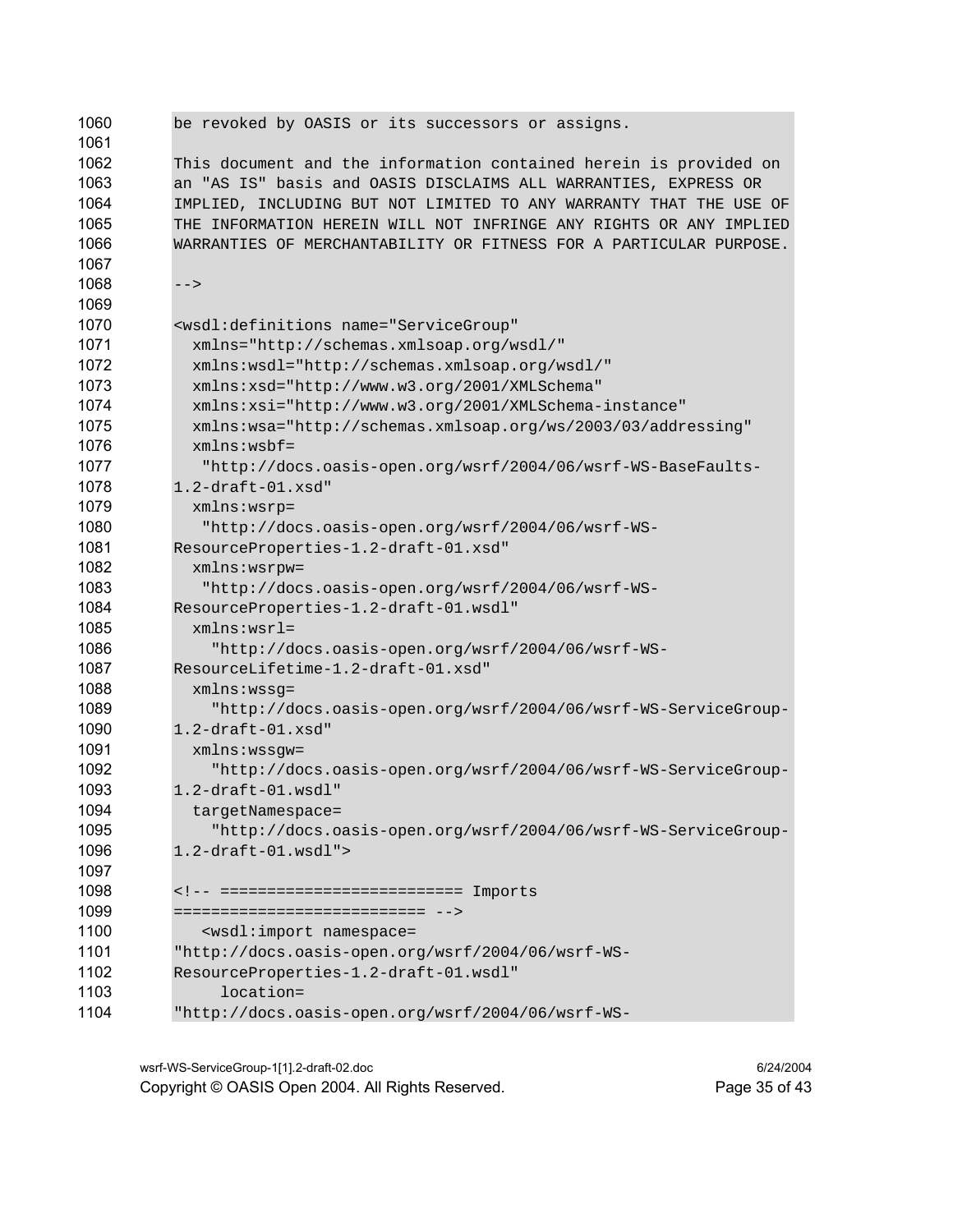| 1105 | ResourceProperties-1.2-draft-01.wsdl" />                                                      |
|------|-----------------------------------------------------------------------------------------------|
| 1106 |                                                                                               |
| 1107 | <wsdl:import namespace="&lt;/td"></wsdl:import>                                               |
| 1108 | "http://docs.oasis-open.org/wsrf/2004/06/wsrf-WS-                                             |
| 1109 | ResourceLifetime-1.2-draft-01.wsdl"                                                           |
| 1110 | location=                                                                                     |
| 1111 | "http://docs.oasis-open.org/wsrf/2004/06/wsrf-WS-ResourceLifetime-                            |
| 1112 | $1.2$ -draft-01.wsdl" />                                                                      |
| 1113 |                                                                                               |
| 1114 | ===================== Types Definitions</td></tr><tr><td>1115</td><td>======================= |
| 1116 | <wsdl:types></wsdl:types>                                                                     |
| 1117 | $<$ xsd: schema                                                                               |
| 1118 | xmlns:xsd="http://www.w3.org/2001/XMLSchema"                                                  |
| 1119 | targetNamespace=                                                                              |
| 1120 | "http://docs.oasis-open.org/wsrf/2004/06/wsrf-WS-                                             |
| 1121 | ServiceGroup-1.2-draft-01.xsd"                                                                |
| 1122 | elementFormDefault="qualified"                                                                |
| 1123 | attributeFormDefault="unqualified">                                                           |
| 1124 |                                                                                               |
| 1125 | <xsd:include schemalocation="&lt;/td"></xsd:include>                                          |
| 1126 | "http://docs.oasis-open.org/wsrf/2004/06/wsrf-WS-ServiceGroup-1.2-                            |
| 1127 | $draff-01.xsd"$ />                                                                            |
| 1128 |                                                                                               |
| 1129 | <xsd:import namespace="&lt;/td"></xsd:import>                                                 |
| 1130 | "http://docs.oasis-open.org/wsrf/2004/06/wsrf-WS-                                             |
| 1131 | ResourceLifetime-1.2-draft-01.xsd"                                                            |
| 1132 | schemaLocation=                                                                               |
| 1133 | "http://docs.oasis-open.org/wsrf/2004/06/wsrf-WS-                                             |
| 1134 | ResourceLifetime-1.2-draft-01.xsd"                                                            |
| 1135 | /                                                                                             |
| 1136 |                                                                                               |
| 1137 | <xsd:import namespace="&lt;/td"></xsd:import>                                                 |
| 1138 | "http://docs.oasis-open.org/wsrf/2004/06/wsrf-WS-                                             |
| 1139 | ResourceProperties-1.2-draft-01.xsd"                                                          |
| 1140 | schemaLocation=                                                                               |
| 1141 | "http://docs.oasis-open.org/wsrf/2004/06/wsrf-WS-                                             |
| 1142 | ResourceProperties-1.2-draft-01.xsd"                                                          |
| 1143 | /                                                                                             |
| 1144 |                                                                                               |
| 1145 | <xsd:import namespace="&lt;/td"></xsd:import>                                                 |
| 1146 | "http://docs.oasis-open.org/wsrf/2004/06/wsrf-WS-BaseFaults-1.2-                              |
| 1147 | $draff-01.xsd"$                                                                               |
| 1148 | schemaLocation=                                                                               |
| 1149 | "http://docs.oasis-open.org/wsrf/2004/06/wsrf-WS-BaseFaults-1.2-                              |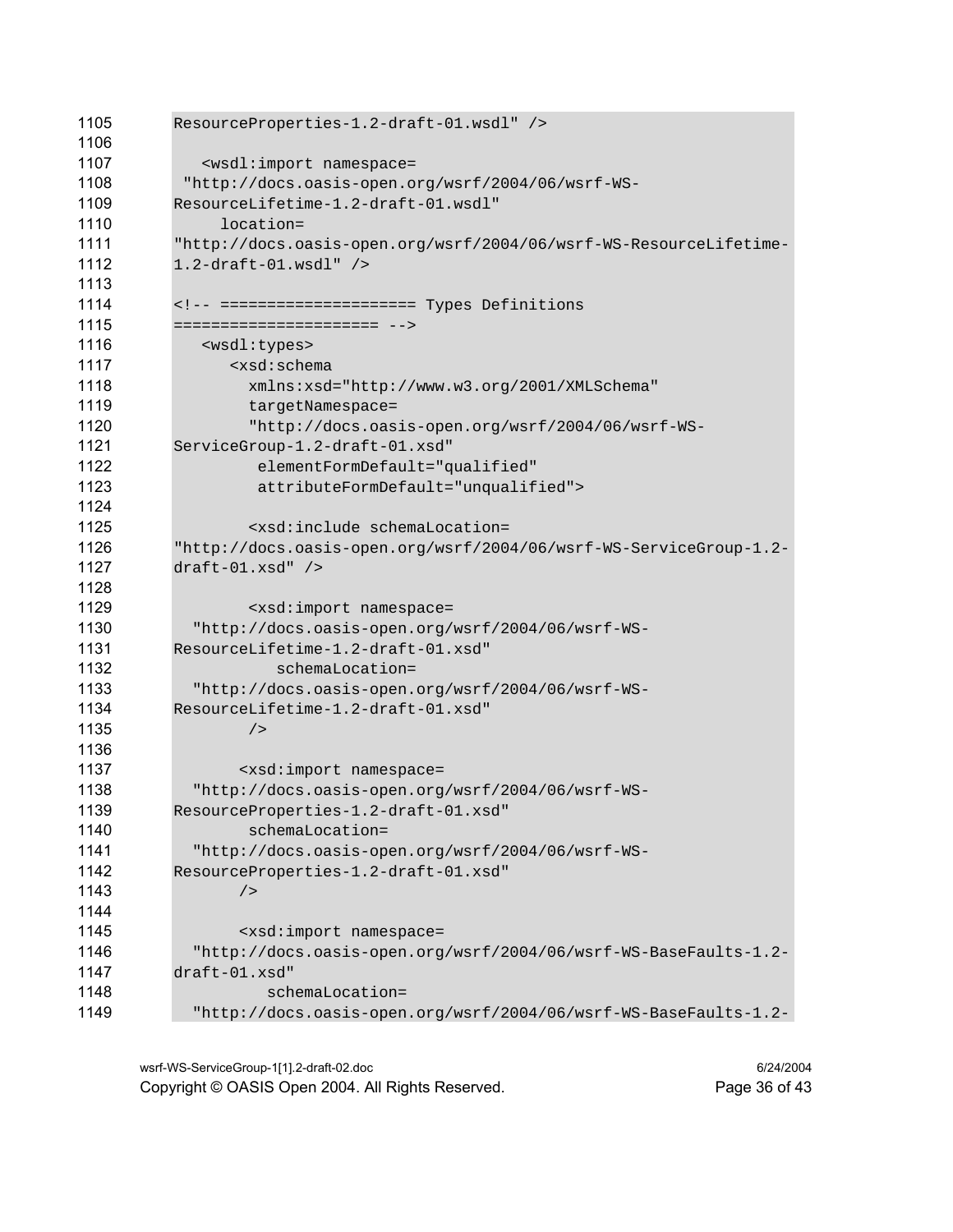<span id="page-36-0"></span>

| 1150 | draft-01.xsd"                                                                                                                                                                                                                                                                                                                                                                                                                                                                                                                                                                                                                                                                                                                                                                                                                                                                                                                                                                                                          |
|------|------------------------------------------------------------------------------------------------------------------------------------------------------------------------------------------------------------------------------------------------------------------------------------------------------------------------------------------------------------------------------------------------------------------------------------------------------------------------------------------------------------------------------------------------------------------------------------------------------------------------------------------------------------------------------------------------------------------------------------------------------------------------------------------------------------------------------------------------------------------------------------------------------------------------------------------------------------------------------------------------------------------------|
| 1151 | /                                                                                                                                                                                                                                                                                                                                                                                                                                                                                                                                                                                                                                                                                                                                                                                                                                                                                                                                                                                                                      |
| 1152 |                                                                                                                                                                                                                                                                                                                                                                                                                                                                                                                                                                                                                                                                                                                                                                                                                                                                                                                                                                                                                        |
| 1153 |                                                                                                                                                                                                                                                                                                                                                                                                                                                                                                                                                                                                                                                                                                                                                                                                                                                                                                                                                                                                                        |
| 1154 | =============== Resource Property Related</td></tr><tr><td>1155</td><td>===================                                                                                                                                                                                                                                                                                                                                                                                                                                                                                                                                                                                                                                                                                                                                                                                                                                                                                                                            |
| 1156 | ============ Resource Properties for ServiceGroup</td></tr><tr><td>1157</td><td>=============                                                                                                                                                                                                                                                                                                                                                                                                                                                                                                                                                                                                                                                                                                                                                                                                                                                                                                                          |
| 1158 | <xsd:element name="ServiceGroupRP"></xsd:element>                                                                                                                                                                                                                                                                                                                                                                                                                                                                                                                                                                                                                                                                                                                                                                                                                                                                                                                                                                      |
| 1159 | <xsd:complextype></xsd:complextype>                                                                                                                                                                                                                                                                                                                                                                                                                                                                                                                                                                                                                                                                                                                                                                                                                                                                                                                                                                                    |
| 1160 | <xsd:sequence></xsd:sequence>                                                                                                                                                                                                                                                                                                                                                                                                                                                                                                                                                                                                                                                                                                                                                                                                                                                                                                                                                                                          |
| 1161 | <xsd:element <="" ref="wssg:MembershipContentRule" td=""></xsd:element>                                                                                                                                                                                                                                                                                                                                                                                                                                                                                                                                                                                                                                                                                                                                                                                                                                                                                                                                                |
| 1162 | minOccurs="0" maxOccurs="unbounded"/>                                                                                                                                                                                                                                                                                                                                                                                                                                                                                                                                                                                                                                                                                                                                                                                                                                                                                                                                                                                  |
| 1163 | <xsd:element <="" ref="wssg:Entry" td=""></xsd:element>                                                                                                                                                                                                                                                                                                                                                                                                                                                                                                                                                                                                                                                                                                                                                                                                                                                                                                                                                                |
| 1164 | minOccurs="0" maxOccurs="unbounded"/>                                                                                                                                                                                                                                                                                                                                                                                                                                                                                                                                                                                                                                                                                                                                                                                                                                                                                                                                                                                  |
| 1165 |                                                                                                                                                                                                                                                                                                                                                                                                                                                                                                                                                                                                                                                                                                                                                                                                                                                                                                                                                                                                                        |
| 1166 |                                                                                                                                                                                                                                                                                                                                                                                                                                                                                                                                                                                                                                                                                                                                                                                                                                                                                                                                                                                                                        |
| 1167 | <xsd:unique name="UniqueInterfaces"></xsd:unique>                                                                                                                                                                                                                                                                                                                                                                                                                                                                                                                                                                                                                                                                                                                                                                                                                                                                                                                                                                      |
| 1168 | <xsd:selector< td=""></xsd:selector<>                                                                                                                                                                                                                                                                                                                                                                                                                                                                                                                                                                                                                                                                                                                                                                                                                                                                                                                                                                                  |
| 1169 | xpath="./*MembershipContentRule                                                                                                                                                                                                                                                                                                                                                                                                                                                                                                                                                                                                                                                                                                                                                                                                                                                                                                                                                                                        |
| 1170 | $[namespace-uri() = 'http://docs.oasis-$                                                                                                                                                                                                                                                                                                                                                                                                                                                                                                                                                                                                                                                                                                                                                                                                                                                                                                                                                                               |
| 1171 | open.org/wsrf/2004/06/wsrf-WS-ServiceGroup-1.2-draft-01.xsd']"/>                                                                                                                                                                                                                                                                                                                                                                                                                                                                                                                                                                                                                                                                                                                                                                                                                                                                                                                                                       |
| 1172 | <xsd:field xpath="@MemberInterface"></xsd:field>                                                                                                                                                                                                                                                                                                                                                                                                                                                                                                                                                                                                                                                                                                                                                                                                                                                                                                                                                                       |
| 1173 |                                                                                                                                                                                                                                                                                                                                                                                                                                                                                                                                                                                                                                                                                                                                                                                                                                                                                                                                                                                                                        |
| 1174 |                                                                                                                                                                                                                                                                                                                                                                                                                                                                                                                                                                                                                                                                                                                                                                                                                                                                                                                                                                                                                        |
| 1175 |                                                                                                                                                                                                                                                                                                                                                                                                                                                                                                                                                                                                                                                                                                                                                                                                                                                                                                                                                                                                                        |
| 1176 | ========== Resource Properties for ServiceGroupEntry</td></tr><tr><td>1177</td><td><math>=</math> = = = = = = = = - - ></td></tr><tr><td>1178</td><td><xsd:element name="ServiceGroupEntryRP"></td></tr><tr><td>1179</td><td><xsd:complexType></td></tr><tr><td>1180</td><td><xsd:sequence></td></tr><tr><td>1181</td><td><xsd:element ref="wssg:ServiceGroupEPR"</td></tr><tr><td>1182</td><td>minOccurs="1" maxOccurs="1"/></td></tr><tr><td>1183</td><td><xsd:element ref="wssg:MemberEPR"</td></tr><tr><td>1184</td><td>minOccurs="1" maxOccurs="1"/></td></tr><tr><td>1185</td><td><xsd:element ref="wssg:Content"</td></tr><tr><td>1186</td><td>minOccurs="1" maxOccurs="1"/></td></tr><tr><td>1187</td><td></xsd:sequence></td></tr><tr><td>1188</td><td></xsd:complexType></td></tr><tr><td>1189</td><td><math>\langle xsd:element\rangle</math></td></tr><tr><td>1190</td><td></td></tr><tr><td>1191</td><td><!-- ================= Message Specific Types</td></tr><tr><td>1192</td><td>==================== |
| 1193 | ======== Message Types for ServiceGroupRegistration</td></tr><tr><td>1194</td><td>========= =                                                                                                                                                                                                                                                                                                                                                                                                                                                                                                                                                                                                                                                                                                                                                                                                                                                                                                                          |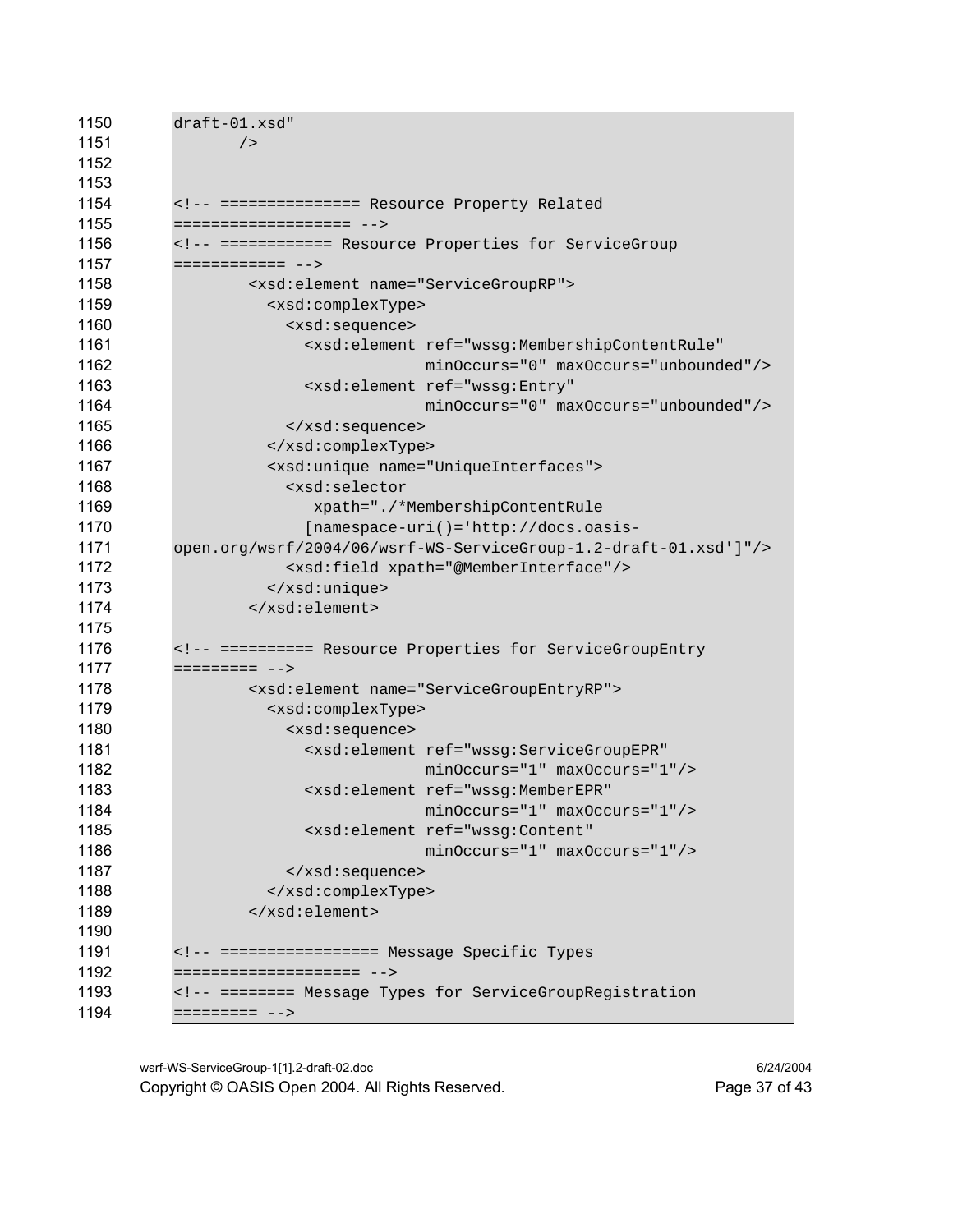| 1195 | <xsd:element name="Add"></xsd:element>                                        |
|------|-------------------------------------------------------------------------------|
| 1196 | <xsd:complextype></xsd:complextype>                                           |
| 1197 | <xsd:sequence></xsd:sequence>                                                 |
| 1198 | <xsd:element <="" name="MemberEPR" td=""></xsd:element>                       |
| 1199 | type="wsa:EndpointReferenceType" />                                           |
| 1200 | <xsd:element <="" name="Content" td=""></xsd:element>                         |
| 1201 | type="xsd:anyType" />                                                         |
| 1202 | <xsd:element <="" name="InitialTerminationTime" td=""></xsd:element>          |
| 1203 | type="xsd:dateTime"                                                           |
| 1204 | minOccurs="0" maxOccurs="1" />                                                |
| 1205 |                                                                               |
| 1206 |                                                                               |
| 1207 |                                                                               |
| 1208 |                                                                               |
| 1209 | <xsd:element <="" name="AddResponse" td=""></xsd:element>                     |
| 1210 | type="wsa:EndpointReferenceType" />                                           |
| 1211 |                                                                               |
| 1212 | <xsd:complextype name="ContentCreationFailedFaultType"></xsd:complextype>     |
| 1213 | <xsd:complexcontent></xsd:complexcontent>                                     |
| 1214 | <xsd:extension base="wsbf:BaseFaultType"></xsd:extension>                     |
| 1215 |                                                                               |
| 1216 |                                                                               |
| 1217 | <xsd:element <="" name="ContentCreationFailedFault" td=""></xsd:element>      |
| 1218 | type="wssg:ContentCreationFailedFaultType"/>                                  |
| 1219 |                                                                               |
| 1220 | <xsd:complextype< td=""></xsd:complextype<>                                   |
| 1221 | name="UnsupportedMemberInterfaceFaultType">                                   |
| 1222 | <xsd:complexcontent></xsd:complexcontent>                                     |
| 1223 | <xsd:extension base="wsbf:BaseFaultType"></xsd:extension>                     |
| 1224 |                                                                               |
| 1225 |                                                                               |
| 1226 | <xsd:element <="" name="UnsupportedMemberInterfaceFault" td=""></xsd:element> |
| 1227 |                                                                               |
| 1228 | type="wssg:UnsupportedMemberInterfaceFaultType"/>                             |
| 1229 |                                                                               |
| 1230 | <xsd:complextype name="AddRefusedFaultType"></xsd:complextype>                |
| 1231 | <xsd:complexcontent></xsd:complexcontent>                                     |
| 1232 | <xsd:extension base="wsbf:BaseFaultType"></xsd:extension>                     |
| 1233 |                                                                               |
| 1234 |                                                                               |
| 1235 | <xsd:element <="" name="AddRefusedFault" td=""></xsd:element>                 |
| 1236 | type="wssg:AddRefusedFaultType"/>                                             |
| 1237 |                                                                               |
| 1238 | $\langle xsd:schema \rangle$                                                  |
| 1239 |                                                                               |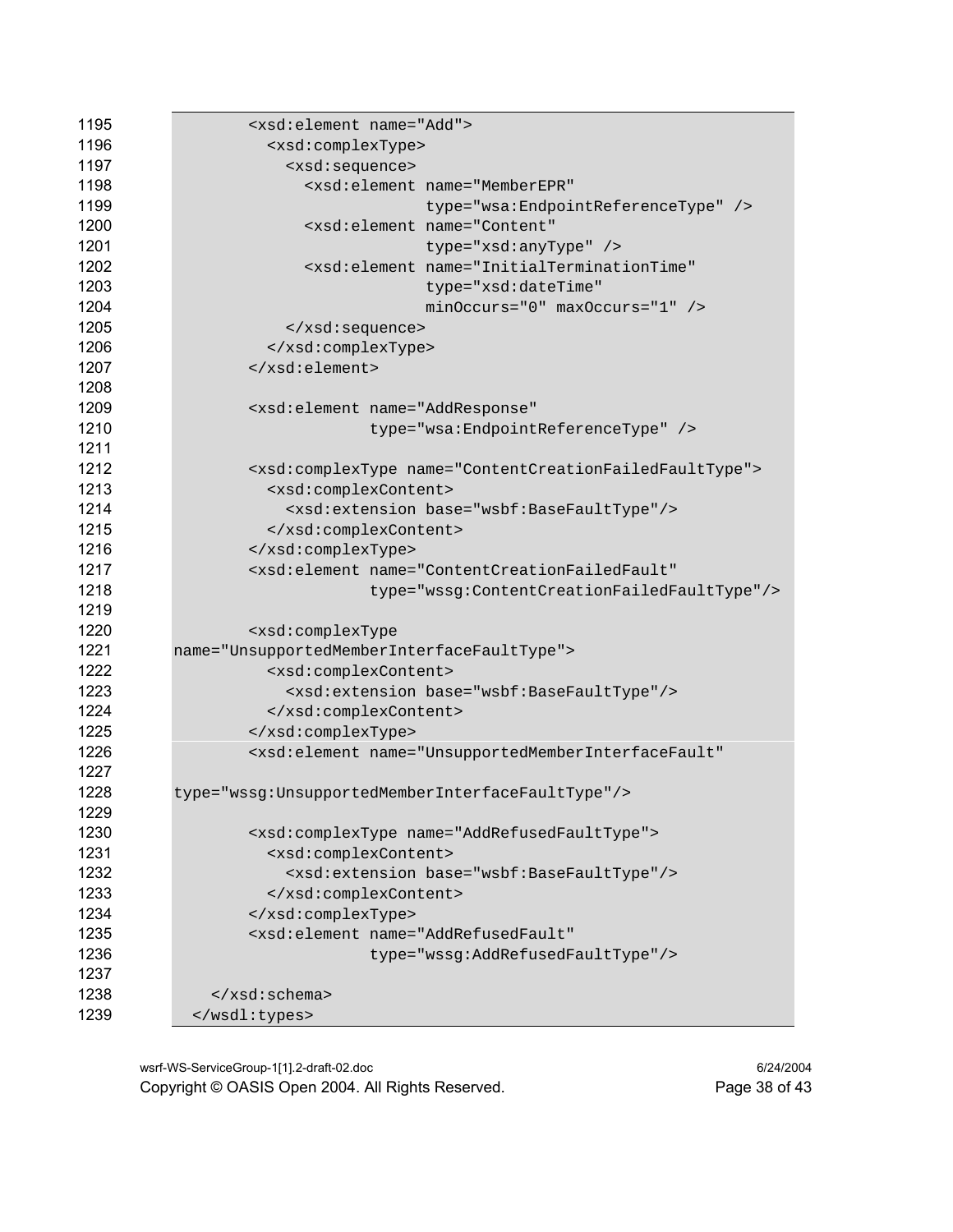| 1240 |                                                                                                                                                                                                                                                                                                                                                                                                                                                                                                                                                                                                                                                                                                                                                                                                                                                                                                                                                                                                                                                                                                                                                                                                                                                                                                                                                                                                                                                                                                                                                                                                                                                                                                                                                                                                                                                                                                                                              |
|------|----------------------------------------------------------------------------------------------------------------------------------------------------------------------------------------------------------------------------------------------------------------------------------------------------------------------------------------------------------------------------------------------------------------------------------------------------------------------------------------------------------------------------------------------------------------------------------------------------------------------------------------------------------------------------------------------------------------------------------------------------------------------------------------------------------------------------------------------------------------------------------------------------------------------------------------------------------------------------------------------------------------------------------------------------------------------------------------------------------------------------------------------------------------------------------------------------------------------------------------------------------------------------------------------------------------------------------------------------------------------------------------------------------------------------------------------------------------------------------------------------------------------------------------------------------------------------------------------------------------------------------------------------------------------------------------------------------------------------------------------------------------------------------------------------------------------------------------------------------------------------------------------------------------------------------------------|
| 1241 | ==================== Message Definitions</td></tr><tr><td>1242</td><td></td></tr><tr><td>1243</td><td><!-- ============== ServiceGroupRegistration::Add</td></tr><tr><td>1244</td><td>================</td></tr><tr><td>1245</td><td>Add(MemberEPR, Content, [InitialTerminationTime])</td></tr><tr><td>1246</td><td>returns: EPR to ServiceGroupEntry</td></tr><tr><td>1247</td><td><math>--&></math></td></tr><tr><td>1248</td><td><wsdl:message name="AddRequest"></td></tr><tr><td>1249</td><td><wsdl:part name="AddRequest" element="wssg:Add"/></td></tr><tr><td>1250</td><td></wsdl:message></td></tr><tr><td>1251</td><td></td></tr><tr><td>1252</td><td><wsdl:message name="AddResponse"></td></tr><tr><td>1253</td><td><wsdl:part name="AddResponse" element="wssg:AddResponse"/></td></tr><tr><td>1254</td><td></wsdl:message></td></tr><tr><td>1255</td><td></td></tr><tr><td>1256</td><td><wsdl:message name="ContentCreationFailedFault"></td></tr><tr><td>1257</td><td><wsdl:part name="ContentCreationFailedFault"</td></tr><tr><td>1258</td><td>element="wssg:ContentCreationFailedFault" /></td></tr><tr><td>1259</td><td></wsdl:message></td></tr><tr><td>1260</td><td></td></tr><tr><td>1261</td><td><wsdl:message name="UnsupportedMemberInterfaceFault"></td></tr><tr><td>1262</td><td><wsdl:part name="UnsupportedMemberInterfaceFault"</td></tr><tr><td>1263</td><td>element="wssg:UnsupportedMemberInterfaceFault" /></td></tr><tr><td>1264</td><td></wsdl:message></td></tr><tr><td>1265</td><td></td></tr><tr><td>1266</td><td><wsdl:message name="AddRefusedFault"></td></tr><tr><td>1267</td><td><wsdl:part name="AddRefusedFault"</td></tr><tr><td>1268</td><td>element="wssg:AddRefusedFault" /></td></tr><tr><td>1269</td><td></wsdl:message></td></tr><tr><td>1270</td><td></td></tr><tr><td>1271</td><td><!-- =================== PortType Definitions</td></tr><tr><td>1272</td><td>===================== |
| 1273 | <wsdl:porttype <="" name="ServiceGroup" td=""></wsdl:porttype>                                                                                                                                                                                                                                                                                                                                                                                                                                                                                                                                                                                                                                                                                                                                                                                                                                                                                                                                                                                                                                                                                                                                                                                                                                                                                                                                                                                                                                                                                                                                                                                                                                                                                                                                                                                                                                                                               |
| 1274 | wsrp:ResourceProperties="wssq:ServiceGroupRP">                                                                                                                                                                                                                                                                                                                                                                                                                                                                                                                                                                                                                                                                                                                                                                                                                                                                                                                                                                                                                                                                                                                                                                                                                                                                                                                                                                                                                                                                                                                                                                                                                                                                                                                                                                                                                                                                                               |
| 1275 | <!-- ========== extends wsrp:ResourceProperties ============= --</td>                                                                                                                                                                                                                                                                                                                                                                                                                                                                                                                                                                                                                                                                                                                                                                                                                                                                                                                                                                                                                                                                                                                                                                                                                                                                                                                                                                                                                                                                                                                                                                                                                                                                                                                                                                                                                                                                        |
| 1276 | $\geq$                                                                                                                                                                                                                                                                                                                                                                                                                                                                                                                                                                                                                                                                                                                                                                                                                                                                                                                                                                                                                                                                                                                                                                                                                                                                                                                                                                                                                                                                                                                                                                                                                                                                                                                                                                                                                                                                                                                                       |
| 1277 | <wsdl:operation name="GetResourceProperty"></wsdl:operation>                                                                                                                                                                                                                                                                                                                                                                                                                                                                                                                                                                                                                                                                                                                                                                                                                                                                                                                                                                                                                                                                                                                                                                                                                                                                                                                                                                                                                                                                                                                                                                                                                                                                                                                                                                                                                                                                                 |
| 1278 | <wsdl:input <="" name="GetResourcePropertyRequest" td=""></wsdl:input>                                                                                                                                                                                                                                                                                                                                                                                                                                                                                                                                                                                                                                                                                                                                                                                                                                                                                                                                                                                                                                                                                                                                                                                                                                                                                                                                                                                                                                                                                                                                                                                                                                                                                                                                                                                                                                                                       |
| 1279 | message="wsrp:GetResourcePropertyRequest" />                                                                                                                                                                                                                                                                                                                                                                                                                                                                                                                                                                                                                                                                                                                                                                                                                                                                                                                                                                                                                                                                                                                                                                                                                                                                                                                                                                                                                                                                                                                                                                                                                                                                                                                                                                                                                                                                                                 |
| 1280 | <wsdl:output <="" name="GetResourcePropertyResponse" td=""></wsdl:output>                                                                                                                                                                                                                                                                                                                                                                                                                                                                                                                                                                                                                                                                                                                                                                                                                                                                                                                                                                                                                                                                                                                                                                                                                                                                                                                                                                                                                                                                                                                                                                                                                                                                                                                                                                                                                                                                    |
| 1281 | message="wsrp:GetResourcePropertyResponse" />                                                                                                                                                                                                                                                                                                                                                                                                                                                                                                                                                                                                                                                                                                                                                                                                                                                                                                                                                                                                                                                                                                                                                                                                                                                                                                                                                                                                                                                                                                                                                                                                                                                                                                                                                                                                                                                                                                |
| 1282 | <wsdl:fault <="" name="ResourceUnknownFault" td=""></wsdl:fault>                                                                                                                                                                                                                                                                                                                                                                                                                                                                                                                                                                                                                                                                                                                                                                                                                                                                                                                                                                                                                                                                                                                                                                                                                                                                                                                                                                                                                                                                                                                                                                                                                                                                                                                                                                                                                                                                             |
| 1283 | message="wsrp:ResourceUnknownFault" />                                                                                                                                                                                                                                                                                                                                                                                                                                                                                                                                                                                                                                                                                                                                                                                                                                                                                                                                                                                                                                                                                                                                                                                                                                                                                                                                                                                                                                                                                                                                                                                                                                                                                                                                                                                                                                                                                                       |
| 1284 | <wsdl:fault <="" name="InvalidResourcePropertyQNameFault" td=""></wsdl:fault>                                                                                                                                                                                                                                                                                                                                                                                                                                                                                                                                                                                                                                                                                                                                                                                                                                                                                                                                                                                                                                                                                                                                                                                                                                                                                                                                                                                                                                                                                                                                                                                                                                                                                                                                                                                                                                                                |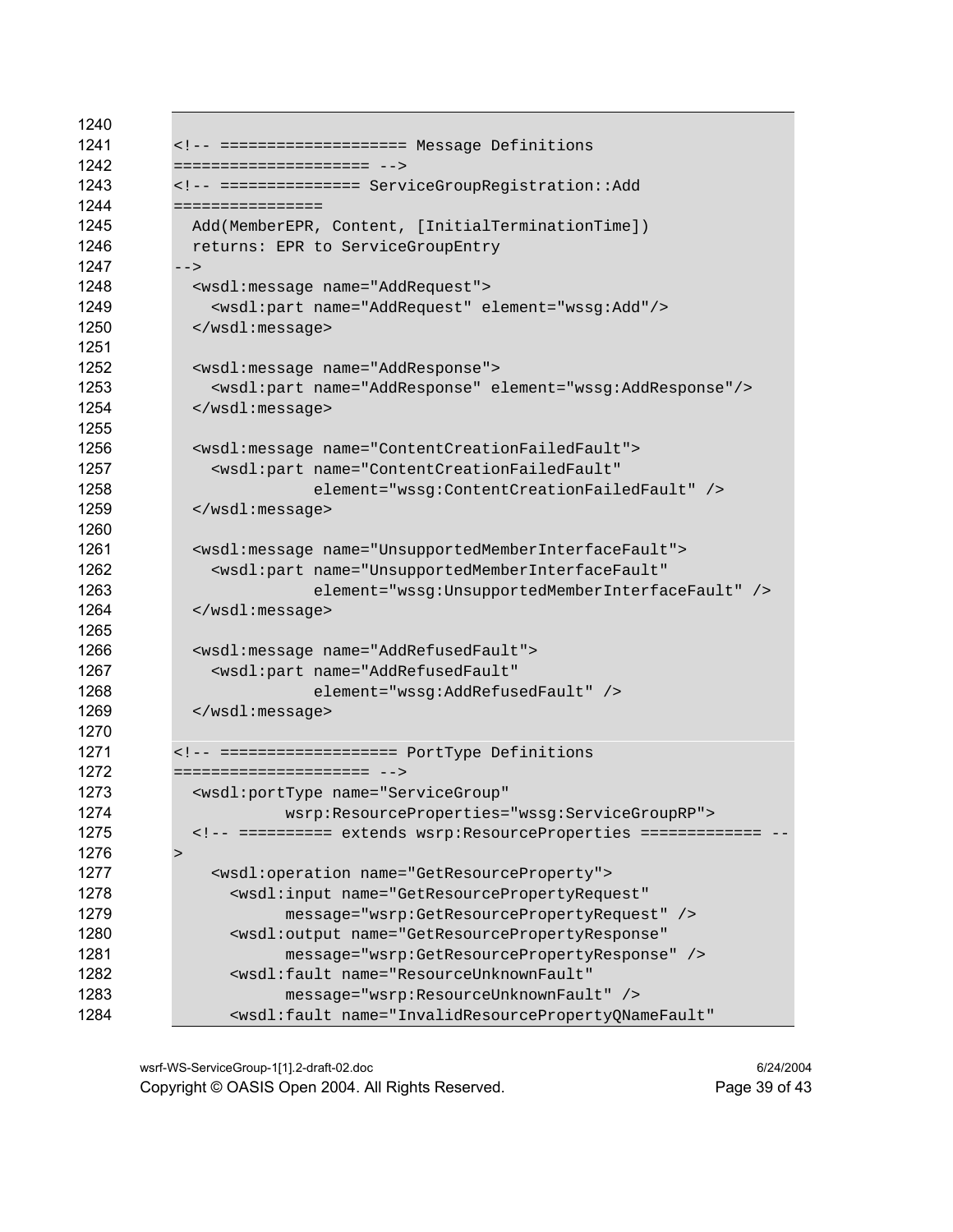| 1285 | message="wsrp:InvalidResourcePropertyQNameFault" />                           |
|------|-------------------------------------------------------------------------------|
| 1286 |                                                                               |
| 1287 |                                                                               |
| 1288 |                                                                               |
| 1289 | <wsdl:porttype <="" name="ServiceGroupEntry" td=""></wsdl:porttype>           |
| 1290 |                                                                               |
| 1291 | wsrp:ResourceProperties="wssg:ServiceGroupEntryRP">                           |
| 1292 | <!-- ========== extends wsrp:ResourceProperties =============</td>            |
| 1293 | $--$                                                                          |
| 1294 | <wsdl:operation name="GetResourceProperty"></wsdl:operation>                  |
| 1295 | <wsdl:input <="" name="GetResourcePropertyRequest" td=""></wsdl:input>        |
| 1296 | message="wsrp:GetResourcePropertyRequest" />                                  |
| 1297 | <wsdl:output <="" name="GetResourcePropertyResponse" td=""></wsdl:output>     |
| 1298 | message="wsrp:GetResourcePropertyResponse" />                                 |
| 1299 | <wsdl:fault <="" name="ResourceUnknownFault" td=""></wsdl:fault>              |
| 1300 | message="wsrp:ResourceUnknownFault" />                                        |
| 1301 | <wsdl:fault <="" name="InvalidResourcePropertyQNameFault" td=""></wsdl:fault> |
| 1302 | message="wsrp:InvalidResourcePropertyQNameFault"                              |
| 1303 | /                                                                             |
| 1304 |                                                                               |
| 1305 |                                                                               |
| 1306 |                                                                               |
| 1307 | <wsdl:porttype <="" name="ServiceGroupRegistration" td=""></wsdl:porttype>    |
| 1308 | wsrp:ResourceProperties="wssg:ServiceGroupRP">                                |
| 1309 | <!-- ========== extends wsrp:ResourceProperties =============</td>            |
| 1310 | $--$                                                                          |
| 1311 | <wsdl:operation name="GetResourceProperty"></wsdl:operation>                  |
| 1312 | <wsdl:input <="" name="GetResourcePropertyRequest" td=""></wsdl:input>        |
| 1313 | message="wsrp:GetResourcePropertyRequest" />                                  |
| 1314 | <wsdl:output <="" name="GetResourcePropertyResponse" td=""></wsdl:output>     |
| 1315 | message="wsrp:GetResourcePropertyResponse" />                                 |
| 1316 | <wsdl:fault <="" name="ResourceUnknownFault" td=""></wsdl:fault>              |
| 1317 | message="wsrp:ResourceUnknownFault" />                                        |
| 1318 | <wsdl:fault <="" name="InvalidResourcePropertyQNameFault" td=""></wsdl:fault> |
| 1319 | message="wsrp:InvalidResourcePropertyQNameFault"                              |
| 1320 | /                                                                             |
| 1321 |                                                                               |
| 1322 | <wsdl:operation name="Add"></wsdl:operation>                                  |
| 1323 | <wsdl:input message="wssg:AddRequest" name="AddRequest"></wsdl:input>         |
| 1324 | <wsdl:output message="wssg:AddResponse" name="AddResponse"></wsdl:output>     |
| 1325 | <wsdl:fault <="" name="ContentCreationFailedFault" td=""></wsdl:fault>        |
| 1326 | message="wssg:ContentCreationFailedFault"/>                                   |
| 1327 | <wsdl:fault <="" name="UnsupportedMemberInterfaceFault" td=""></wsdl:fault>   |
| 1328 | message="wssg:UnsupportedMemberInterfaceFault"/>                              |
| 1329 | <wsdl:fault <="" name="AddRefusedFault" td=""></wsdl:fault>                   |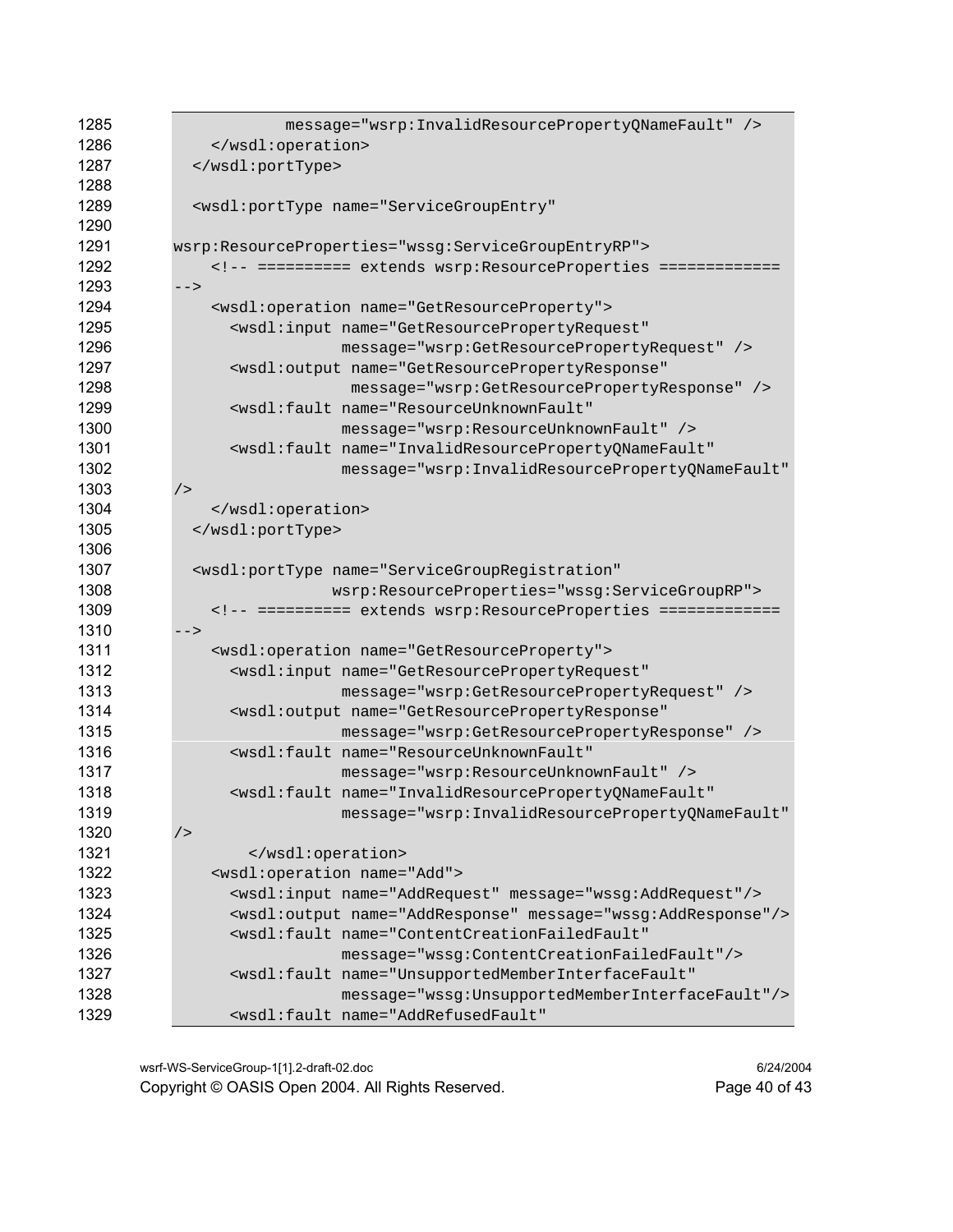| 1330 | message="wssg:AddRefusedFault"/> |  |  |
|------|----------------------------------|--|--|
| 1331 | $\langle wsd1:operation \rangle$ |  |  |
| 1332 |                                  |  |  |
| 1333 |                                  |  |  |
| 1334 |                                  |  |  |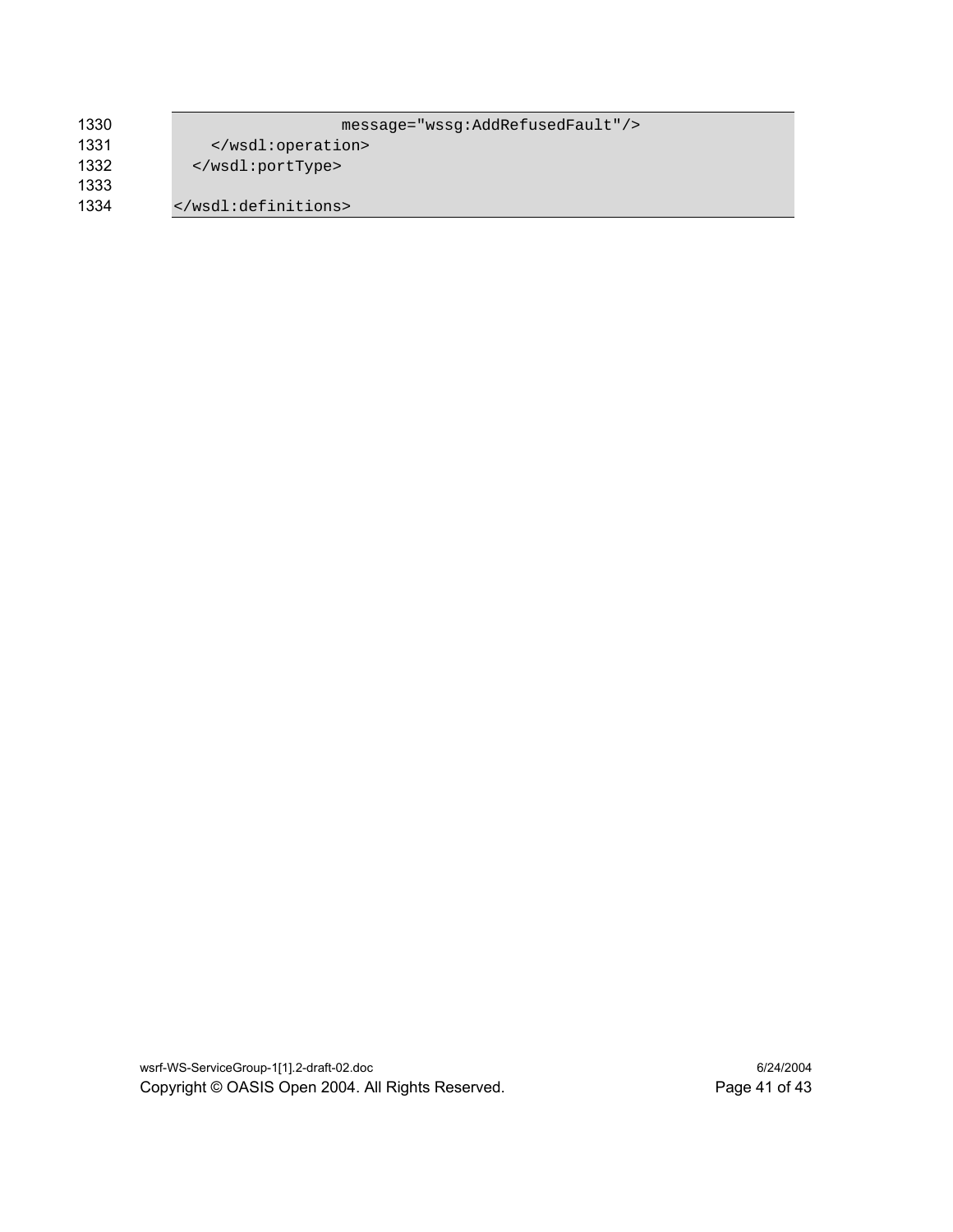# <sup>1335</sup>**Appendix D. Revision History**

| Rev     | Date       | By Whom            | What                                                                                                                                            |
|---------|------------|--------------------|-------------------------------------------------------------------------------------------------------------------------------------------------|
| wd-01   | 2004-06-05 | Tom Maguire        | Initial version created from submission<br>by contributing companies. Minor<br>modifications made to reflect OASIS<br>formatting.               |
| wd-02   | 2004-06-07 | <b>Tom Maguire</b> | Updated to include elementFormDefault<br>and attributeFormDefault. Changed URI<br>from 2004/05 to 2004/06. Updated<br>acknowledgements section. |
| $wd-02$ | 2004-06-11 | lan Robinson       | Consistency edit for status,<br>acknowledgements and references<br>sections.                                                                    |

1336